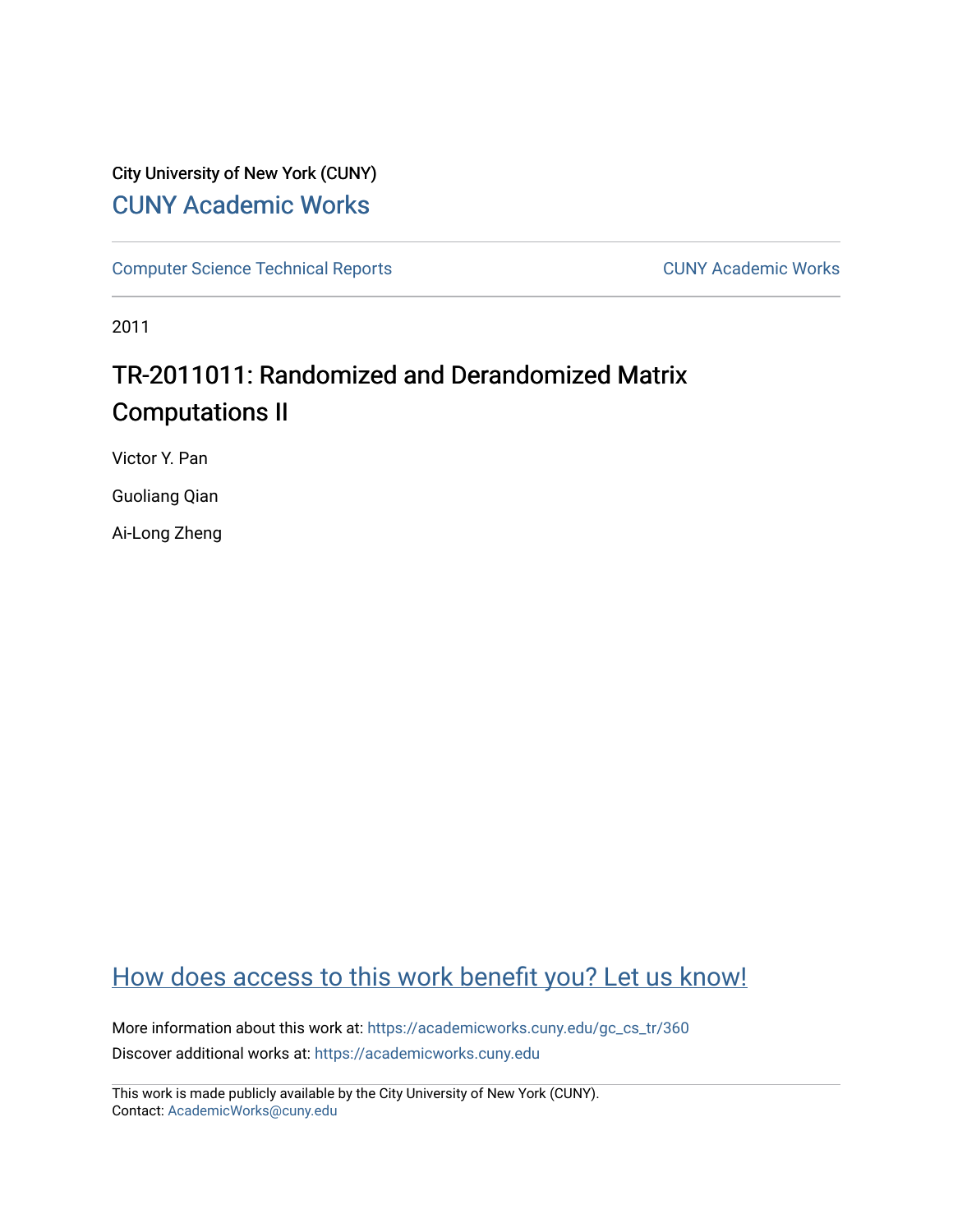# **Randomized and Derandomized Matrix Computations II** <sup>∗</sup>

Victor Y. Pan[1*,*2]*,*[*a*] , Guoliang Qian[2]*,*[*b*] , and Ai-Long Zheng[2]*,*[*c*]

[1] Department of Mathematics and Computer Science Lehman College of the City University of New York Bronx, NY 10468 USA [2] Ph.D. Programs in Mathematics and Computer Science The Graduate Center of the City University of New York New York, NY 10036 USA [*a*] victor.pan@lehman.cuny.edu http://comet.lehman.cuny.edu/vpan/ [*b*] gqian@gc.cuny.edu [*c*] azheng-1999@yahoo.com

#### **Abstract**

We propose new techniques and algorithms for approximation by low-rank matrices and by structured matrices, numerical stabilization of Gaussian elimination with no pivoting, and preconditioning and block diagonalization of an ill conditioned matrix having a small positive numerical nullity or rank. Our technical advances include estimates for the condition numbers of random Toeplitz matrices, dual Sherman–Morrison–Woodbury formula, novel techniques of randomized preprocessing, a proof of their preconditioning power, and application to preconditioning general and structured matrices. Our extensive tests support the results of our analysis and show effectiveness of the proposed algorithms.

**Key Words:** Low-rank matrices, Randomized preconditioning, Derandomization, Numerical rank

## **1 Introduction**

## **1.1 Derandomized approximation by low-rank matrices**

Approximation of  $m \times n$  matrices A having small numerical ranks  $q \ll \min\{m, n\}$  by low-rank matrices and approximate matrix decompositions based on such approximation are a thriving research area with numerous important applications and extensions [HMT11]. To the wealth of such extensions listed in [HMT11] we can add approximation of matrices with small numerical displacement ranks by matrices with displacement structure (see Section 7.4) and tensor computations [T00], [MMD08], [OT09].

Low-rank approximation is actually needed just for  $\mathcal{R}(A)$ , that is the range of  $A$ . The most popular algorithms approximate it based on multiplication of an  $m \times n$  input matrix A by  $q + p$ random vectors; with a high probability it is sufficient to choose  $p \ll \min\{m, n\}$  [HMT11].

<sup>∗</sup>Supported by NSF Grant CCF-1116736 and PSC CUNY Awards 62230–0040 and 63153–0041. Some results of this paper have been presented at the ACM-SIGSAM International Symposium on Symbolic and Algebraic Computation (ISSAC '2011), San Jose, CA, 2011, the 3nd International Conference on Matrix Methods in Mathematics and Applications (MMMA 2011) in Moscow, Russia, June 22-25, 2011, and the 7th International Congress on Industrial and Applied Mathematics (ICIAM 2011), in Vancouver, British Columbia, Canada, July 18-22, 2011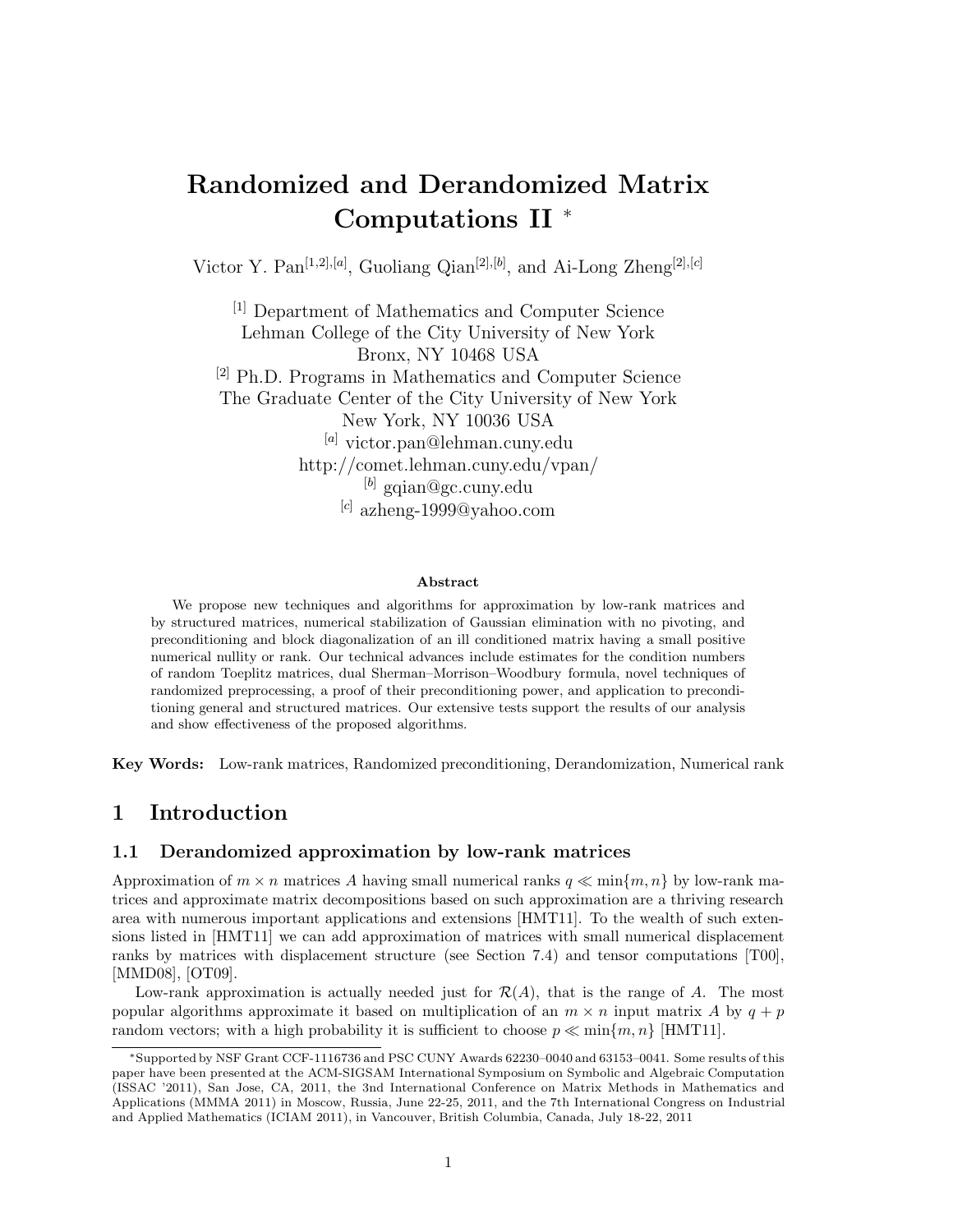Our distinct recipe is the approximation of the range  $\mathcal{R}(A)$  by  $\mathcal{R}(C_-\mathcal{U}_-)$  where

$$
C_{-} = A - AU_{-}H^{-1}V_{-}^{T}A, H = I_{q} + V_{-}^{T}AU_{-},
$$
\n(1.1)

*U*<sub>−</sub> and *V*<sub>−</sub> are scaled random matrices of sizes  $m \times q$  and  $n \times q$ , respectively, and  $M<sup>T</sup>$  denotes the transpose of a matrix *M*. Furthermore we derandomize the computations (see Section 7.5 and the very end of Section 6). Our techniques supporting these algorithms also have some other important applications, e.g., to approximation of the leading and trailing singular spaces of a matrix. Combination of our algorithms with the ones of [GTZ97], [GT01], [GOS08] and [HMT11] may lead to further progress.

## **1.2 Numerically safe Gaussian elimination with no pivoting**

Hereafter  $\sigma_i(A)$  denotes the *j*th largest singular value of a matrix *A* of a rank  $\rho$  for  $j = 1, \ldots, \rho$ ;  $\kappa(A) = \sigma_1(A)/\sigma_0(A)$  denotes its condition number. Recall that if  $\kappa(A)$  is large (in context), then the matrix *A* is ill conditioned, that is lies near a rank deficient matrix; its numerical inversion with rounding to the IEEE standard single or double precision as well as the solution of a linear system with such a matrix can be easily corrupted. Unless  $\kappa(A)$  is large, the matrix A is well conditioned, and if it also has full rank, then it can be safely treated numerically with single or double precision as long as no ill conditioned auxiliary matrices are involved.

Pivoting, that is row or column interchange is applied to avoid dealing with such auxiliary matrices. *Gaussian elimination with no pivoting* (hereafter we refer to it as *GENP*) can easily fail in numerical computations with rounding errors, except for some special classes of input matrices such as diagonally dominant and positive definite matrices. For these matrix classes, GENP and its pivoting-free variations outperform Gaussian elimination with pivoting [GL96, page 119]. We dramatically expand these classes by proving in Corollary 4.3 that pre- as well as post-multiplication of a well conditioned coefficient matrix by a Gaussian random square matrix is expected to support safe numerical performance of GENP as well as block Gaussian elimination. Here and hereafter "expected" and "likely" mean "with a probability close to one", and quite typically "with probability one", due to our derandomization techniques.

Our formal study (cf. Section 3.3 and Remark 4.1) supports such results already in the case of Gaussian random circulant multipliers, and in our tests (cf. Table 9.6) we consistently observed the same results even where we filled these multipliers with  $\pm 1$  for random choice of the *n* signs  $\pm$ .

## **1.3 Randomized preconditioning and its applications**

Can we extend the above advance by applying randomized multipliers *M* and *N* to yield a much better conditioned matrix product *MAN*? No, because random square matrices *M* and *N* are expected to be nonsingular and well conditioned [D88], [E88], [ES05], [CD05], [SST06] and to satisfy the bound  $\kappa(MAN) \geq \kappa(A)/(\kappa(M)\kappa(N))$ . Approximate inverses  $X \approx A^{-1}$  are popular multipliers, but their computation is noncostly only for some special although important classes of matrices.

It is customary to call the map  $A \Longrightarrow B$  *preconditioning* wherever it simplifies the solution of a nonsingular linear system *A***y** = **b** of *n* equations, e.g., where *B* is the product *MA*, *AN* or *MAN* and the matrix *I* − *B* has a small rank or a small numerical rank for *I* denoting the identity matrix. Indeed in this case most popular iterative algorithms such as CG and GMRES converge to the solution of a linear system  $B$ **x** = **f** very fast even if the condition number  $\kappa(B)$  is not small. Here and hereafter we use the acronym "CG" for "Conjugate Gradient".

Additive preprocessing  $A \Longrightarrow C = A + B$  produces  $C = I$  for  $B = I - A$ , but this observation is not easy to utilize for solving a linear system  $A$ **y** = **b**. Assume, however, that an  $n \times n$  nonsingular input matrix *A* has a numerical nullity at most *r*, that is has at most *r* singular values that are much smaller than the norm  $||A||$ . For a small  $r$  these matrices make up a large and important subclass in the class of ill conditioned matrices (cf. [CDG03] and our Remarks 2.1 and 5.3).

We scale such a matrix *A* to yield  $||A||_2 \approx 1$ , choose  $n \times r$  standard Gaussian random matrices *U* and *V*, write  $C = A + UV^T$ , and prove (cf. Corollary 5.1 and Remark 5.1) that with a probability close to one  $\kappa(C)$  has order  $\sigma_1(A)/\sigma_{n-r}(A)$  and thus is not large, whereas  $\kappa(A) = \sigma_1(A)/\sigma_n(A)$  is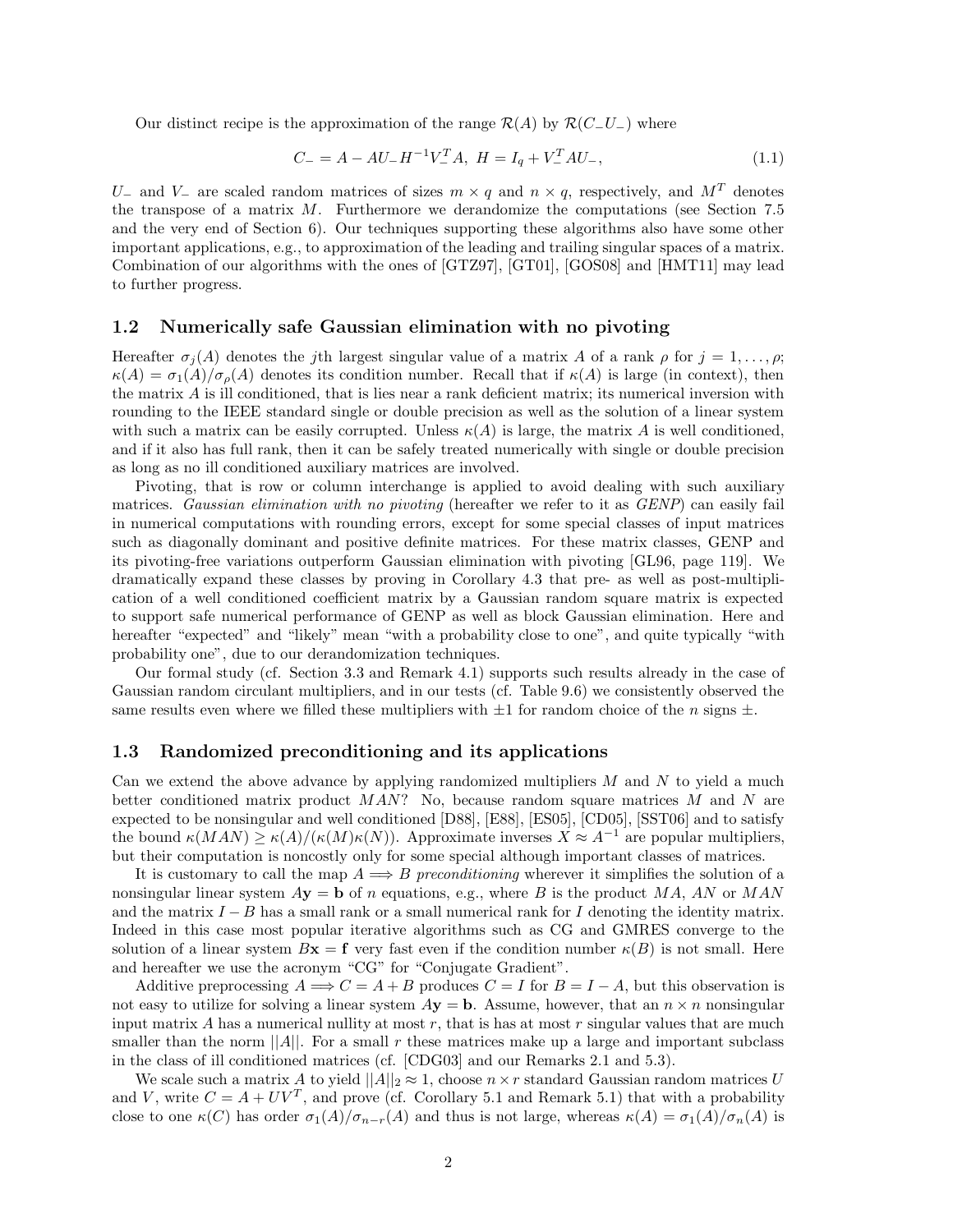large. Typically a well conditioned matrix *C* can be more readily inverted than an ill conditioned matrix *A*, whereas the matrices  $I - AC^{-1} = UV^TC^{-1}$  and  $I - C^{-1}A = C^{-1}UV^T$  have ranks at most *r*, and so  $C^{-1}$  can be used as a multiplicative preconditioner for *A*.

If the matrix *A* is singular and has a nullity at most *r*, then the same map  $A \rightarrow C = A + UV^T$  for  $n \times r$  random matrices *U* and *V* under both Gaussian and uniform probability distribution produces a nonsingular matrix *C* with probability one.

The matrix  $C^{-1}$  of (1.1) for scaled random  $n \times q$  matrices  $U_{-}$  and  $V_{-}$  is also likely to be a preconditioner for a nonsingular matrix *A* having a small numerical rank *q*. This is because

$$
C_{-}^{-1} = A^{-1} + U_{-}V_{-}^{T}
$$
\n(1.2)

(and so the matrices  $I - C^{-1}A = -U - V^{-1}A$  and  $I - AC^{-1} = -AU - V^{-1}A$  have ranks at most *q*) and because the matrix *C*<sup>−</sup> is expected to be well conditioned and thus typically more readily invertible than the ill conditioned matrix *A*.

Given a nonsingular  $n \times n$  matrix A that has numerical rank q and numerical nullity  $r = n - q$ , we applied our additive and dual additive preprocessing to compute  $2 \times 2$  block diagonalization of this matrix with diagonal blocks of sizes  $r \times r$  and  $q \times q$ , both expected to be better conditioned than the matrix *A* (see Sections 7.6 and 7.7).

In yet another application we compute the solution  $y = A^{-1}b$  to a linear system  $Ay = b$  by expressing  $A^{-1}$  via  $C^{-1}$  by means of the Sherman–Morrison–Woodbury formula [GL96, page 50], [S98, Corollary 4.3.2], hereafter referred to as the *SMW formula*. In the case of an ill conditioned matrix *A* having small numerical nullity, small numerical rank or structure of Toeplitz type the resulting algorithms accelerate customary solutions of a linear system *A***y** = **b** by order of magnitude and nearly reach optimality (see Section 7.8).

We extend all our results to the case where we employ scaled Gaussian random Toeplitz matrices *U*, *V*, *U*<sub>−</sub> and *V*<sub>−</sub> (each defined by *O*(*n*) random parameters). This enables us to keep Toeplitz structure of an input matrix, but we can preserve matrix structure and sparseness most perfectly

by applying randomized augmentation, e.g., defined by the map  $A \implies K = \begin{pmatrix} A & -U \\ V^T & W \end{pmatrix}$  $V^T$  *W*  $\int$ , where we can choose random matrices *U*, *V* and *W* with fixed patterns of structure and sparseness.

Augmentation is closely linked to additive preprocessing, has similar preconditioning power, and allows similar applications.

### **1.4 Our progress: a brief summary**

Besides our novel approximation by low-rank matrices and by structured matrices and our randomized support of GENP and block Gaussian elimination, we extend the study of conditioning of random matrices in [D88], [E88], [ES05], [CD05], [SST06] to the case of random structured matrices (thus answering the challenge of [SST06]) and to randomized preconditioning of matrices having small numerical nullity, small numerical rank or structure of Toeplitz type. Further applications to various fundamental matrix computations can be developed based on the techniques in [PGMQ], [PIMR10], [PQ10], [PQa], [PQZa], [PQZC], and [PZ11].

#### **1.5 The test results**

The results of our extensive tests (the contribution of the second and the third authors) are in good accordance with our theoretical estimates. In particular we match output accuracy of the customary algorithms but outperform them in terms of the CPU time in the case of Toeplitz inputs (see Table 9.10). Some results of our experiments may be of independent interest, e.g., in our tests (see Tables 9.1 and 9.3 and Section 3.3) random Toeplitz matrices tended to be reasonably well conditioned, unlike some important classes of Toeplitz matrices in [BG05].

## **1.6 Organization of the paper and selective reading**

We devote the next section to the definitions and basic results on matrix computations and Section 3 to estimates for the condition numbers of Gaussian random general, Toeplitz and circulant matrices.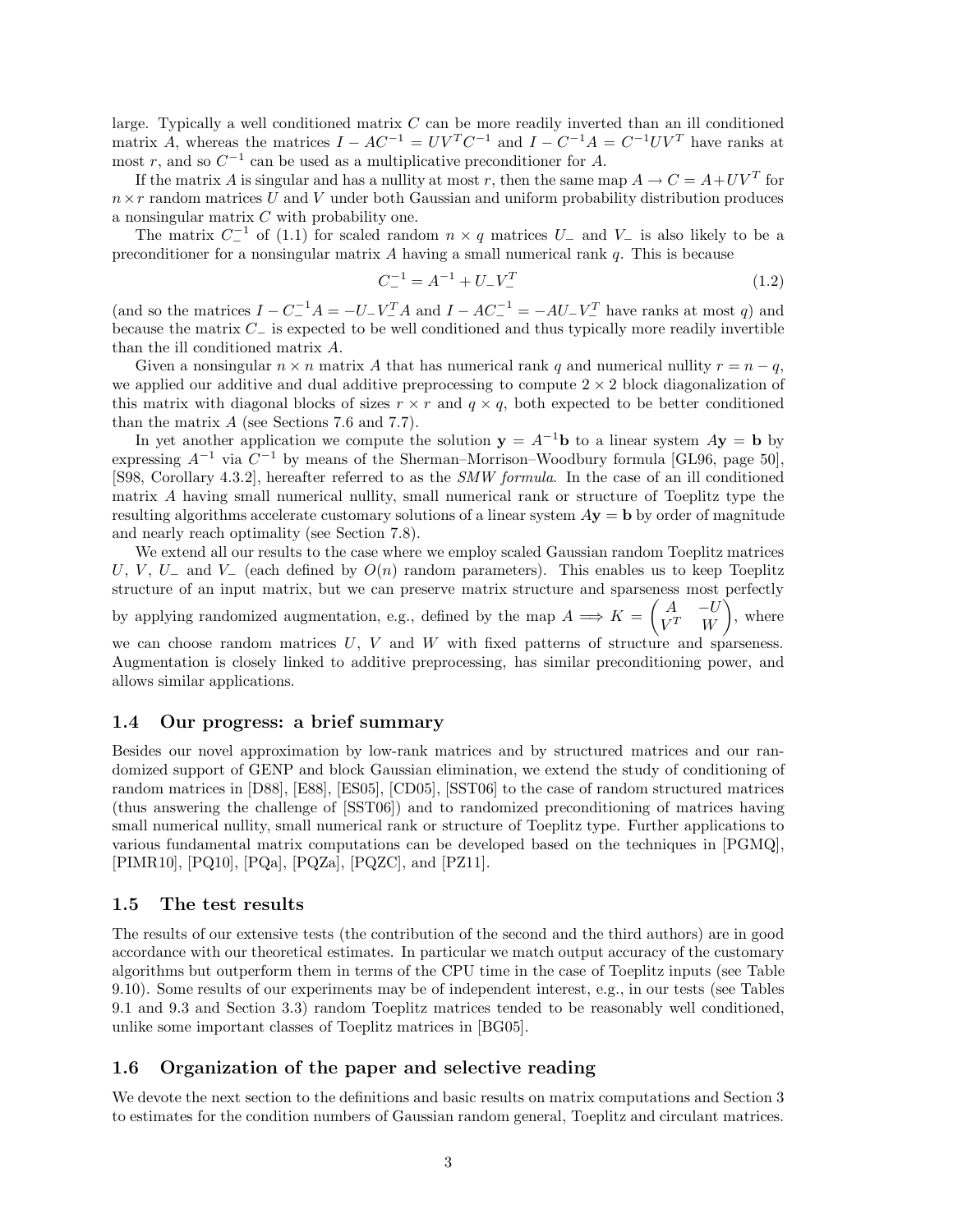In Section 4 we estimate the condition numbers of randomized matrix products; the results support GENP with randomized circulant multipliers. In Section 5 we prove that our randomized additive preprocessing is expected to transform an ill conditioned matrix into a well conditioned matrix provided the input matrix has a small positive numerical nullity. In Section 6 we recall the SMW formula and define its dual version and dual additive preprocessing, which enables randomized preconditioning of matrices that have a small numerical rank. In Section 7 we estimate numerical rank and nullity, apply our results to approximation by low-rank matrices and by structured matrices, approximate trailing and leading singular spaces, and cover randomized additive and multiplicative preconditioning for linear systems of equations and derandomization techniques. In Section 8 we first discuss randomized augmentation and randomized structured preprocessing and then solve ill conditioned Toeplitz linear systems based on these techniques. In Section 9 we cover numerical tests, which are the contribution of the second and the third authors. In Section 10 we briefly recall Newton's iteration for the inversion of structured matrices, refine it with our preprocessing and discuss its heuristic acceleration. In Section 11 we comment on the related works, our technical contributions and some directions for further study. In the Appendix we recall some auxiliary results on randomized regularization of matrices.

In Sections 6–10 we devise algorithms whose effectiveness is implied by Corollary 5.1 and Remark 5.1, but otherwise these sections can be read independently of the analytical Sections 3–5.

## **2 Some definitions and basic results on matrix computations**

We use and extend the customary definitions of matrix computations (cf. [GL96], [S98]).

## **2.1 Some basic definitions**

A flop stands for an arithmetic operation.

Throughout we assume computations in the field  $\mathbb R$  of real numbers and in Section 3.5 comment on the extension to the field  $\mathbb C$  of complex numbers.

*A<sup>T</sup>* is the transpose of a matrix *A*.

We write  $A^{-T} = (A^{-1})^T = (A^T)^{-1}$ .

A real matrix *A* is Hermitian (or symmetric) if  $A = A<sup>T</sup>$  and is Hermitian (or symmetric) positive definite if  $A = B^T B$  for a nonsingular matrix *B*.

 $(B_1 \mid \ldots \mid B_k) = (B_j)_{j=1}^k$  is a  $1 \times k$  block matrix with blocks  $B_1, \ldots, B_k$ .

 $\text{diag}(B_1,\ldots,B_k) = \text{diag}(B_j)_{j=1}^k$  is a  $k \times k$  block diagonal matrix with diagonal blocks  $B_1,\ldots,B_k$ . *I<sub>n</sub>* denotes the  $n \times n$  identity matrix  $(\mathbf{e}_j)_{j=1}^n = (\mathbf{e}_1 \mid \ldots \mid \mathbf{e}_n)$ .

*J<sub>n</sub>* denotes the  $n \times n$  reflection matrix  $(\mathbf{e}_j)_{j=n}^1 = (\mathbf{e}_n \mid \ldots \mid \mathbf{e}_1)$ .

 $O_{k,l}$  denotes the  $k \times l$  matrix filled with zeros.  $\mathbf{0}_k$  denotes the vector  $O_{k,1}$ .

We drop the subscripts and write *I*, *J*, *O*, and **0** where the size of a matrix or a vector is not important or is defined by context.

## **2.2 Range, null space, rank, nullity, and nmbs**

 $\mathcal{R}(A)$  denotes the range of an  $m \times n$  matrix A, that is the linear space  $\{z : z = Ax\}$  generated by its columns,  $\mathcal{N}(A)$  its null space  $\{ \mathbf{v} : A\mathbf{v} = \mathbf{0} \}$ , rank $(A) = \dim \mathcal{R}(A)$  its rank, and nul  $A =$  $\dim \mathcal{N}(A) = n - \rho$  its nullity. **v** is its null vector if  $A$ **v** = **0**.

**Fact 2.1.** *The set*  $\mathbb{M}$  *of*  $m \times n$  *matrices of rank*  $\rho$  *is an algebraic variety of dimension*  $(m+n-\rho)\rho$ *.* 

*Proof.* Let *M* be an  $m \times n$  matrix of a rank  $\rho$  with a nonsingular  $\rho \times \rho$  leading block  $M_{00}$  and  $\begin{pmatrix} M_{00} & M_{01} \\ M_{10} & M_{11} \end{pmatrix}$ . Then the  $(m - \rho) \times (n - \rho)$  Schur complement  $M_{11} - M_{10} M_{00}^{-1} M_{01}$  must  $\text{write } M =$ vanish, which imposes  $(m - \rho)(n - \rho)$  algebraic equations on the entries of *M*. Similar argument can be applied where any  $\rho \times \rho$  submatrix of the matrix M is nonsingular. Therefore dim M =  $mn - (m - \rho)(n - \rho) = (m + n - \rho)\rho.$ ◻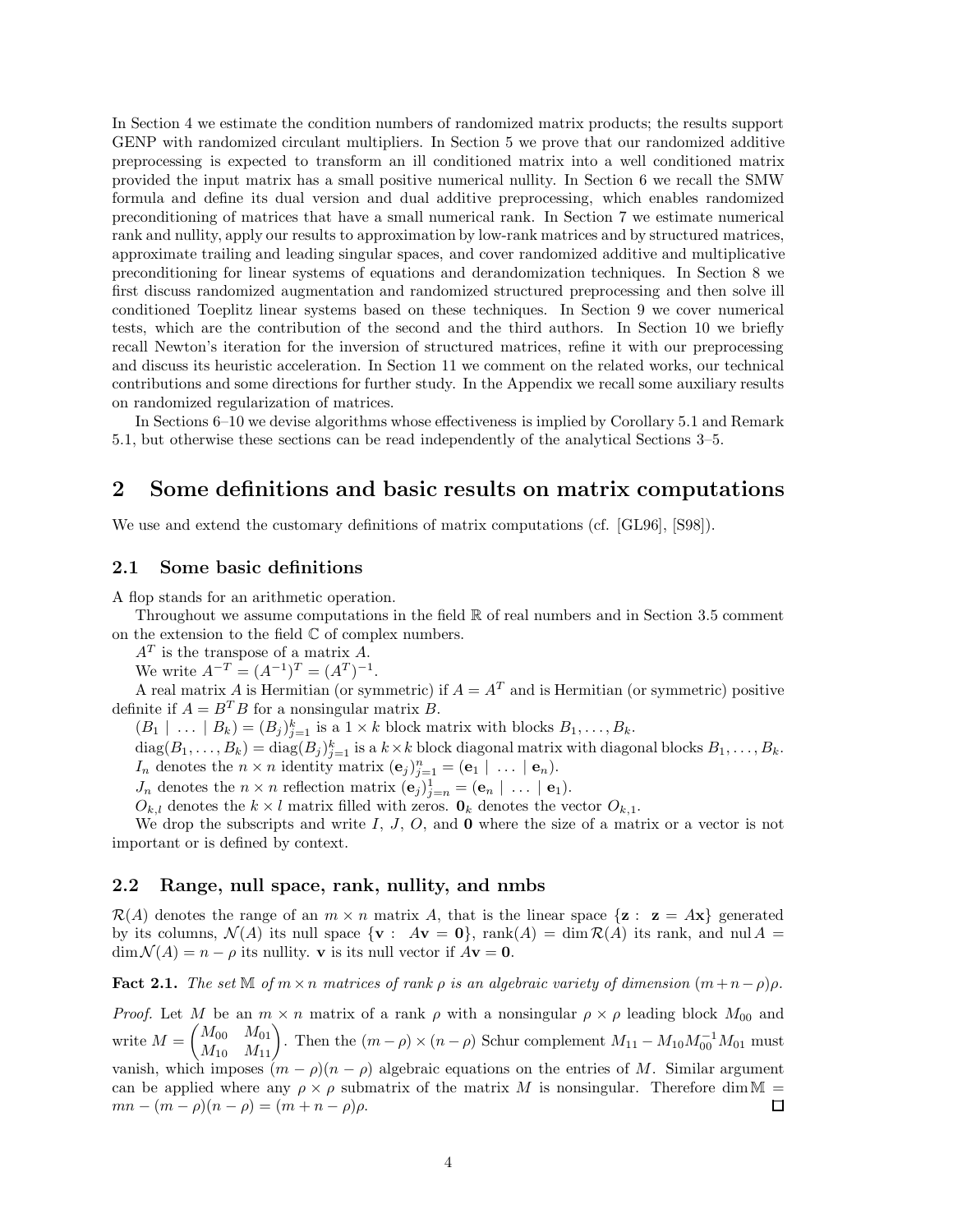Suppose a matrix *B* has full column rank and  $\mathcal{R}(B) = \mathcal{N}(A)$ . Then we call *B* a *null matrix basis* or a *nmb* for a matrix *A* and write  $B = \text{nmb}(A)$ .

The nullity, the null space, null vectors, and nmbs of the transposed matrix  $A<sup>T</sup>$  are said to be the left nullity, the left null space, left null vectors, and left nmbs of a matrix *A*, respectively.

 $A^{(k)}$  denotes the  $k \times k$  leading, that is northwestern block submatrix of a matrix *A*.

A matrix of a rank *ρ* has *generic rank profile* if all its *i* × *i* leading blocks are nonsingular for  $i = 1, \ldots, \rho$ . If such a matrix is itself nonsingular, then it is called *strongly nonsingular*.

#### **2.3 Norms, orthogonalization, SVD and inverses**

 $||A||_h$  is the *h*-norm of a matrix  $A = (a_{i,j})_{i,j=1}^{m,n}$  for  $h = 1, 2, \infty$ . We write  $||A|| = ||A||_2$  and recall from [GL96, Section 2.3.2 and Corollary 2.3.2] that

$$
\max_{i,j=1}^{m,n} |a_{i,j}| \le ||A|| = ||A^T|| \le \sqrt{mn} \max_{i,j=1}^{m,n} |a_{i,j}|,\tag{2.1}
$$

$$
||A||^2 \le ||A||_1 ||A||_{\infty}.
$$
\n(2.2)

**v** is a *unit* or *normalized* vector if  $||\mathbf{v}|| = \sqrt{\mathbf{v}^T \mathbf{v}} = 1$ .

An  $m \times n$  matrix *U* (for  $m \leq n$ ) is *unitary* or *orthonormal* if  $U^T U = I$ .

**Fact 2.2.** *[GL96, Theorem 5.2.2]. QR factorization A* = *QR of a matrix A having full column rank into the product of a unitary matrix*  $Q = Q(A)$  *and an upper triangular matrix*  $R = R(A)$  *is unique if the factor R is a square matrix with positive diagonal entries.*

 $A = S_A \Sigma_A T_A^T$  is an *SVD* or full *SVD* of an  $m \times n$  matrix *A* of a rank  $\rho$  provided  $S_A S_A^T = S_A^T S_A =$  $I_m$ ,  $T_A T_A^T = T_A^T T_A = I_n$ ,  $\Sigma_A = \text{diag}(\widehat{\Sigma}_A, O_{m-\rho,n-\rho}),$   $\widehat{\Sigma}_A = \text{diag}(\sigma_j(A))_{j=1}^{\rho}, \sigma_j = \sigma_j(A) = \sigma_j(A^T)$ is the *j*th largest singular value of a matrix *A*. These values have the minimax characterization

$$
\sigma_j = \max_{\dim(\mathbb{S}) = j} \quad \min_{\mathbf{x} \in \mathbb{S}, \ |\mathbf{x}\| = 1} \quad ||A\mathbf{x}||, \ j = 1, \dots, \rho,
$$
\n(2.3)

where S denotes linear spaces [GL96, Theorem 8.6.1], and so  $\sigma_j = 0$  for  $j > \rho$ ,  $\sigma_j(A)$  is the distance from the matrix *A* to the nearest matrix of a rank  $j-1$  for  $j = 1, \ldots, \rho+1$ ,  $\sigma_1 = \max_{\vert\vert \mathbf{x} \vert\vert = 1} \vert\vert \mathbf{Ax} \vert\vert = 1$  $||A||$ , and if  $m \geq n$ , then  $\sigma_n = \min_{\vert \vert \mathbf{x} \vert \vert = 1} \vert |A\mathbf{x}||$ .

The minimax characterization (2.3) also implies

**Fact 2.3.** *If*  $A_0$  *is a*  $p \times q$  *submatrix of a matrix*  $A$ *, then*  $\sigma_j(A) \geq \sigma_j(A_0)$  *for all j*.

If  $\sigma_q > \sigma_{q+1}$ , in which case  $q \leq \rho$ , then the first *q* columns of the matrices  $S_A$  and  $T_A$  generate the leading left and right singular spaces  $\mathbb{S}_{A}^{(q)} = \mathcal{R}(S_A(I_q \mid O_{q,m-q})^T)$  and  $\mathbb{T}_{A}^{(q)} = \mathcal{R}(T_A(I_q \mid O_{q,n-q})^T)$ , respectively, associated with the *q* largest singular values of the matrix *A*. The orthogonal complements  $\mathbb{S}_{A,m-q}$  and  $\mathbb{T}_{A,n-q}$  of these singular spaces are the left and right trailing singular spaces, respectively.

A matrix  $X = A^{(I)}$  is a left inverse of a matrix A if  $XA = I$  (in this case  $m \ge n$ ); a matrix *Y* =  $A^{(I)}$  is its right inverse if  $AY = I$  (in this case  $m \leq n$ );  $A^{(I)} = A^{-1}$  for a nonsingular matrix *A*.

 $\Sigma_A^+$  = diag( $(\hat{\Sigma}_A)^{-1}$ ,  $O_{n-\rho,m-\rho}$ ) and  $A^+$  =  $T_A \Sigma_A^+ S_A^T$  are the Moore–Penrose pseudo-inverses of the matrices  $\Sigma_A$  and *A*, respectively.  $A^+$  is a left inverse of a matrix *A* of full rank for  $m \ge n$  and its right inverse for  $m \leq n$ ;  $A^+ = A^{-1}$  for a nonsingular matrix *A*.  $||A^+|| = 1/\sigma_\rho(A)$  for a matrix *A* of a rank *ρ*. We write  $A^{+T}$  for  $(A^{+})^{T} = (A^{T})^{+}$ .

**Theorem 2.1.** *[GL96, Section 5.5.5]. Assume two matrices*  $C \in \mathbb{C}^{m \times n}$  *and*  $\tilde{C} \in \mathbb{C}^{m \times n}$  *having full rank and write*  $E = \tilde{C} - C$ *. Then*  $||\tilde{C}^{+} - C^{+}|| \leq 2\sqrt{n}||E|| \max\{||\tilde{C}^{+}||^{2}, ||C^{+}||^{2}\}$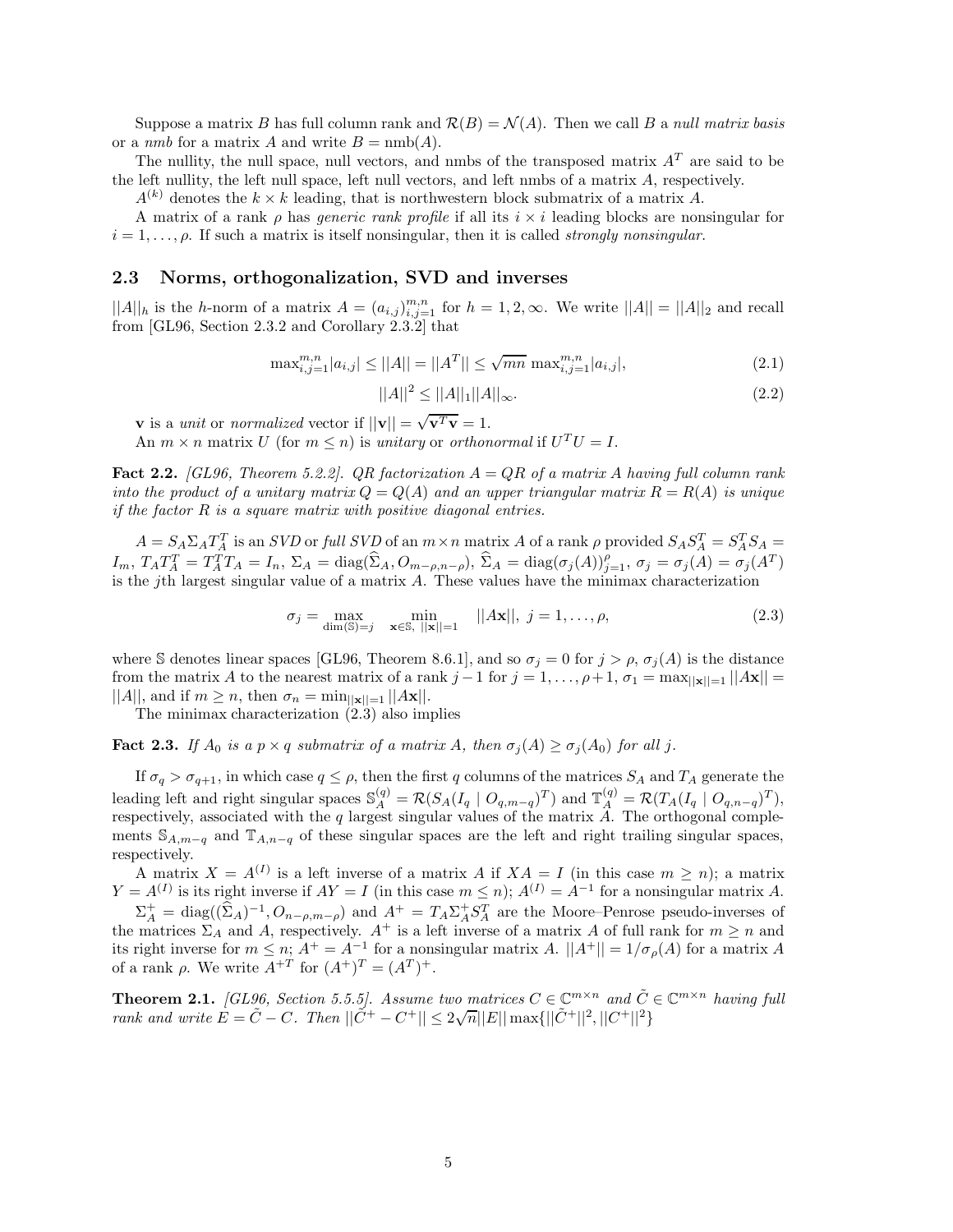### **2.4 Condition number, numerical rank and nullity**

Hereafter the concepts "large", "small", "near", "closely approximate", "ill conditioned" and "well conditioned" are quantified in the context.

For two positive parameters a and b we write  $a \gg b$  and  $b \ll a$  if the ratio  $a/b$  is large and write  $a \approx b$  if the ratio is close to one or if  $b = 0$  and |*a*| is small. For two matrices *A* and *B* we write  $A \approx B$  if  $||A - B|| \ll ||A||$ .

**Remark 2.1.** *Unlike the nullity and the rank, numerical nullity and numerical rank are not well defined for a large class of ill conditioned matrices, in particular for all matrices A having nested clusters of small singular values but also for the matrix class represented by a*  $1000 \times 1000$  *matrix A with singular values*  $\sigma_j(A) = 2^{1000-j}$ ,  $j = 1, 2, ..., 1000$ , *e.g.*, *by* diag( $2^{1000-j}$ )<sub>j=1</sub>.

 $\kappa(A) = \frac{\sigma_1(A)}{\sigma_\rho(A)} = ||A|| \, ||A^+||$  is the condition number of a matrix *A* of a rank *ρ*. Such a matrix is *ill conditioned* if  $\sigma_1(A) \gg \sigma_\rho(A)$  and is *well conditioned* otherwise. See [D83], [GL96, Sections 2.3.2, 2.3.3, 3.5.4, 12.5], [H02, Chapter 15], and [S98, Section 5.3] on the estimation of norms and condition numbers.  $\kappa(A) = ||A|| ||A^{-1}||$  for a nonsingular matrix *A*.

An  $m \times n$  matrix *A* has *numerical rank*  $\rho$  and *numerical nullity*  $n - \rho$  if the ratios  $\sigma_i(A)/||A||$ are small for  $j > \rho$  but are not small for  $j \leq \rho$ .

If an  $m \times n$  well conditioned matrix *A* has a rank  $\rho < l = \min\{m, n\}$ , then all its sufficiently close neighbours *A* have numerical rank  $\rho$ , even though almost all of them have rank *l*. The minimax characterization implies that conversely, every  $m \times n$  matrix A having a positive numerical rank  $\rho < l$  is close to the well conditioned matrix *A* of rank *ρ* obtained by setting to zero all but *ρ* largest singular values of  $\tilde{A}$ . The range  $\mathcal{R}(A)$  of the matrix  $A$  approximates the leading singular space  $\mathbb{T}_{\tilde{A}}^{(\rho)}$ associated with the *ρ* largest singular values of  $\tilde{A}$ ; the null space  $\mathcal{N}(A)$  approximates the trailing singular space  $\mathbb{T}_{\tilde{A},n-\rho}$  (the orthogonal complement of  $\mathbb{T}_{\tilde{A}}^{(\rho)}$ ).

The map  $M \Longrightarrow M^T$  transforms singular spaces of  $\overrightarrow{M}$  and its numerical nullity into the respective left singular spaces of  $M<sup>T</sup>$  and its left numerical nullity.

A map  $A \implies B$  is called *preconditioning* if  $\kappa(B) \ll \kappa(A)$  and if the solution of a linear system  $A$ **y** = **b** is readily reduced to the solution of a linear system  $B$ **x** = **f**, e.g., if  $B = AM$  for a readily computable matrix *M*. Preconditioning of the coefficient matrix accelerates convergence of CG, GMRES and other popular iterative algorithms to the solution of a linear system  $Bx = f$ , but the convergence is particularly fast where the matrix  $I - B$  has a small rank or a small numerical rank, even if the condition number  $\kappa(B)$  is large [A94], [B02], [G97]. This prompts us to call a square matrix *M* a left (resp. right) *r*-preconditioner for a matrix *A* if the matrix  $MA - I$  (resp.  $AM - I$ ) has a rank or numerical rank at most *r*. A *r*-preconditioner is of interest if it is easier to compute it than the 0-preconditioner  $M = A^{-1}$  and if *r* is small enough.

By extending the definitions in Section 2.2 we say that a matrix having a numerical rank  $\rho$  has *generic conditioning profile* if its  $i \times i$  leading blocks are well conditioned for  $i = 1, \ldots, \rho$ . If such a matrix is well conditioned itself, then we call it *strongly well conditioned*.

One can readily verify the following property (see [PQZa]).

**Theorem 2.2.** *Suppose Gaussian elimination with no pivoting has been applied to a matrix A of a rank (resp. numerical rank) ρ to compute LU factorizations of the leading block submatrices*  $A^{(j)}$  *for*  $j = 1, \ldots, \rho$ *. Then the computations involve no divisions by zeros (resp. by values that are absolutely small relative to the norm* ||*A*||*) if and only if the matrix A has generic rank (resp. generic conditioning) profile.*

Similar property holds for block Gaussian elimination (see [PQZa]).

These results motivate the search for multipliers that map a well conditioned matrix of full rank into a matrix having generic conditioning profile. We call such a map *generic preconditioning* and obtain it in Corollary 4.3.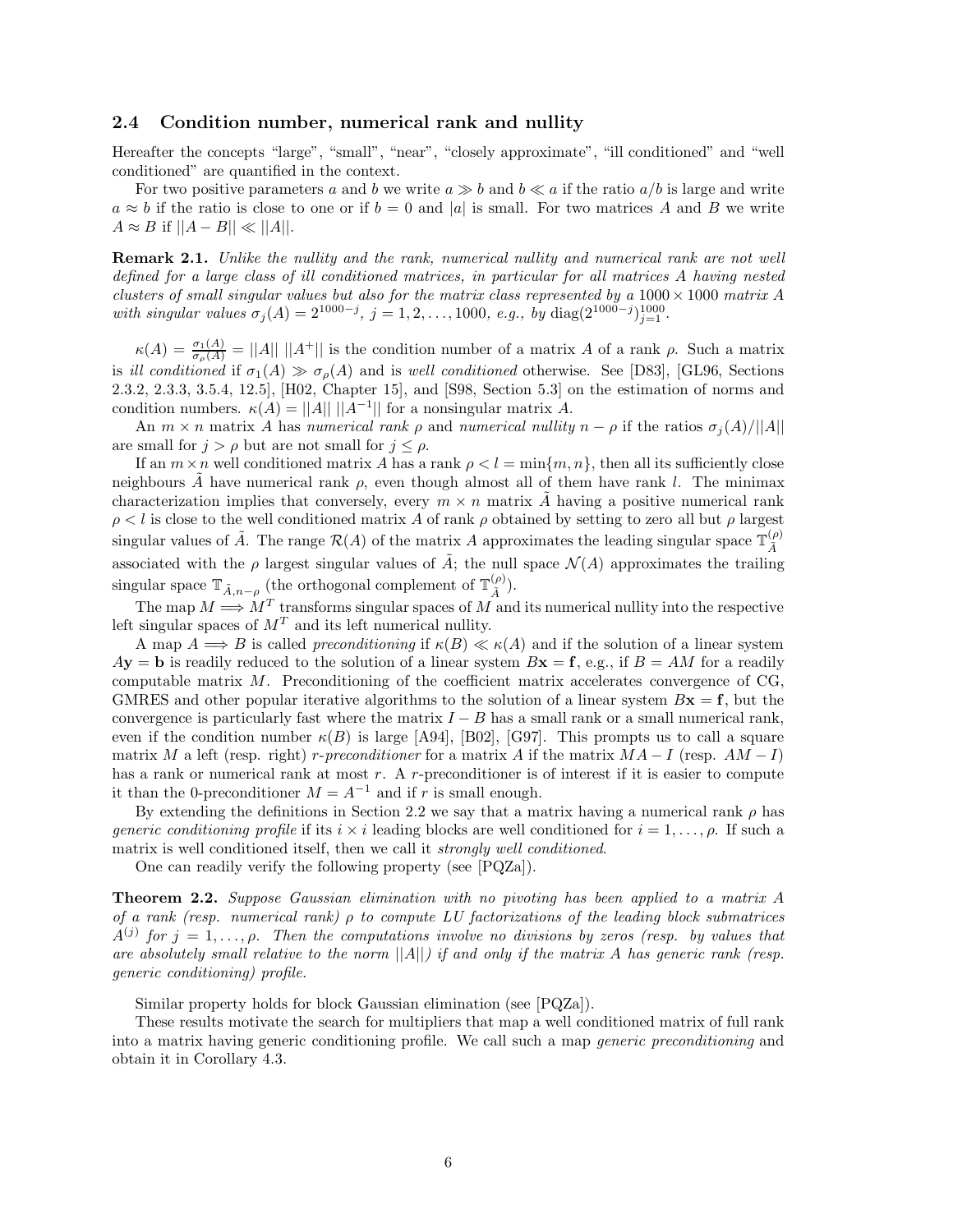#### **2.5 Toeplitz and circulant matrices**

 $m \times n$  Toeplitz matrix  $T = (t_{i-j})_{i,j=1}^{m,n}$  is defined by its first row and column, that is by the vector  $(t_h)_{h=1-n,2-n,...,m-1}$  of dimension  $m+n-1$ .

An  $n \times n$  lower triangular Toeplitz matrix  $T = (t_{i-j})_{i,j=1}^n$  where  $t_k = 0$  for  $k < 0$  is defined by its first column  $T\mathbf{e}_1$ ; hereafter  $Z(\mathbf{v})$  denotes such a matrix with the first column  $\mathbf{v} = Z(\mathbf{v})\mathbf{e}_1$ .  $Z = Z(\mathbf{e}_2)$ is the  $n \times n$  downshift matrix whose all entries are zeros except for the first subdiagonal filled with ones;  $Z\mathbf{v} = (v_i)_{i=0}^{n-1}$  for a vector  $\mathbf{v} = (v_i)_{i=1}^n$  and  $v_0 = 0$ ; furthermore  $Z^n = O$ ,  $Z(\mathbf{v}) = \sum_{i=0}^{n-1} v_{i-1} Z^i$ .

Observe that  $||Z(\mathbf{v})||_1 = ||Z(\mathbf{v})||_{\infty} = ||\mathbf{v}||_1$ . By combining these equations with bound (2.2) obtain that

$$
||Z(\mathbf{v})|| \le ||\mathbf{v}||_1. \tag{2.4}
$$

Suppose  $X = (x_{ij})_{i,j=1}^n$  is the inverse of a nonsingular  $n \times n$  Toeplitz matrix and  $x_{11} \neq 0$ . Then Gohberg and Sementsul's celebrated formula in [GS72] expresses the matrix *X* through its two columns  $\mathbf{x}_1 = X\mathbf{e}_1$  and  $\mathbf{x}_n = X\mathbf{e}_n$  as follows,

$$
x_{11}X = Z(\mathbf{x}_1)Z^T(J\mathbf{x}_n) - Z(Z\mathbf{x}_n)Z^T(ZJ\mathbf{x}_1).
$$
\n(2.5)

 $Z_f = Z + f \mathbf{e}_n^T \mathbf{e}_1$  is the unit f-circulant matrix. An f-circulant matrix  $Z_f(\mathbf{v}) = \sum_{i=0}^{n-1} v_i Z_f^i$  $(z_{i-j \mod n})_{i,j=1}^n$  is an  $n \times n$  Toeplitz matrix defined by its first column vector  $\mathbf{v} = (v_i)_{i=0}^{n-1}$  and a scalar  $f \neq 0$ .

*f*-circulant matrix is called *circulant* if  $f = 1$  and *skew circulant* if  $f = -1$ . By replacing *f* by zero we arrive at a lower triangular Toeplitz matrix  $Z(\mathbf{v})$ .

**Theorem 2.3.** *(See [CPW74].) We have*  $Z_1(\mathbf{v}) = \Omega^{-1}D(\Omega \mathbf{v})\Omega$ *. More generally, for any*  $f \neq 0$ *, we* have  $Z_{f^n}(\mathbf{v}) = U_f^{-1} D(U_f \mathbf{v}) U_f$  where  $U_f = \Omega D(\mathbf{f}), \quad \mathbf{f} = (f^i)_{i=0}^{n-1}, D(\mathbf{u}) = \text{diag}(u_i)_{i=0}^{n-1}$  for a vector  $\mathbf{u} = (u_i)_{i=0}^{n-1}$ , and  $\Omega = (\omega_n^{ij})_{i,j=0}^{n-1}$  is the  $n \times n$  matrix of the discrete Fourier transform at n points,  $\omega_n = \frac{u_{n+1}}{e}$ , and  $\omega_n = \omega_n$  *i*,  $j=0$  is the  $n \times n$  matrix of  $\omega_n = \exp(2\pi\sqrt{-1}/n)$  being a primitive *n*-th root of one.

The theorem implies that products and inverses of *f*-circulant matrices (wherever defined) are *f*-circulant and can be computed in  $O(n \log n)$  flops for  $n \times n$  inputs.

## **3 Conditioning of random general, Toeplitz and circulant matrices**

#### **3.1 Random variables and random matrices**

**Definition 3.1.**  $F_X(y) =$  *Probability*{ $X \leq y$ } *for a real random variable X is the* cumulative distribution function (CDF) *of X evaluated at y*.  $F_{g(\mu,\sigma)}(y) = \frac{1}{g\sqrt{2\pi}} \int_{-\infty}^{y} \exp(-\frac{(x-\mu)^2}{2\sigma^2}) dx$  for a *Gaussian random variable*  $g(\mu, \sigma)$  *with a mean*  $\mu$  *and a variance*  $\sigma^2$ *, so that* 

 $\mu - 4\sigma \leq y \leq \mu + 4\sigma$  with a probability near one. (3.1)

**Definition 3.2.**  $F_M(y) = F_{\sigma_l(M)}(y)$  *for an*  $m \times n$  *matrix M and an integer*  $l = \min\{m, n\}$ *.* 

**Definition 3.3.** *A matrix or a vector is a* Gaussian random matrix or vector *with a mean µ and a variance*  $\sigma^2$  *if it is filled with independent Gaussian random variables, all having the same mean*  $\mu$ *and variance*  $\sigma^2$ .  $\mathcal{G}_{\mu,\sigma}^{m\times n}$  *denotes the set of*  $m \times n$  *Gaussian random matrices. For*  $\mu = 0$  *and*  $\sigma^2 = 1$ *they are* standard Gaussian random matrices*.*

**Definition 3.4.** *(Cf. Subsection 2.5). We write*  $T \in \mathcal{T}_{\mu,\sigma}^{m \times n}$  *and call an*  $m \times n$  *Toeplitz matrix*  $T = (t_{i-j})_{i,j=1}^{m,n}$  *a* Gaussian random Toeplitz matrix *with a mean µ and a variance*  $\sigma^2$  *if* **t** =  $(t_h)_{h=1-n,2-n,\dots,m-1} \in \mathcal{G}_{\mu,\sigma}^{(m+n-1)\times 1}$ . We write  $Z_f(\mathbf{v}) \in \mathcal{Z}_{f,\mu,\sigma}^{n\times n}$  and call  $Z_f(\mathbf{v})$  a Gaussian random *f*-circulant matrix *with a mean*  $\mu$  *and a variance*  $\sigma^2$  *if*  $\mathbf{v} \in \mathcal{G}_{\mu,\sigma}^{n \times 1}$ .

**Definition 3.5.**  $\chi_{\mu,\sigma,n}(y)$  is the CDF of the random function  $\left(\sum_{i=1}^{n} X_i^2\right)^{1/2} = ||(Y_i)_{i=1}^n||$  where  $(X_i)_{i=1}^n \in \mathcal{G}_{\mu,\sigma}^{n\times 1}$ . For  $y \ge 0$  we have  $\chi_{0,1,n}(y) = \frac{2}{2^{n/2}\Gamma(n/2)} \int_{-\infty}^y x^{n-1} \exp(-x^2/2) dx$  where  $\Gamma(h) =$  $\int_0^\infty x^{h-1} \exp(-x) dx$ ,  $\Gamma(n+1) = n!$  *for nonnegative integers n.*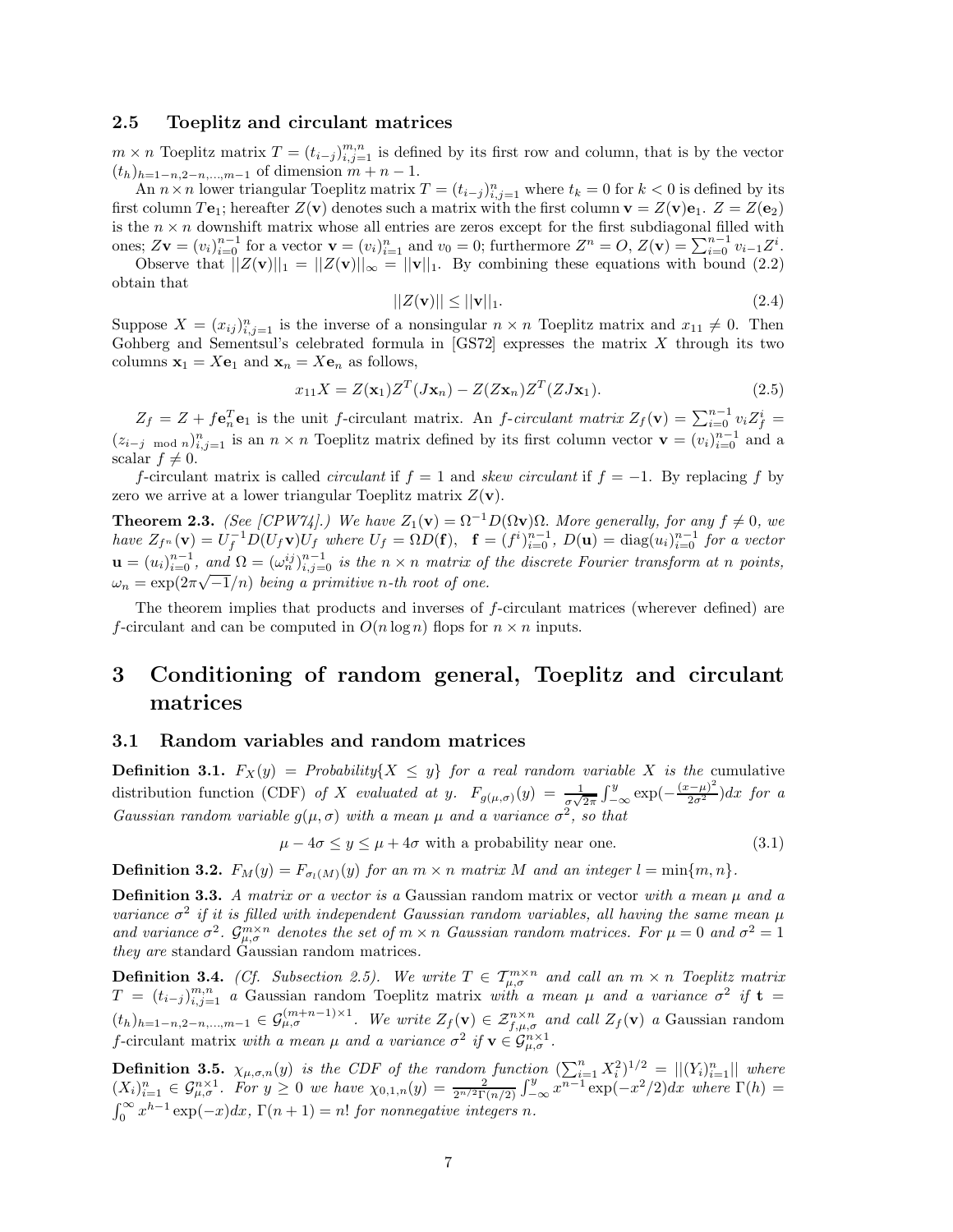### **3.2 Conditioning of Gaussian random matrices**

Gaussian random matrices in Definition 3.3 tend to be well conditioned [D88], [E88], [ES05], [CD05]. Moreover the sum  $M + W$  for  $M \in \mathbb{R}^{m \times n}$  and  $W \in \mathcal{G}_{\mu,\sigma}^{m \times n}$  is expected to be well conditioned unless the ratio  $\sigma/||M||$  is small [SST06].

The following upper bound on the probability that for a Gaussian random matrix *W* the smallest singular value of a matrix  $A = W + M$  is less than a scalar *y* can also be viewed as a probabilistic lower bound on the smallest singular value of the matrix *A*.

**Theorem 3.1.** Suppose  $M \in \mathbb{R}^{m \times n}$ ,  $W \in \mathcal{G}_{\mu,\sigma}^{m \times n}$ ,  $A = W + M$ ,  $l = \min\{m,n\}$ , and  $y \geq 0$ . Then  $F_A(y) \leq 2.35 \ y\sqrt{l}/\sigma$ .

*Proof.* Clearly the matrix  $A = M + W$  has full rank with probability one because W is a Gaussian random matrix (see the Appendix). In view of Fact 2.3 it is sufficient to prove the claimed bound on  $F_A(y)$  in the case where  $m = n$ , and in this case the theorem turns into [SST06, Theorem 3.3].  $\Box$ 

The two following theorems supply lower bounds on the probabilities that  $||W|| \leq y$  and  $\kappa(A) \leq y$ for a scalar *y*,  $A = W + M$ , and a Gaussian random matrix *W*. They can also be viewed as probabilistic upper bounds on the norm  $||W||$  and the condition number  $\kappa(A)$ .

**Theorem 3.2.** *(See [DS01, Theorem II.7]). Suppose*  $W \in \mathcal{G}_{0,\sigma}^{m \times n}$ ,  $l = \min\{m,n\}$  and  $y \geq 2\sigma\sqrt{n}$ *lem II.7]). Suppose*  $W \in \mathcal{G}_{0,\sigma}^{m \times n}$ *,*  $l = \min\{m,n\}$  and  $y \geq 2\sigma\sqrt{l}$ *.*  $\sqrt{2\pi}$ *Then*  $F_{\vert\vert W\vert\vert}(y) \geq 1 - \exp(-(y - 2\sigma\sqrt{l})^2/(2\sigma^2)).$ 

**Theorem 3.3.** (See [SST06, Theorem 3.1]). Suppose  $M \in \mathbb{R}^{m \times n}$ ,  $W \in \mathcal{G}_{0,\sigma}^{m \times n}$ ,  $A = W + M$ ,  $l = \min\{m, n\}$ ,  $||M|| \leq \sqrt{l}$ ,  $\sigma \leq 1$ ,  $y \geq 1$ . Then  $F_{\kappa(A)}(y) \geq 1 - (14.1 + 4.7\sqrt{(2 \ln y)/n})n/(y\sigma)$ .

This bound has been improved by a factor  $\sqrt{\log n}$  in [W04] and in the case of  $M = O$  by a factor  $y^{|m-n|}\sqrt{\ln y}$  in [ES05] and [CD05].

Theorem 3.3 is deduced in [SST06] based on combining Theorems 3.1 and 3.2. The proof of Theorem 3.1 relies on the two lemmas below that we use in the next subsections.

**Lemma 3.1.** *Suppose y is a positive number,*  $\mathbf{w} \in \mathbb{R}^{n \times 1}$  *is any fixed real unit vector,*  $||\mathbf{w}|| = 1$ *,*  $M \in \mathbb{R}^{n \times n}$  *is a fixed real matrix,*  $W \in \mathcal{G}_{\mu,\sigma}^{n \times n}$ *, and*  $A = W + M$ *. Let Q be a unitary matrix such that*  $Q$ **w** = **e**<sub>1</sub> *and let*  $B = QA = (\mathbf{b}_1 \mid \dots \mid \mathbf{b}_n)$ *. Then* 

$$
\text{Probability}\{||A^{-1}\mathbf{w}|| > y\} \leq \max_{\mathbf{b}_1,\dots,\mathbf{b}_n} \text{Probability}\{|\mathbf{t}^T\mathbf{b}_1| < 1/y\}
$$

 $where$   $||{\bf{t}}|| = 1$  *and*  ${\bf{t}}^T {\bf{b}}_i = 0$  *for*  $i = 2, ..., n$ *.* 

*Proof.* See [SST06, the proof of Lemma 3.2].

**Lemma 3.2.** *[SST06, Lemma A.2]. For a nonnegative y, a fixed unit real vector* **t** *of a dimension n*, and a vector  $\mathbf{b} \in \mathcal{G}_{\mu,\sigma}^{n\times 1}$  we have  $F_{|\mathbf{t}^T\mathbf{b}|}(y) = \text{Probability}\{|\mathbf{t}^T\mathbf{b}| \leq y\} \leq \sqrt{\frac{2}{\pi}}\frac{y}{\sigma}$ .

**Remark 3.1.** *The latter bound is independent of µ and n, and so it holds even if all coordinates of the vector* **b** *are fixed, except for a single coordinate in*  $\mathcal{G}_{\mu,\sigma}$ *.* 

### **3.3 Conditioning of Gaussian random Toeplitz matrices**

A matrix  $T \in \mathcal{T}_{\mu,\sigma}^{n \times n}$  is the sum of two triangular Toeplitz matrices, and so (2.4) implies that

$$
F_{||T||}(y) \ge \chi_{\mu,\sigma,n}(y/2). \tag{3.2}
$$

Next we estimate the norm  $||T^{-1}||$ .

**Theorem 3.4.** Let  $T = (T_{i-j})_{i,j=1}^n \in \mathcal{T}_{\mu,\sigma}^{n \times n}$ ,  $T_{11} = (T_{i-j})_{i,j=2}^n$  and  $y \ge 0$ . Then (a) with probability *one the matrix T is nonsingular and the entry*  $x_{11} = \det T_{11}/\det T$  *of its inverse*  $X = (x_{ij})_{i,j=1}^n$ *does not vanish; (b) furthermore*  $||x_{11}X|| \leq 2RS$  *for two random variables R and S such that*  $F_R(y) \leq \frac{y}{\sigma} \sqrt{\frac{2n}{\pi}}$  and  $F_S(y) \leq \frac{y}{\sigma} \sqrt{\frac{2n}{\pi}}$ .

口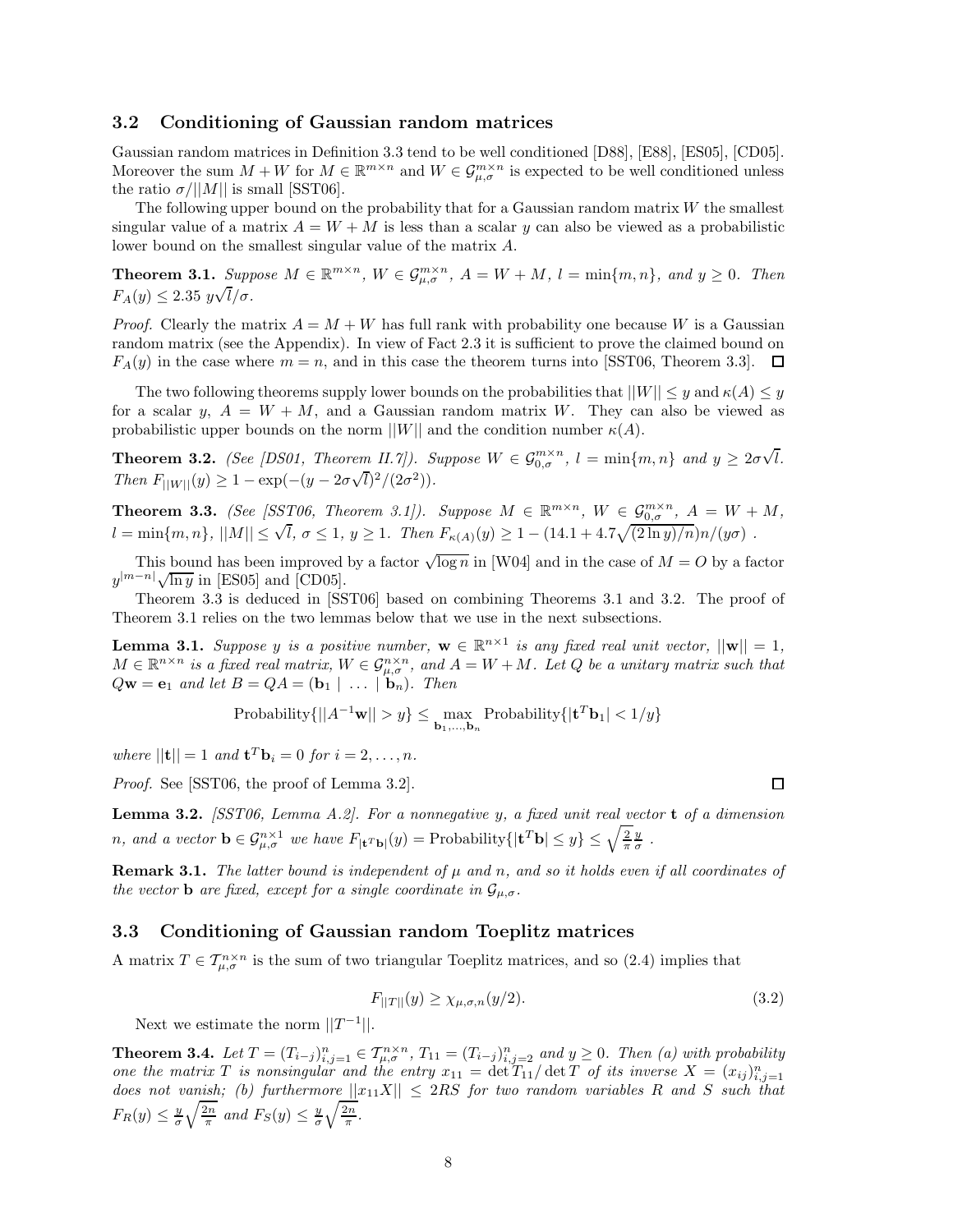*Proof.* Part (a) is easy to deduce (see the Appendix). To prove part (b) we first readily extend Lemma 3.1 (cf. [SST06, Lemma 3.2]) as follows.

**Lemma 3.3.** Suppose y is a positive number,  $T \in \mathcal{T}_{\mu,\sigma}^{n \times n}$ , j is an integer,  $1 \leq j \leq n$ ,  $\bar{\mathbf{x}}_j \in \mathbb{R}^{n \times 1}$ *is the unit vector orthogonal to all vectors*  $Te_i$  *for*  $i \neq j$ ,  $M \in \mathbb{R}^{n \times n}$  *is a fixed real matrix, and*  $A = W + M$ *. Then* 

Probability
$$
Probability \{ ||T^{-1} \mathbf{e}_j|| > 1/y \} \leq Probability \{ |\bar{\mathbf{x}}_j^T \mathbf{P} \mathbf{e}_j| < y \}.
$$

Now observe that each of the column vectors  $Te_1$  and  $Te_n$  has an entry not shared with the other entries of *T*, recall Remark 3.1 and deduce that

$$
\text{Probability}\{|\bar{\mathbf{x}}_j^T T \mathbf{e}_j| < y\} \leq \frac{y}{\sigma}\sqrt{\frac{2}{\pi}}
$$

for  $j = 1$  and  $j = n$ . It remains to combine these estimates with  $(2.4)$  and  $(2.5)$ .

 $\Box$ 

Let us extend Theorem 3.4 to estimate the norm  $||X||$ , equal to  $||x_{11}X||/|x_{11}| = ||x_{11}X|| |s|$ . Here  $s = t_0 - t_0^{-1}((t_k)_{k=1}^{n-1})^T (t_{-k})_{k=1}^{n-1}$  is the Schur complement of  $T_{11} = (t_{i-j})_{i,j=2}^n$  in  $T = (t_{i-j})_{i,j=1}^n$ . Since  $T \in \mathcal{T}_{\mu,\sigma}^{n \times n}$  we obtain that  $|s| \leq (1 + (n-1)g)g/|t_0|$  where  $g = |g(\mu,\sigma)|$  for  $g(\mu,\sigma)$  in

Definition 3.1 and that Probability $\{|t_0| < y\} \leq \frac{y}{\sigma}$  $\sqrt{\frac{2}{\pi}}$  by virtue of Lemma 3.2.

The equations  $||X|| = ||x_{11}X||$  |s|, the latter upper bounds on |s| and  $1/|t_0|$ , and Theorem 3.4 together imply a probabilistic upper bound on the norm  $||X||$  in terms of g. Combining it with (3.1) and (3.2) implies that for  $T \in \mathcal{T}_{\mu,\sigma}^{n \times n}$  the condition number  $\kappa(T)$  does not tend to grow very fast as  $n \to \infty$  (cf. Table 9.3). We also recall that  $\kappa(T)$  is invariant in scaling the matrix *T*, which enables some control over the values  $\mu$  and  $\sigma$ .

**Remark 3.2.** For another direction to estimating the factor  $1/|x_{11}| = |\det T|/|\det T_{11}|$  from above, *recall that*  $|\det T|$  *is the volume*  $V_{n,\mu,\sigma}$  *defined by the matrix*  $T = T_n$ *. For matrices*  $T_k \in \mathcal{T}_{\mu,\sigma}^{k \times k}$  *we can expect that this volume grows more or less uniformly as n grows, and so it is informative to observe that Hadamard's upper bound*  $V_{n,\mu,\sigma} \leq V_{n,\mu,\sigma}^{(+)} = n^{n/2}g^n$  *increases by a factor*  $(n-1)^{1/2}g$ versus  $V_{n-1,\mu,\sigma}^{(+)}$ . Indeed  $V_{n,\mu,\sigma}^{(+)}/V_{n-1,\mu,\sigma}^{(+)} \leq n^{n/2} g^n/((n-1)^{(n-1)/2} g^{n-1}) \leq g \exp(\frac{n}{2n-2})(n-1)^{1/2}$ *because*  $n^{n/2} = (1 + \frac{1}{n-1})^{n/2} (n-1)^{n/2} \le \exp(\frac{n}{2n-2}) (n-1)^{n/2}$ .

## **3.4 Conditioning of Gaussian random circulant matrices**

Next we readily estimate the norms of a random Gaussian *f*-circulant matrix and its inverse.

**Theorem 3.5.** *Assume an*  $n \times n$  *circulant matrix*  $A = Z_1(\mathbf{v})$  *for*  $\mathbf{v} \in \mathcal{G}_{\mu,\sigma}^{n \times 1}$ *. Then a)*  $F_{\vert A \vert \vert}(y) \geq$  $\chi_{\mu,\sigma,n}(y/2)$  *and b)*  $F_{\sigma_n(A)}(y) \leq \frac{yn}{\sigma}$  $\sqrt{\frac{2}{\pi}}$  *for all nonnegative y and*  $\chi_{\mu,\sigma,n}(y)$  *in Definition 3.5.* 

*Proof.* Part a) of the theorem follows from (3.2) because *A* is a Toeplitz matrix.

To prove part b), represent the matrix *A* as in Theorem 2.3 and write  $B = \Omega A \Omega^{-1} = D(\Omega \mathbf{v}),$ **u** =  $(u_i)_{i=0}^{n-1} = \Omega v$ . We have  $\sigma_j(A) = \sigma_j(B)$  for all *j* because  $\frac{1}{\sqrt{n}}\Omega$  and  $\sqrt{n}\Omega^{-1}$  are unitary matrices. Combine the equations  $u_i = e_i^T \Omega v$ , the bounds  $||\Re(e_i^T \Omega)|| \ge 1$  for all *i*, and Lemma 3.2 and

 $\sqrt{\frac{2}{\pi}}$  for any *i*, *i* = 1, ..., *n*. We have  $F_{\sigma_n(B)}(y) = F_{\min_i |u_i|}(y)$  because deduce that  $F_{|\Re(u_i)|}(y) \leq \frac{y}{\sigma}$  $B = \text{diag}(u_i)_{i=0}^{n-1}$ . Clearly  $|u_i| \geq |\Re(u_i)|$ , and part b) of the theorem follows. □

**Remark 3.3.** *Our extensive experiments suggest that the estimates of Theorem 3.5 are overly pessimistic (cf. Table 9.4).*

Combining Theorem 2.3 with minimax characterization implies that

$$
\frac{1}{g(f)}\sigma_j(Z_1(\mathbf{v})) \le \sigma_j(Z_f(\mathbf{v})) \le g(f)\sigma_j(Z_1(\mathbf{v}))
$$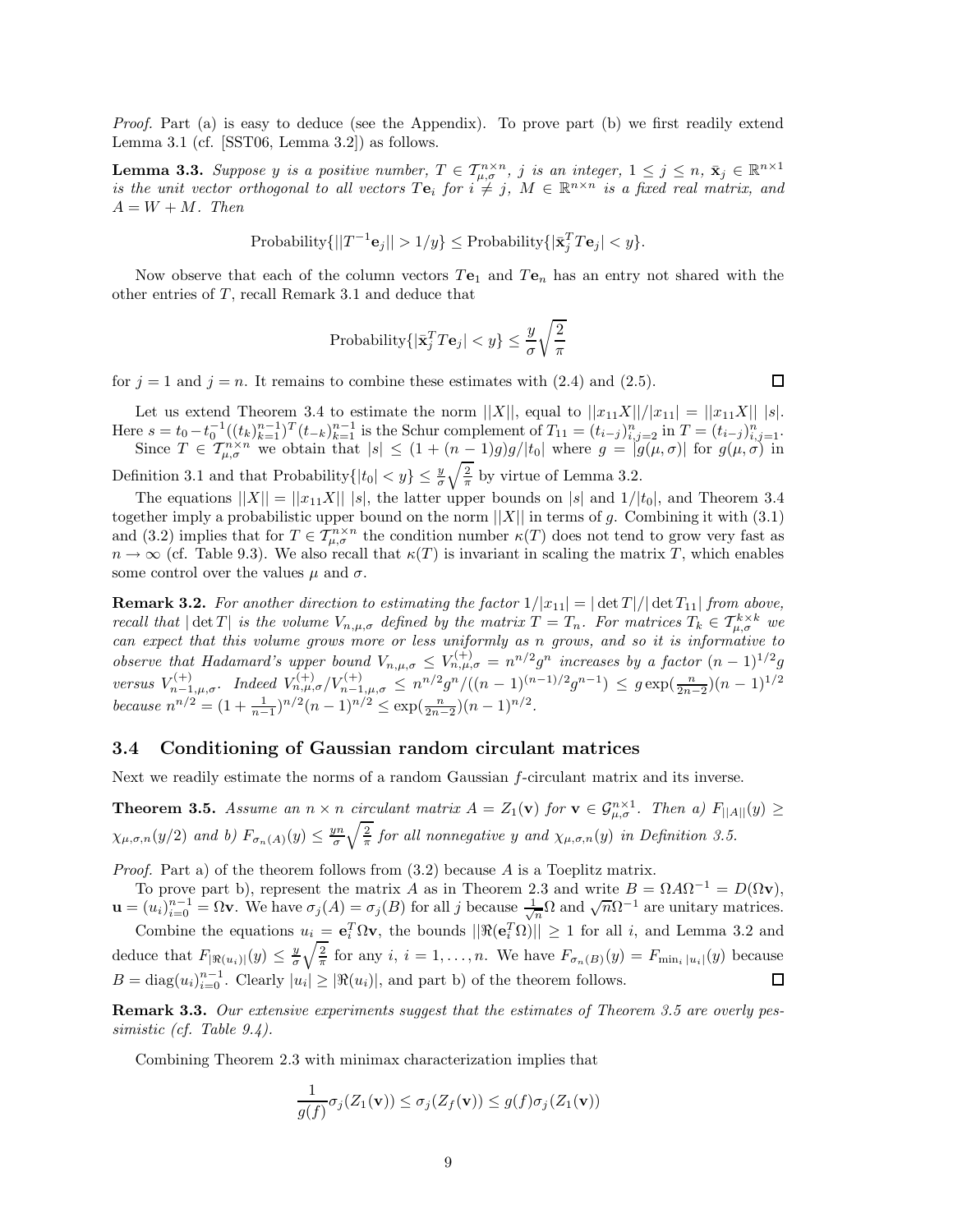for all vectors **v**, scalars  $f \neq 0$ ,  $g(f) = \max\{1, |f|\} \max\{1, \frac{1}{|f|}\}$ , and  $j = 1, 2, ..., n$ . This enables us to extend the estimates of Theorem 3.5 to *f*-circulant matrices for  $f \neq 0$ . In particular these estimates do not change in the case of skew circulant matrices (for which  $f = -1$ ) and show that *f*-circulant matrices of size  $n \times n$  tend to be well conditioned unless  $f \approx 0$  or  $1/f \approx 0$ .

#### **3.5 Extension to the case of complex inputs**

For simplicity we assume real random matrices and vectors throughout this paper, but most of our study can be readily extended to the computations in the field  $\mathbb C$  of complex numbers. To extend our study in Sections 6–10, we usually just need to replace transposes  $A<sup>T</sup>$  by Hermitian transposes *A<sup>H</sup>* . Below are some basic results for the extension of our probabilistic estimates for norms and singular values to the case of complex matrices.

**Definition 3.6.** The set  $\mathcal{G}^{m \times n}_{\mathbb{C},\mu,\sigma}$  of  $m \times n$  complex Gaussian random matrices with a mean  $\mu$  and a variance  $\sigma$  is the set  $\{A + B\sqrt{-1}\}$  for  $(A | B) \in \mathcal{G}^{m \times 2n}_{\mu,\sigma}$  (cf. Definition 3.3).

We can immediately extend Theorem 3.2 to the latter matrices. Let us extend Lemma 3.2.

**Lemma 3.4.** *The bound of Lemma 3.2 also holds provided*  $\mathbf{t} = \mathbf{r} + \mathbf{q}\sqrt{-1}$  *is a fixed complex unit vector and*  $\mathbf{b} = \mathbf{f} + \mathbf{g}\sqrt{-1} \in \mathcal{G}_{\mathbb{C},\mu,\sigma}^{n\times1}$  *is a complex vector such that* **f**, **g**, **r** *and* **q** *are real vectors,*  $||\mathbf{t}|| = 1$ *, and vectors* **f** *and* **g** *are in*  $\mathcal{G}_{\mu,\sigma}^{n\times1}$ *.* 

*Proof.* We have  $\mathbf{t}^H \mathbf{b} = \mathbf{r}^T \mathbf{f} - \mathbf{q}^T \mathbf{g} + (\mathbf{r}^T \mathbf{g} + \mathbf{q}^T \mathbf{f}) \sqrt{-1}$ , and so  $|\mathbf{t}^H \mathbf{b}|^2 = |\mathbf{r}^T \mathbf{f} - \mathbf{q}^T \mathbf{g}|^2 + |\mathbf{r}^T \mathbf{g} + \mathbf{q}^T \mathbf{f}|^2$ . Hence  $|\mathbf{t}^H \mathbf{b}| \geq |\mathbf{r}^T \mathbf{g} + \mathbf{q}^T \mathbf{f}| = |\mathbf{u}^T \mathbf{v}|$  where  $\mathbf{u}^T = (\mathbf{r}^T \mid \mathbf{q}^T)$  and  $\mathbf{v}^T = (\mathbf{g}^T \mid \mathbf{f}^T)$ , and so  $\mathbf{v} \in \mathcal{G}_{\mu, \sigma}^{1 \times 2n}$ and  $||\mathbf{u}|| = ||\mathbf{t}|| = 1$ . It remains to apply Lemma 3.2 to real vectors **u** and **v** replacing **b** and **t**.

By combining Lemmas 3.1 and 3.4 we extend [SST06, Lemma 3.2] to the case of complex inputs.

**Corollary 3.1.** *Suppose y is a positive number,*  $\mathbf{w} \in \mathbb{C}^{n \times 1}$  *is any fixed complex unit vector,*  $||\mathbf{w}|| = 1$ *,*  $M \in \mathbb{C}^{n \times n}$  *is a fixed matrix,*  $W \in \mathcal{G}_{\mathbb{C},\mu,\sigma}^{n \times n}$ *, and*  $A = W + M$ *. Then* 

Probability
$$
\{||A^{-1}\mathbf{w}|| > y\} \le \frac{2}{y\sigma\sqrt{\pi}}
$$
.

*Proof.* Lemmas 3.1 and 3.4 together imply the corollary for a unit vector **w** in  $\mathbb{R}^{n \times 1}$  and for the upper bound  $\frac{\sqrt{2}}{y\sigma\sqrt{\pi}}$ . By allowing its increase by a factor  $\sqrt{2}$  we extend the bound to any unit complex vector **w** because  $\max\{||\mathbf{u}||, ||\mathbf{v}||\} \ge 1/\sqrt{2}$  provided  $\mathbf{u}, \mathbf{v} \in \mathbb{R}^{n \times 1}, \mathbf{w} = \mathbf{u} + \mathbf{v}\sqrt{-1}$ ,  $\mathbf{u} = \Re(\mathbf{w}),$  $\mathbf{v} = \Im(\mathbf{w})$ , and  $||\mathbf{w}||^2 = ||\mathbf{u}||^2 + ||\mathbf{v}||^2 = 1$ . П

**Corollary 3.2.** *Suppose y is a positive number,*  $M \in \mathbb{C}^{n \times n}$  *is a fixed matrix,*  $W \in \mathcal{G}_{\mathbb{C},\mu,\sigma}^{n \times n}$ , and  $A = W + M$ *. Then* 

Probability
$$
\{||A^{-1}|| > y\} \le \frac{2n}{y\sigma\sqrt{\pi}}
$$
.

*Proof.* Recall that  $||B|| = \max_{j=1}^{n} ||Be_j||$  for any  $n \times n$  matrix *B*, in particular for  $B = A^{-1}$ . It remains to apply Corollary 3.1 to the vectors  $\mathbf{w} = \mathbf{e}_j$  for  $j = 1, \ldots, n$  and to deduce that

Probability{
$$
\underset{j=1,...,n}{\max} ||A^{-1} \mathbf{e}_j|| > y
$$
}  $\leq \frac{2n}{y\sigma\sqrt{\pi}}$ .

 $\Box$ 

Based on the latter result, one can readily extend Theorems 3.1, 3.4 and 3.5 to the case of complex inputs.

**Remark 3.4.** *Corollary 3.2 extends [SST06, Theorem 3.3] to the case of complex matrices but in***creases the bound of the theorem by a factor** √2*n.* This estimated increase must be overly pessimistic creases the bound of the theorem by a factor √2*n.* This estimated increase must be overly pessimistic *because random complex matrices tend to be a little better conditioned than random real matrices (see [E88], [ES05], [CD05] and our Table 9.2).*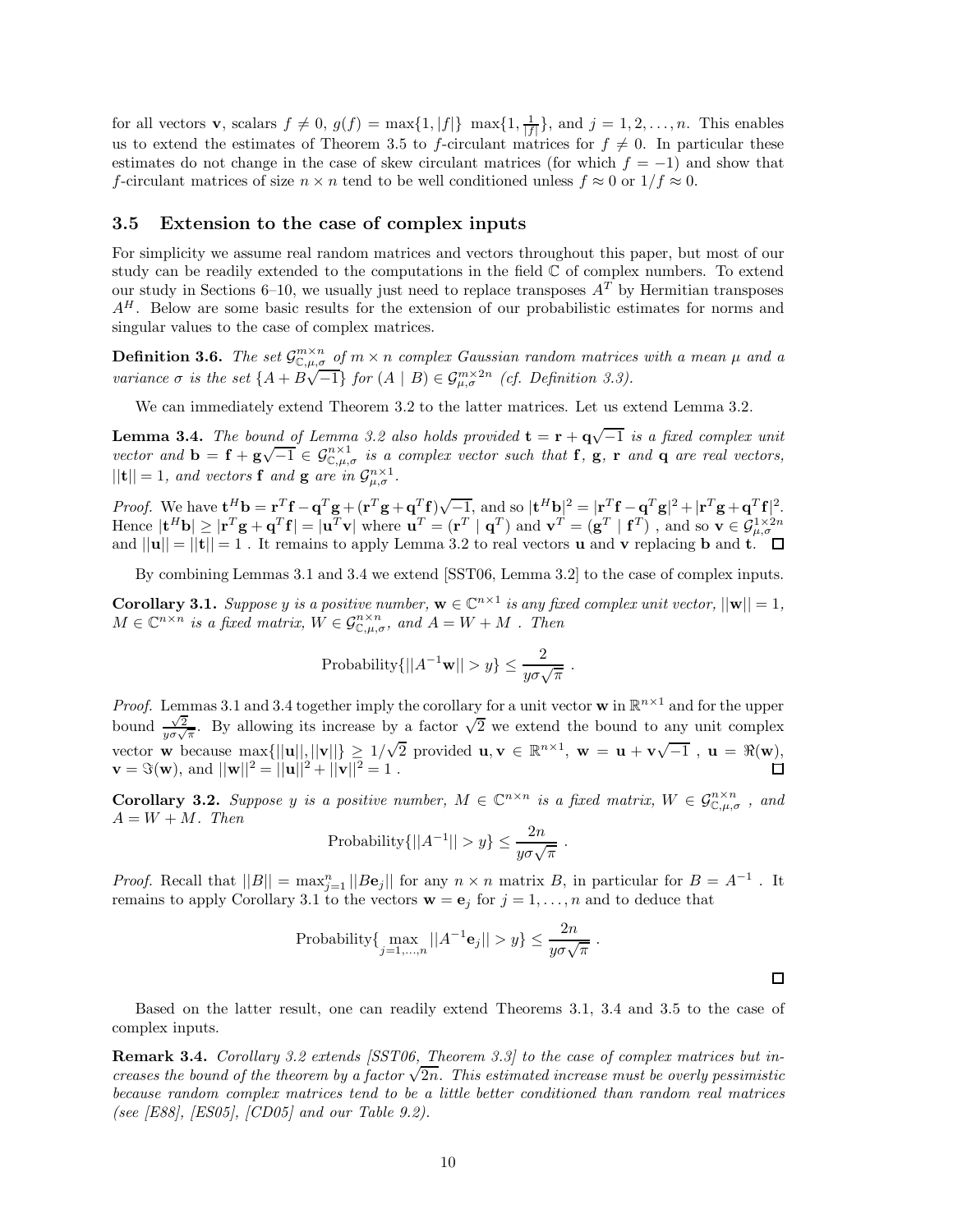## **4 Conditioning of randomized matrix products and generic preconditioning**

Next we extend the estimates of Theorem 3.1 to yield probabilistic lower bounds on the smallest singular values of the products of fixed and random matrices. We begin with three lemmas. The first two of them easily follow from minimax characterization (2.3).

**Lemma 4.1.** Suppose  $A = \text{diag}(\sigma_i)_{i=1}^n$ ,  $G \in \mathbb{R}^{r \times n}$ ,  $H \in \mathbb{R}^{n \times r}$ ,  $\text{rank}(A) = n$ ,  $\text{rank}(G) = r(G)$ , and rank $(H) = r(H)$ . Then rank $(GA) = r(G)$ , rank $(AH) = r(H)$ ,  $\sigma_j(GA) \geq \sigma_j(G)\sigma_n$ ,  $\sigma_j(AH) \geq$  $\sigma_j(H)\sigma_n$  *for all j.* 

**Lemma 4.2.**  $\sigma_j(GA) = \sigma_j(AH) = \sigma_j(A)$  for all *j* if *G* and *H* are square unitary matrices.

**Lemma 4.3.** [SST06, Proposition 2.2]. Suppose  $W \in \mathcal{G}_{\mu,\sigma}^{m \times n}$ ,  $SS^T = S^T S = I_m$ ,  $TT^T = T^T T = I_n$ . *Then*  $SW \in \mathcal{G}_{\mu,\sigma}^{m\times n}$  *and*  $WT \in \mathcal{G}_{\mu,\sigma}^{m\times n}$ .

**Theorem 4.1.** Suppose  $G \in \mathbb{R}^{r(G)\times m}$ ,  $H \in \mathbb{R}^{n \times r(H)}$ ,  $\text{rank}(G) = r(G)$ ,  $\text{rank}(H) = r(H)$ ,  $y \ge 0$ ,  $M \in \mathbb{R}^{m \times n}$ ,  $W \in \mathcal{G}_{\mu,\sigma}^{m \times n}$ ,  $A = M + W$  (cf. Theorem 3.1). Write  $l(G) = \min\{r(G), n\}$ ,  $l(H) =$  $\min\{m, r(H)\}, c(r) = 2.35$  *for*  $r > 1$  *and*  $c(1) = \sqrt{\frac{2}{\pi}}$ *. Then* 

 $(a)$   $F_{GA}(y) \leq yc(r(G))\sqrt{l(G)}/(\sigma_{r(G)}(G)\sigma)$  *and*  $f(b)$   $F_{AH}(y) \leq yc(r(H))\sqrt{l(H)}/(\sigma_{r(H)}(H)\sigma).$ 

The theorem shows that  $\sigma_{rank(M)} \leq y$  with a probability of at most the order *y* for  $M = GA$ and  $M = AH$ , and so it is unlikely that multiplication by a square or rectangular Gaussian random matrix can dramatically decrease the smallest singular value of a matrix, even though we can have  $UV = O$  for two rectangular unitary matrices  $U$  and  $V$ .

*Proof.* Lemma 3.2 and Fact 2.3 together imply part (a) for  $r(G) = 1$ . Now let  $r(G) > 1$  and let  $G = S_G \Sigma_G T_G^T$  be full SVD where  $\Sigma_G = (\widehat{\Sigma}_G \mid O) = \widehat{\Sigma}_G (I_{r(G)} \mid O)$  and  $\widehat{\Sigma}_G = \text{diag}(\sigma_j(G))_{j=1}^{r(G)}$ . Write  $M_{r(G)} = (I_{r(G)} \mid O)T_G^T M$ ,  $W_{r(G)} = (I_{r(G)} \mid O)T_G^T W$ ,  $A_{r(G)} = (I_{r(G)} \mid O)T_G^T A = M_{r(G)} + W_{r(G)}$ .

We have  $GA = S_G \Sigma_G T_G^T A$ , and so  $\sigma_j(GA) = \sigma_j(\Sigma_G T_G^T A) = \sigma_j(\Sigma_G A_{r(G)})$  for all j by virtue of Lemma 4.2 (since  $S_G$  is a square unitary matrix) and because  $\hat{\Sigma}_G A_{r(G)} = \Sigma_G T_G^T A$ . Furthermore  $\sigma_j(GA) = \sigma_j(\hat{\Sigma}_G A_{r(G)}) \geq \sigma_{r(G)}(G) \sigma_j(A_{r(G)})$  for all j by virtue of Lemma 4.1. For  $j = r(G)$  obtain

$$
\sigma_{r(G)}(GA) \ge \sigma_{r(G)}(G)\sigma_{r(G)}(A_{r(G)}).
$$
\n(4.1)

We have  $T_G^T W \in \mathcal{G}_{\mu,\sigma}^{m \times n}$  by virtue of Lemma 4.3, since  $T_G$  is a square unitary matrix; consequently  $W_{r(G)} \in \mathcal{G}_{\mu,\sigma}^{r(G)\times n}$ . Now estimate  $F_{A_{r(G)}}(y)$  by applying Theorem 3.1 for  $A = A_{r(G)}$ ,  $M = M_{r(G)}$ , and  $W = W_{r(G)}$ , combine this estimate with bound (4.1) and obtain part (a) of Theorem 4.1. Part (a) implies part (b) because  $\sigma_j(AH) = \sigma_j((AH)^T) = \sigma_j(H^T A^T)$  for all *j*. 口

**Corollary 4.1.** *Assume integers m, n and l and matrices G, H, M, W and A as in Theorem 4.1 and choose two scalars**y**and**z**such that* $y > 0$ *and* $z \ge 2\sigma\sqrt{l}$ *. Then* 

(a) 
$$
F_{\kappa(GA)}(||G||yz) \ge 2 - \exp(-\frac{(z-2\sigma\sqrt{l})^2}{2\sigma^2}) - yc(r(G))\sqrt{l(G)}/(\sigma_{r(G)}(G)\sigma)
$$
 and  
(b)  $F_{\kappa(AH)}(||H||yz) \ge 2 - \exp(-\frac{(z-2\sigma\sqrt{l})^2}{2\sigma^2}) - yc(r(H))\sqrt{l(H)}/(\sigma_{r(H)}(H)\sigma).$ 

*Proof.* Combine Theorems 3.2 for  $y = z$  and 4.1.

The following corollary extends the bound of Theorem 4.1 for a randomized matrix product to the respective bounds for its leading blocks; this implies that *randomized multiplication of a well conditioned matrix is expected to be generic preconditioning*, that is, to ensure (with probability one or near one) generic rank and conditioning profiles for the product.

 $\Box$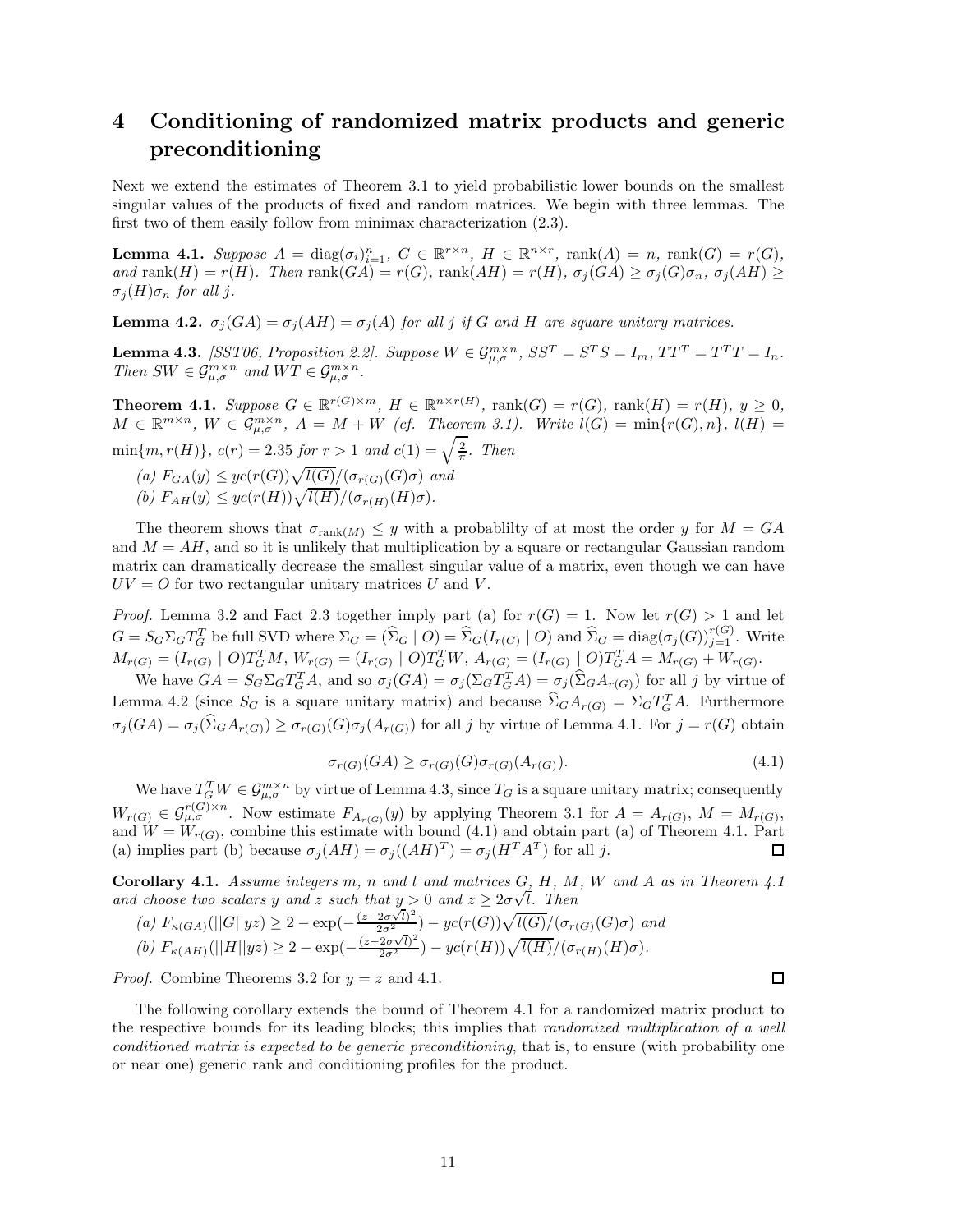**Corollary 4.2.** Suppose j, k, m,, n, q and s are integers,  $1 \le j \le q$ ,  $1 \le k \le s$ ,  $G \in \mathbb{R}^{q \times m}$ ,  $H \in \mathbb{R}^{n \times s}$ ,  $M \in \mathbb{R}^{m \times n}$ ,  $W \in \mathcal{G}_{\mu,\sigma}^{m \times n}$ ,  $A = M + W$ , and  $y \ge 0$ . Write  $G_j = (I_j \mid O_{j,m-j})G$ ,  $r(G_j) =$ rank $(G_j)$  and  $l(G_j) = \min\{r(G_j), n\}$  for  $j = 1, ..., q$ ,  $H_k = H\left(\begin{matrix} I_k \\ O_{n-k,k} \end{matrix}\right)$ ,  $r(H_k) = \text{rank}(H_k)$  and  $l(H_k) = \min\{m, r(H_k)\}$  for  $k = 1, \ldots, s$ *. Then for all j* and *k* in the above ranges we have  $(n)$   $F_{(GA)(j)}(y) \leq yc(r(G))\sqrt{l(G_j)/(\sigma_{r(G_j)}\sigma)},$ (b)  $F_{(AH)^{(k)}}(y) \leq yc(r(H))\sqrt{l(H_k)}/(\sigma_{r(H_k)}\sigma)$ , and consequently *(c)* with probability one the matrices  $G\overrightarrow{A}$  and  $\overrightarrow{AH}$  have generic rank profile unless  $\sigma = 0$ .

*Proof.* For every *j* and every *k* apply Theorem 4.1 replacing *G* by  $G_j$ , *H* by  $H_k$ , and *A* by either  $A\left(\bigcirc_{n-j,j}^{I_j}\right)$  or  $(I_k \mid O_{k,m-k})A$ . 口

Combining the latter results with Theorem 2.2 implies that randomized multiplication is expected to make Gaussian elimination with no pivoting numerically safe, and similarly for block Gaussian elimination (cf. [PQZa]).

**Corollary 4.3.** *Suppose M is a normalized*  $m \times n$  *well conditioned matrix of full rank,*  $||M|| = 1$ *,*  $B \in \mathcal{G}_{0,1}^{m \times m}$  and  $C \in \mathcal{G}_{0,1}^{n \times n}$ . Then Gaussian elimination with no pivoting applied to computing LU *factorization of the matrices BM and MC is expected to involve no divisions by absolutely small values.*

**Remark 4.1.** *According to Section 3.3 the matrices in*  $T_{\mu,\sigma}^{m\times n}$  *are likely to be well conditioned*; *consequently Corollary 4.3 still holds where*  $B \in \mathcal{Z}_{f,0,\sigma}^{m \times m}$  *and*  $C \in \mathcal{Z}_{f,0,\sigma}^{n \times n}$  *unless*  $f \approx 0$  *or*  $1/f \approx 0$ *.* 

## **5 Randomized additive preconditioning**

Suppose a matrix  $\tilde{A} \in \mathbb{R}^{m \times n}$  has numerical nullity  $r, 0 < r < l = \min\{m, n\}, U \in \mathcal{G}_{0,\sigma}^{m \times r}, V \in \mathcal{G}_{0,\sigma}^{n \times r}$ for  $\sigma = ||\tilde{A}||/(2\sqrt{r})$ , and  $\tilde{C} = \tilde{A} + UV^T$ . (We reuse some notation of Section 2.4). Our goal is to employ the results of the previous section to prove that the additive preprocessing  $\tilde{A} \implies \tilde{C} =$  $\tilde{A} + UV^T$  is expected to decrease the condition number of the matrix  $\tilde{A}$  (cf. Remark 5.4). We first reduce the study of this nearly rank deficient matrix *A* to the study of the nearby rank deficient matrix  $A = A + E$  of rank  $\rho = l - r$  obtained by setting to zero the singular values  $\sigma_j(A)$  for  $j > l - r$ in the SVD  $\tilde{A} = S\Sigma T^{T}$ ; consequently  $||E|| = \sigma_{l-r+1}(\tilde{A})$ .

Write  $C = A + UV^T$  and  $\tilde{C} = \tilde{A} + UV^T = C - E$ , assume that the ratio  $\frac{||E||}{||C||}$  is small, and in the rest of this section estimate the ratio  $\frac{\kappa(C)}{\kappa(A)}$ , which in our case closely approximates the ratio  $\frac{\kappa(\tilde{C})}{\kappa(A)}$ . The following results are readily verified.

**Theorem 5.1.** *Let*  $A = S\Sigma T^T$  *be full SVD of an*  $m \times n$  *matrix*  $A$  *of a rank*  $\rho$  *where*  $\rho < l$  $\min\{m, n\}$ , *S* and *T* are square unitary matrices,  $S \in \mathbb{R}^{m \times m}$ ,  $T \in \mathbb{R}^{n \times n}$ ,  $\Sigma = \text{diag}(\Sigma_A, O_{m-\rho,n-\rho})$ *is an*  $m \times n$  *matrix, and*  $\Sigma_A = \text{diag}(\sigma_j)_{j=1}^{\rho}$  *is the*  $\rho \times \rho$  *diagonal matrix of the positive singular values of the matrix A. Write*  $r = l - \rho$  *and suppose*  $U \in \mathbb{R}^{m \times r}$ ,  $V \in \mathbb{R}^{n \times r}$ , and the  $m \times n$  matrix  $C = A + UV^T$  *has full rank l. Write* 

$$
S^{T}U = \begin{pmatrix} \bar{U} \\ U_{r} \end{pmatrix}, T^{T}V = \begin{pmatrix} \bar{V} \\ V_{r} \end{pmatrix}, R_{U} = \begin{pmatrix} I_{m-r} & \bar{U} \\ O_{r,m-r} & U_{r} \end{pmatrix}, R_{V} = \begin{pmatrix} I_{n-r} & \bar{V} \\ O_{r,n-r} & V_{r} \end{pmatrix}.
$$

Then  $R_U \Sigma R_V^T = \Sigma$ , whereas  $R_U \text{diag}(O_{m-r,n-r}, I_r) R_V^T = S^T UV^T T$ , so that

$$
C = SR_U DR_V^T T^T, \ D = \Sigma + \text{diag}(O_{m-r,n-r}, I_r) = \text{diag}(\Sigma_A, O_{m-\rho,n-\rho}, I_r) \ . \tag{5.1}
$$

**Theorem 5.2.** *Under the assumptions of Theorem 5.1, write*  $p = ||R_U^{-1}|| \, ||R_V^{-1}||$  *and suppose*  $||A|| = 1$  and the  $r \times r$  matrices  $U_r$  and  $V_r$  are nonsingular. Then (a)  $p \geq \frac{||C^+||}{||A^+||} = \frac{\sigma_{l-r}(A)}{\sigma_l(C)}$  and (b)  $1 \leq p \leq (1 + ||U||)(1 + ||V||)f_r$  where  $f_r = \max\{1, ||U_r^{-1}||\}$   $\max\{1, ||V_r^{-1}||\}$ .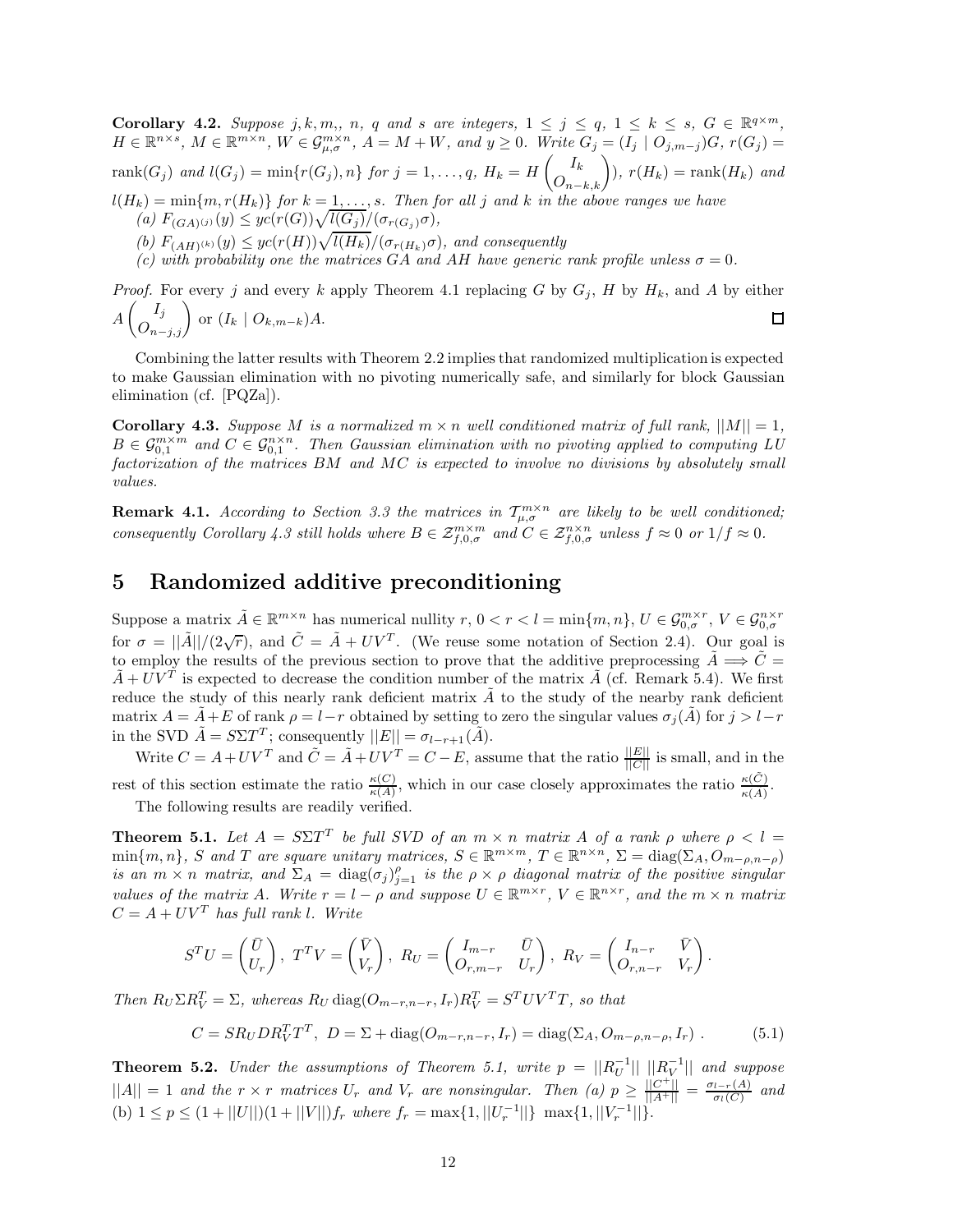*Proof.* (a) Combine the equations  $S^{-1} = S^T$ ,  $T^{-T} = T$  and  $(5.1)$  and obtain  $C^+ = TR_V^{-T}D^+R_U^{-1}S^T$ . Recall that *S* and *T* are unitary matrices, and so  $||C^+|| = ||R_V^{-T}D^+R_U^{-1}|| \le ||R_V^{-T}|| ||D^+|| ||R_U^{-1}||.$ Note that  $D^+ = \Sigma^+ + \text{diag}(O_{n-r,m-r}, I_r)$  (verify the Moore–Penrose conditions [GL96, Section 5.5.3]), recall that  $\sigma_{l-r}(A) \leq ||A|| = 1$  by assumption, deduce that  $||D^+|| = ||\operatorname{diag}(\Sigma_A^{-1}, I_r)||$  $1/\sigma_{l-r}(A) = ||A^+||$ , and obtain the claimed bound  $p \ge \frac{||C^+||}{||A^+||}$ .

(b) We have 
$$
R_U^{-1} = \begin{pmatrix} I_{m-r} & -\bar{U} \\ O & I_r \end{pmatrix} \begin{pmatrix} I_{m-r} & O \\ O & U_r^{-1} \end{pmatrix}
$$
,  $R_V^{-1} = \begin{pmatrix} I_{n-r} & -\bar{V} \\ O & I_r \end{pmatrix} \begin{pmatrix} I_{n-r} & O \\ O & V_r^{-1} \end{pmatrix}$ ,  $||\bar{U}|| \le ||U||$  and  $||\bar{V}|| \le ||V||$ . Combine these relationships.

**Theorem 5.3.** Assume  $A \in \mathbb{R}^{m \times n}$ ,  $l = \min\{m, n\}$ ,  $U \in \mathcal{G}_{0,\sigma}^{m \times r}$ ,  $V \in \mathcal{G}_{0,\sigma}^{n \times r}$ ,  $U_r$ ,  $V_r$ , and  $f_r$  in *Theorem 5.2, and*  $z = (y - 2\sigma)$ √  $\frac{d}{d}$ )*/*( $\sigma\sqrt{2}$ ). Then

*(a)*  $F_{\text{I}|\text{I}|\text{I}|\text{I}|\text{I}|\text{I}|\text{I}|\text{I}}(y) > 1 - \exp(-z^2)$  *provided*  $z > 0$  *and either*  $W = U$  *or*  $W = V$  *and* 

(b) the probability that  $||C|| \ge ||A||+y, p \ge f_r+y$ , or  $\frac{\kappa(C)}{\kappa(A)} \ge f_r+y$  decreases to zero exponentially *in*  $z^2$  *as*  $z \to \infty$ *.* 

*Proof.* Part (a) follows from Theorem 3.2. Part (b) follows from part (a), the bounds of Theorem 5.2 and the inequalities  $||C|| \le ||A|| + ||UV^T||$  and  $||UV^T|| \le ||U|| ||V^T||$ . □

Next we probabilistically bound the norms  $||U_r^{-1}|| = \frac{1}{\sigma_r(U_r)}$  and  $||V_r^{-1}|| = \frac{1}{\sigma_r(V_r)}$  based on Theorem 4.1 (see Section 7.5 on derandomization of our computations).

**Theorem 5.4.** Suppose  $A \in \mathbb{R}^{m \times n}$ ,  $U \in \mathcal{G}_{\mu,\sigma}^{m \times r}$ ,  $V \in \mathcal{G}_{\mu,\sigma}^{n \times r}$ ,  $U_r$  and  $V_r$  denote the five matrices in *Theorem 5.1,*  $0 < r < l = \min\{m, n\}$ ,  $f_r = \max\{||U_r^{-1}||^2, ||V_r^{-1}||^2\}$ , and Theorem 4.1 holds

(i) for  $r(G) = r$ ,  $G = (O | I_r)S^T$ , and A replaced by U (in this case GA is replaced by  $U_r$ ) as *well as*

(ii) for  $r(G) = r$ ,  $G = (O | I_r)T^T$ , A replaced by V (in this case GA is replaced by  $V_r$ ).

*Also recall Definition 3.2 and assume that*  $y \ge 0$ ,  $c(r) = 2.35$  *for*  $r > 1$  *and*  $c(1) = \sqrt{\frac{2}{\pi}}$  *(cf. Theorem 4.1). Then*

*(a)*  $F_{U_r}(y) \le c(r)$   $y\sqrt{r}/\sigma$ ,  $F_{V_r}(y) \le c(r)$   $y\sqrt{r}/\sigma$  and

*(b) the matrix C is rank deficient with probability zero.*

*Proof.* Apply part (a) of Theorem 4.1 for  $r(G) = r$ ,  $G = (O, I_r)S^T$  and  $A = U$  and obtain *Proof.* Apply part (a) of Theorem 4.1 for  $r(G) = r$ ,  $G = (O, I_r)S$  and  $A = O$  and obtain<br>that  $F_{U_r}(y) \leq c(r)y\sqrt{r}/(\sigma_r((O \mid I_r)S^T)\sigma)$ . Then apply part (a) of Theorem 4.1 for  $r(G) = r$ , that  $P_{U_r}(y) \leq c(r)g\sqrt{r}/(\sigma_r((\mathcal{O} + I_r)\mathcal{O})))$ . Then apply part (a) of Theorem 4.1 for  $r(G) = r$ ,<br>  $G = (O \mid I_r)T^T$  and  $A = V$  and obtain that  $F_{V_r}(y) \leq c(r)y\sqrt{r}/(\sigma_r((O,I_r)T^T)\sigma)$ . Observe that  $\sigma_r((O \mid I_r)S^T) = \sigma_r((O \mid I_r)T^T) = 1$  because *S* and *T* are unitary matrices. Substitute these equations into the above bounds on  $F_{U_r}(y)$  and  $F_{V_r}(y)$  and obtain part (a) of Theorem 5.4, which implies that the matrices  $U_r$  and  $V_r$  are singular with probability zero. Therefore part (b) follows from equation (5.1). П

**Corollary 5.1.** *Under the assumptions of Theorem 5.4 let*  $z = (y - 2\sigma)$ √  $\overline{l}/(\sigma\sqrt{2})$  *and*  $\mu = 0$ *. Then Probability*( $\kappa$ (*C*)  $\geq$  ( $f_r$  + *y*)  $\frac{\sigma_1(A)}{\sigma_{1-r}(A)}$ ) decreases to zero exponentially in  $z^2$  *as*  $y \to \infty$ .

**Remark 5.1.** *Under the assumptions of Corollary 5.1 suppose*  $\tilde{A} = A + E \approx A$  *and*  $\tilde{C} = \tilde{A} + UV^T$ . *Then*  $\tilde{C} = C + E$ ,  $||\tilde{C} - C|| \leq ||E||$  and Theorem 2.1 bounds the norm  $||\tilde{C}^{+} - C^{+}||$ . Therefore we *can extend the estimates of Corollary 5.1 to*  $\kappa(\tilde{C})$  *if the norm*  $||E||$  *is sufficiently small.* 

**Remark 5.2.** *The estimates of Section 3.3 imply that matrices in*  $\mathcal{T}^{m\times n}_{\mu,\sigma}$  *are likely to have full rank and to be well conditioned; consequently the claims of Corollary 5.1 and Remark 5.1 also hold where*  $U \in \mathcal{T}_{0,\sigma}^{m \times r}, V \in \mathcal{T}_{0,\sigma}^{n \times r}.$ 

**Remark 5.3.** *How large is our class of*  $m \times n$  *matrices*  $\tilde{A}$  *having a numerical rank*  $\rho = \min\{m, n\} - r$ ? *We characterize it indirectly, by noting that by virtue of Fact 2.1 the nearby matrices A of rank ρ form a variety of dimension*  $(m + n - \rho)\rho$ *, which increases as*  $\rho$  *decreases.*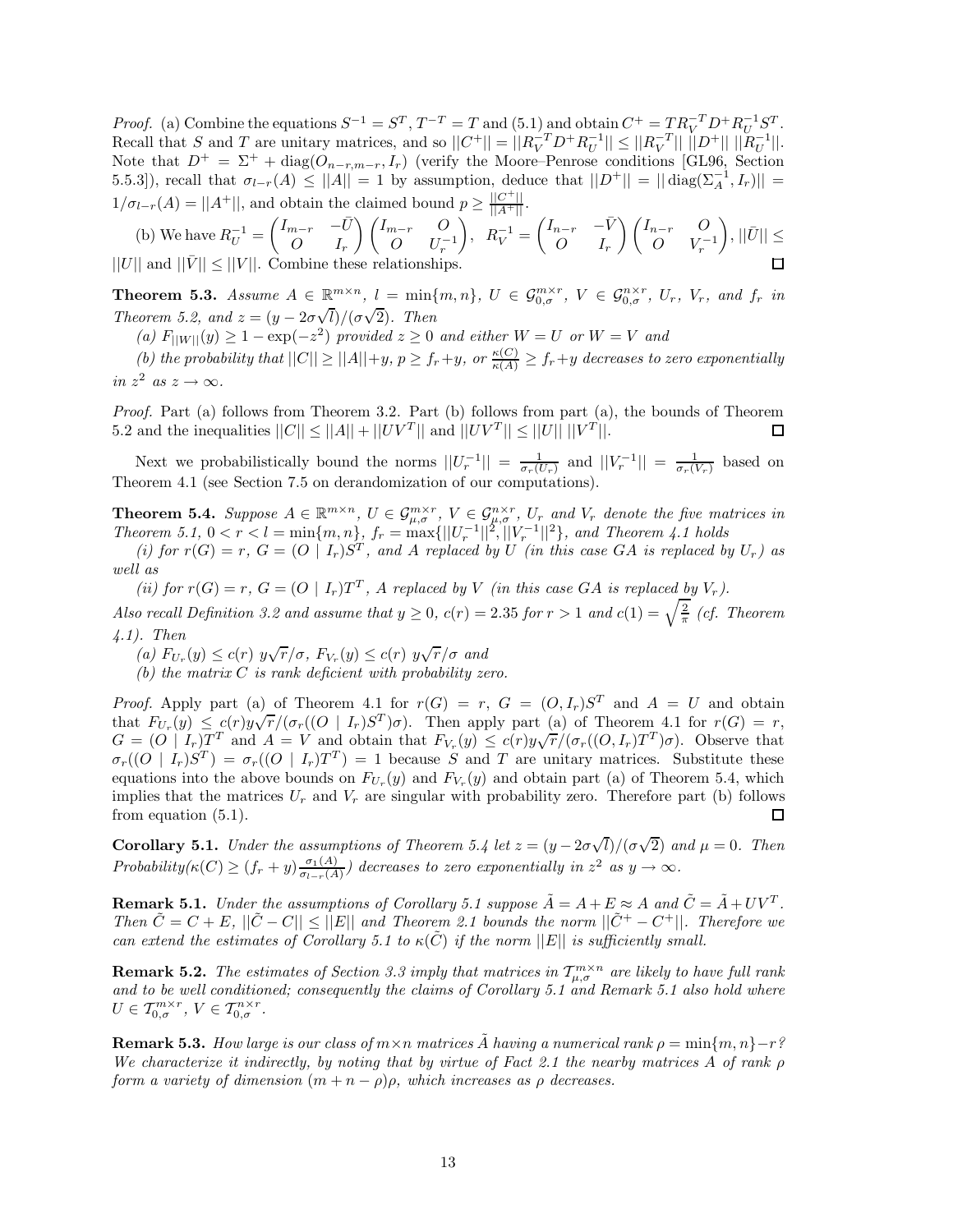**Remark 5.4.** One can relax the assumption that  $\mu = 0$  in Theorem 3.2 (at the price of some *complication of the probability estimates) and then extend Theorem 5.4, Corollary 5.1 and Remark 5.1 by inreasing the expected value of*  $||C||$  *to*  $||A|| + \mu^2$  *and the expected upper bound on*  $\kappa(C)$  *to*  $2f_r||A^+||(||A|| + \mu^2)$  provided that  $|\mu|$  has at most order  $||A||$  (orthewise we would have expected *that*  $C \approx UV^T$  *and consequently that*  $\kappa(C) \gg \sigma_1(A)/\sigma_{l-r}(A)$ *). Note similar results for randomized augmentation in [PQa], linked to additive preprocessing in Section 8.1. In actual implementation of randomized additive preprocessing one can scale the matrix A*, so that, say  $||A|| \approx 1$ , and then *choose standard Gaussian random matrices U and V .*

## **6 The SMW and dual SMW formulae and dual additive preprocessing**

**Theorem 6.1.** Suppose  $A \in \mathbb{R}^{m \times n}$ ,  $U \in \mathbb{R}^{m \times r}$ ,  $V \in \mathbb{R}^{n \times r}$ ,  $C = A + UV^T$ ,  $0 < r < l = \min\{m, n\}$ . *Then*

$$
\begin{pmatrix} C & U \\ V^T & I_r \end{pmatrix} = \begin{pmatrix} I_m & U \\ O_{r,m} & I_r \end{pmatrix} \begin{pmatrix} A & O_{m,r} \\ O_{r,n} & I_r \end{pmatrix} \begin{pmatrix} I_n & O_{n,r} \\ V^T & I_r \end{pmatrix}.
$$
 (6.1)

*Furthermore suppose the matrix C has full rank l* and define the  $r \times r$  *matrix*  $G = I_r - V^T C^+ U$ , *which is the Schur complement of the block*  $C$  *in*  $\begin{pmatrix} C & U \\ V^T & I_r \end{pmatrix}$ - *. Then this matrix is nonsingular if and only if the matrix A has full rank l. Furthermore if*  $rank(A) = l$ *, then* 

$$
\begin{pmatrix}\nC & U \\
V^T & I_r\n\end{pmatrix} = \begin{pmatrix}\nI_m & O_{m,r} \\
V^T C^+ & I_r\n\end{pmatrix} \begin{pmatrix}\nC & O_{m,r} \\
O_{r,n} & G\n\end{pmatrix} \begin{pmatrix}\nI_n & C^+ U \\
O_{r,n} & I_r\n\end{pmatrix}
$$
\n(6.2)

*and*

$$
A^{+} = (C - UV^{T})^{+} = C^{+} + C^{+}UG^{-1}V^{T}C^{+}.
$$
\n(6.3)

We call (6.3) *generalized SMW formula*; it turns into the SMW classical formula of [GL96, page 50], [S98, Corollary 4.3.2] where  $m = n$ ,  $A^+ = A^{-1}$ , and  $C^+ = C^{-1}$ .

*Proof.* Equations (6.1) and (6.2) are readily verified. The four unit block triangular matrices in these equations are nonsingular, and so the matrices  $diag(A, I_r)$  and  $diag(C, G)$  have full rank if and only if so does the matrix  $\begin{pmatrix} C & U \\ V^T & I_r \end{pmatrix}$ Therefore rank $(A) = l$  if and only if rank $(G) = r$  provided rank $(C) = l$  (as claimed).

Factorization (6.1) implies that

$$
diag(A, I_r) = \begin{pmatrix} A & O_{m,r} \\ O_{r,n} & I_r \end{pmatrix} = \begin{pmatrix} I_m & -U \\ O_{r,m} & I_r \end{pmatrix} \begin{pmatrix} C & U \\ V^T & I_r \end{pmatrix} \begin{pmatrix} I_n & O_{n,r} \\ -V^T & I_r \end{pmatrix}.
$$

Substitute (6.2) and obtain

$$
\operatorname{diag}(A, I_r) = \begin{pmatrix} I_m & -U \\ O_{r,m} & I_r \end{pmatrix} \begin{pmatrix} I_m & O_{m,r} \\ V^T C^+ & I_r \end{pmatrix} \operatorname{diag}(C, G) \begin{pmatrix} I_n & C^+ U \\ O_{r,n} & I_r \end{pmatrix} \begin{pmatrix} I_n & O_{n,r} \\ -V^T & I_r \end{pmatrix}.
$$

Consequently

$$
\operatorname{diag}(A^{+}, I_{r}) = \begin{pmatrix} I_{n} & O_{n,r} \\ V^{T} & I_{r} \end{pmatrix} \begin{pmatrix} I_{n} & -C^{+}U \\ O_{r,n} & I_{r} \end{pmatrix} \operatorname{diag}(C^{+}, G^{-1}) \begin{pmatrix} I_{m} & O_{m,r} \\ -V^{T}C^{+} & I_{r} \end{pmatrix} \begin{pmatrix} I_{m} & U \\ O_{r,m} & I_{r} \end{pmatrix} = \begin{pmatrix} I_{n} & -C^{+}U \\ V^{T} & G \end{pmatrix} \operatorname{diag}(C^{+}, G^{-1}) \begin{pmatrix} I_{m} & U \\ -V^{T}C^{+} & G \end{pmatrix} = \begin{pmatrix} C^{+} & -C^{+}UG^{-1} \\ V^{T}C^{+} & I_{r} \end{pmatrix} \begin{pmatrix} I_{m} & U \\ -V^{T}C^{+} & G \end{pmatrix} = \operatorname{diag}(C^{+} + C^{+}UG^{-1}V^{T}C^{+}, I_{r}).
$$

Restrict the matrix equation diag( $A, I_r$ ) = diag( $C^+$  +  $C^+ U G^{-1} V^T C^+$ ,  $I_r$ ) to its  $n \times m$  leading blocks and obtain (6.3). 口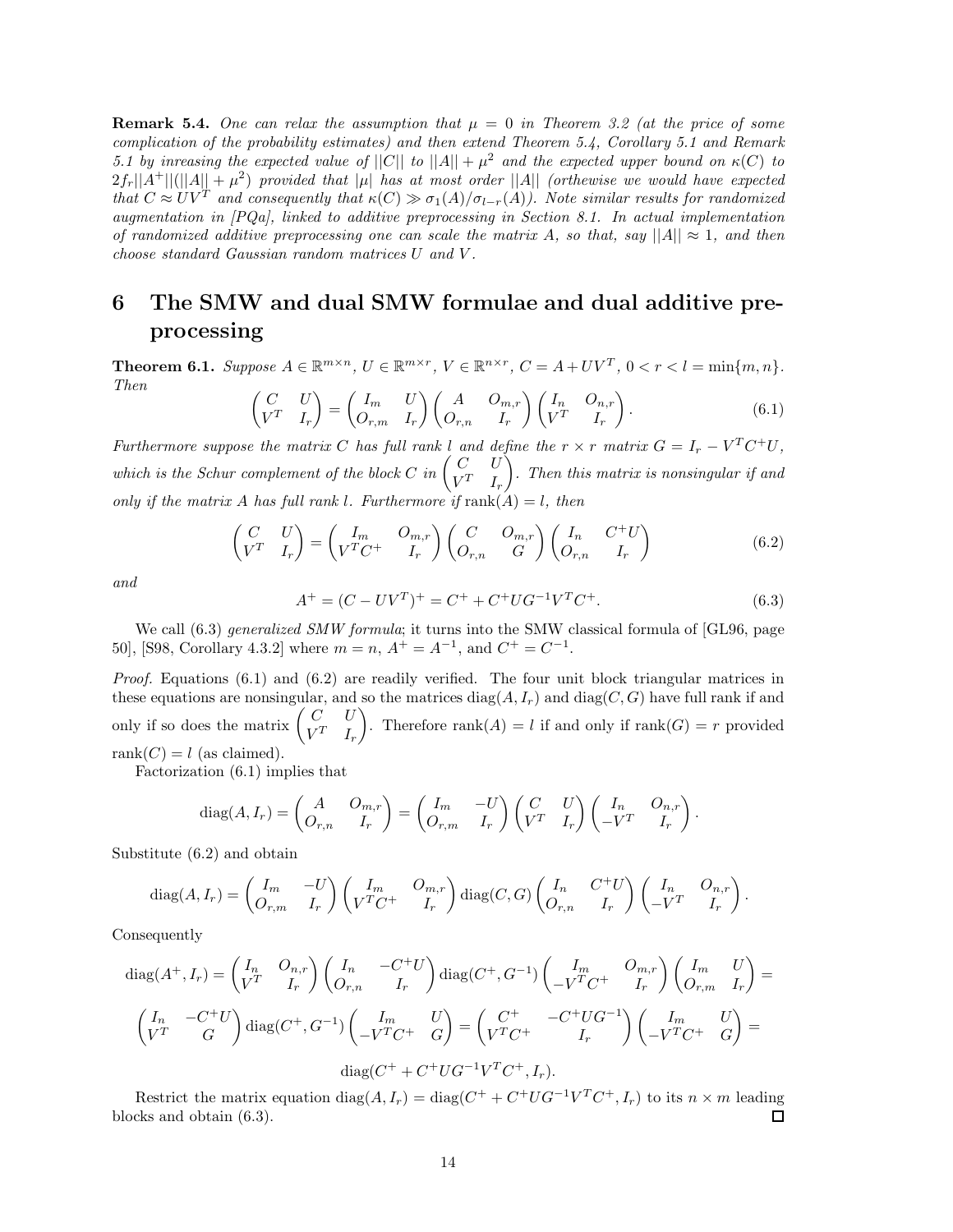Assume as before that  $A \in \mathbb{R}^{m \times n}$ ,  $U_{-} \in \mathbb{R}^{n \times q}$ ,  $V_{-} \in \mathbb{R}^{m \times q}$ ,  $0 < q < l = \min\{m, n\}$  and let the matrices  $C_$  of equation  $(1.1)$  and

$$
C_{-}^{+} = A^{+} + U_{-}V_{-}^{T}
$$
\n(6.4)

have full rank *<sup>l</sup>*. Apply the generalized SMW formula (6.3) to the matrices *<sup>A</sup>*+, *<sup>U</sup>*<sup>−</sup> and *<sup>V</sup>*<sup>−</sup> replacing *C*, −*U* and *V*, respectively, obtain that  $H = I_q + V_{-}^T A U_{-}$  is a nonsingular matrix and arrive at the *dual SMW formula* (1.1), (6.4). Alternatively define the matrices  $H = I_q + V_{-}^T A U_{-}$  and  $C_$  = *A* − *AU*<sub>−</sub>*H*<sup>−1</sup>*V*<sup>T</sup><sub>*A*</sub> of (1.1), assume that they have full ranks, deduce that the matrix *A* has full rank as well, and obtain (6.4).

We naturally extend our additive preprocessing  $A \implies C = A + UV^T$  to the *dual additive preprocessing*  $A^+ \implies (C^-)^+$  for  $C^-$  of (1.1) and (6.4). Our analysis implies that  $\kappa(C)$ − is expected to have order  $\sigma_{q+1}(A)/\sigma_l(A)$  provided  $U-\in \mathcal{G}_{0,1}^{n\times q}$ ,  $V-\in \mathcal{G}_{0,1}^{n\times q}$ , and the norm  $||A^+||$  is neither large nor small (cf. Section 7.5).

We can control the norm  $||A^+||$  by scaling the matrix A. The randomized algorithm of [D83] produces a crude estimate for the norm  $||A^+||$  at a low computational cost; in most of applications (e.g., to approximation of nmbs and matrix bases for singular spaces and to the solution of linear systems of equations) we can work with a matrix  $\hat{A} = \text{diag}(A, \epsilon)$  instead of a matrix A and then can choose a positive  $\epsilon$  sufficiently small to ensure that  $||\hat{A}^+|| = 1/\epsilon$ .

## **7 Applications, derandomization and extensions of randomized additive preprocessing**

## **7.1 Application to multiplicative preprocessing**

Assume that  $A \in \mathbb{R}^{m \times n}$ ,  $U \in \mathbb{R}^{m \times r}$ ,  $V \in \mathbb{R}^{n \times r}$ , and the matrix  $C = A + UV^T$  has full rank. Then  $C^+A = I_n - C^+UV^T$  where  $m \ge n$ , whereas  $AC^+ = I_m - UV^TC^+$  where  $m \le n$ . In both cases *C* is a *r*-preconditioner for the matrix *A*.

Furthermore suppose matrix *A* has numerical nullity *r*, the norm  $||A||$  is neither large nor small,  $U \in \mathcal{G}_{0,1}^{m \times r}$  and  $V \in \mathcal{G}_{0,1}^{n \times r}$ . Then according to Remarks 5.4 and 5.1, the matrix *C* is expected to be well conditioned and therefore more readily invertible than the ill conditioned matrix *A*.

Likewise assume matrices  $A \in \mathbb{R}^{m \times n}$ , *H* and  $C$ − of (1.1) where  $C$ − has full rank. Then  $(C_+)^+$  =  $A^+ + U^-V^-$  (cf. (6.4)), and so  $(C_-)^+A = I_n + U^-V^T_A$  where  $m \ge n$ ,  $A(C_-)^+ = I_m + AU^-V^T_A$ where  $m \leq n$ . In both cases  $C_{-}$  is a *q*-preconditioner for the matrix *A*.

Furthermore suppose matrix *A* has numerical rank  $q$ , the norm  $||A^+||$  is neither large nor small,  $U \in \mathcal{G}_{0,1}^{n \times q}$  and  $V \in \mathcal{G}_{0,1}^{m \times q}$ . Then the matrix  $C_{-}$  is expected to be well conditioned and therefore more readily invertible than the ill conditioned matrix *A*.

## **7.2 Estimation of numerical rank and numerical nullity and compression of preprocessors**

Given an  $m \times n$  matrix *A* having a numerical nullity *r* and numerical rank  $q = n - r$ , one can compute both integers r and q by means of at most  $2\lceil \log_2 r \rceil$  steps of binary search whose every search step tests whether the matrix  $C = A + UV^T$  has full rank and is well conditioned for a pair of  $n \times s$  random and properly scaled matrices *U* and *V* and a candidate integer  $s, s = 0, 1, 2, 4, \ldots$ Instead one can begin binary search with an upper bound  $r_+ \geq r$ , e.g., with  $r_+ = n - 1$ , and in at most  $2\lceil \log_2(n-r) \rceil$  steps compute *r* as the minimum integer for which the matrix *C* has full rank and is well conditioned and the ratio  $\frac{||AC^{-1}U||}{||A|| ||C^{-1}U||}$  is small [PQ10, Algorithm 6.7]. This variant of the binary search is most attractive where  $q = n - r \ll r$ .

We can begin with scaled random additive preprocessors *U* and *V* of larger sizes expecting to obtain a better conditioned matrix  $C = A + U\overline{V}^T$ , and then we can try to decrease the size of the preprocessor  $UV^T$  as much as we can still keeping the matrix  $C$  well conditioned.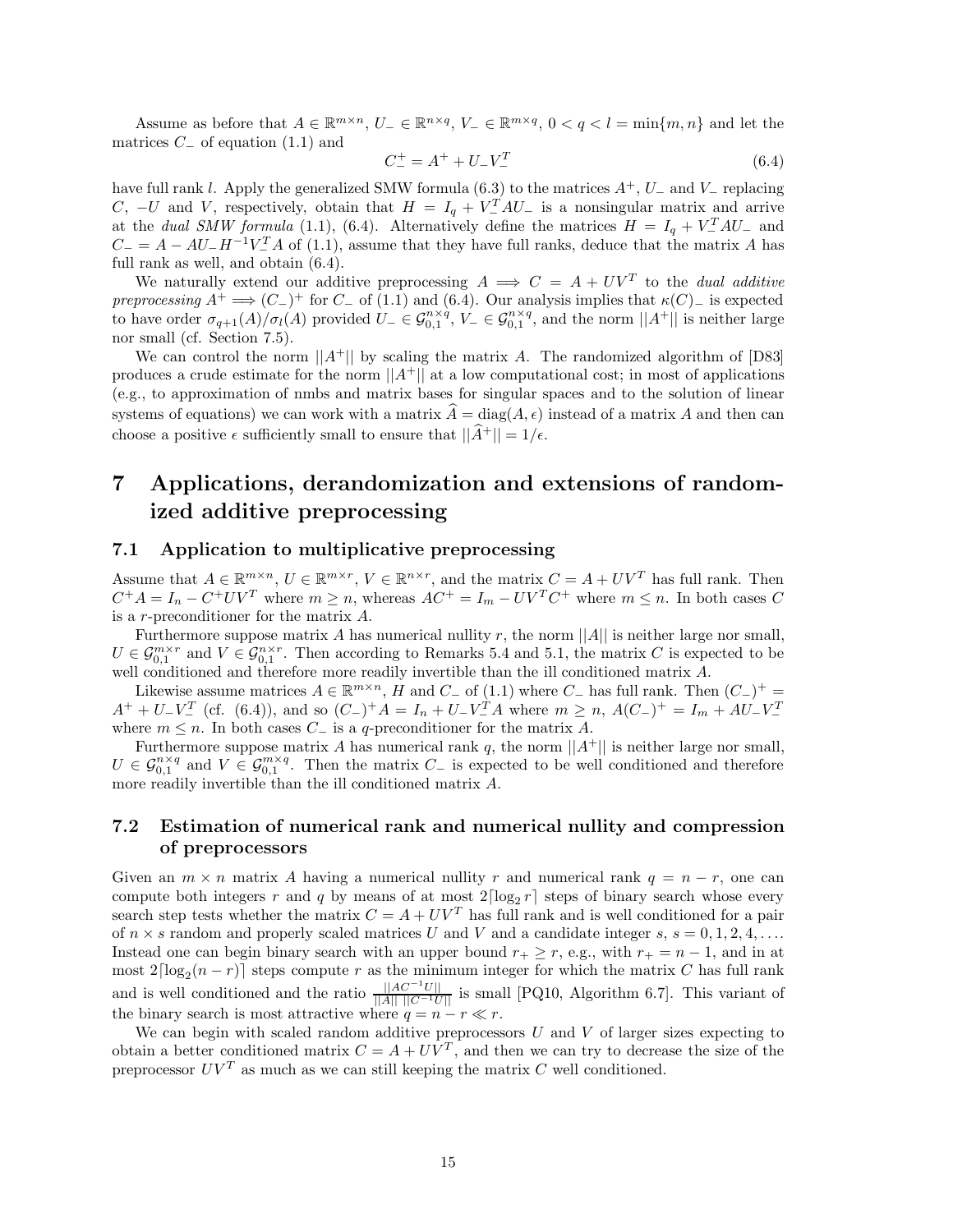To facilitate the binary search, one can apply the power transforms  $A \implies B = (AA^T)^h A$ for positive integers *h*. They increase the gaps between consecutive singular values of *A* because  $\sigma_i(B) = (\sigma_i(A))^{2h+1}$ .

## **7.3 Computation of nmbs and approximation of leading and trailing singular spaces**

**Theorem 7.1.** *[PQ10, Theorem 3.1]. Suppose a matrix*  $A \in \mathbb{R}^{m \times n}$  *has rank*  $q$ ,  $0 < q < l$  $\min\{m,n\},\ U\in\mathbb{R}^{m\times r},\ V\in\mathbb{R}^{n\times r},\ r=l-q,\ and\ the\ matrix\ C=A+UV^T\ has\ full\ rank\ l.$  Then *the matrix*  $C^+U$  *is a* nmb(*A*) *if*  $m \geq n$ *, whereas the matrix*  $C^{+T}V$  *is a left* nmb(*A*) *if*  $n \geq m$ *.* 

The following theorem extends these results to the matrices  $C = A + UV^T$  and  $(C_{-})^+$  $A^+ + U^-V^T_-$  of (1.1) and (6.4) where the matrix *A* has numerical rank *q*.

**Theorem 7.2.** *Assume a matrix*  $A \in \mathbb{R}^{m \times n}$  *having numerical rank q where*  $0 < q < l = \min\{m, n\}$ *.* 

*(a) Write*  $r = l - q$  *and suppose*  $U \in \mathbb{R}^{m \times r}$ ,  $V \in \mathbb{R}^{n \times r}$ , *and the matrix*  $C = A + UV^T$  *has full rank and is well conditioned. Then there is a scalar c independent of A, U, V , m, n and q such that*  $\mathcal{R}(B_U) = \mathbb{T}_{A,r}$  and  $||C^+U - B_U|| \leq c\sigma_{q+1}(A)||B_U||$  for some matrix  $B_U \in \mathbb{R}^{m \times r}$  if  $m \geq n$ , whereas  $\mathcal{R}(B_V) = \mathbb{S}_{A,r}$  and  $||C^{+T}V - B_V|| \leq c\sigma_{q+1}(A)||B_V||$  for some matrix  $B_V \in \mathbb{R}^{n \times r}$  if  $n \geq m$ .

*(b)* Assume four matrices of full ranks,  $U_{-} \in \mathbb{R}^{n \times q}$ ,  $V_{-} \in \mathbb{R}^{m \times q}$ ,  $H = I_q + V_-AU_-^T$ , and  $C_-=A-AU_-H^{-1}V_-^T A$  (cf. (1.1)) where the matrix  $C_-$  is well conditioned. Then there exists a scalar  $c_-$  independent of A, U<sub>-</sub>, V<sub>-</sub>, m, n and q and such that  $\mathcal{R}(B_{U_-}) = \mathbb{T}_A^{(q)}$  and  $||C_U|$  $||B_{U_{-}}|| \leq c_{-}\sigma_{r+1}(A)||B_{U_{-}}||$  for some matrix  $B_{U_{-}} \in \mathbb{R}^{n \times q}$  if  $m \geq n$ , whereas  $\mathcal{R}(B_{V_{-}}) = \mathbb{S}_{A}^{(q)}$  and  $||C_{-}^{T}V_{-} - B_{V_{-}}|| \leq c_{-}\sigma_{r+1}(A)||B_{V_{-}}||$  *for some matrix*  $B_{V_{-}} \in \mathbb{R}^{m \times q}$  *if*  $n \geq m$ *.* 

*Proof.* See [PQ10, Section 7.1].

 $\Box$ 

Part (a) of Theorem 7.2 states that  $\mathcal{R}(C^+U) \approx \mathbb{T}_{A,r}$  if  $n \leq m$  and  $\mathcal{R}(C^{+T}V) \approx \mathbb{S}_{A,r}$  if  $n \geq m$ , that is, the linear spaces  $\mathcal{R}(C^+U)$  for  $n \leq m$  and  $\mathcal{R}(C^{+T}V)$  for  $n \geq m$  approximate the right and left trailing singular spaces associated with the *r* smallest singular values of the matrix *A*, respectively. (Some of these values can be zero). Likewise part (b) states that  $\mathcal{R}(C-U-)\approx \mathbb{T}_A^{(q)}$  if  $n \geq m$  and  $\mathcal{R}(C^T_-V_-) \approx \mathbb{S}^{(q)}_A$  if  $n \leq m$ , that is, the linear spaces  $\mathcal{R}(C_-U_-)$  for  $n \geq m$  and  $\mathcal{R}(C^T_-V_-)$  for  $n \leq m$  approximate the right and left leading singular spaces associated with the q largest singular of the matrix *A*, respectively.

**Remark 7.1.** *In the case where m* = *n Theorems 7.1 and 7.2 define both left and right nmbs or approximations to both left and right trailing and leading singular spaces. This case is actually general.* Indeed (a)  $\mathcal{N}(A) = \mathcal{N}(A^T A)$ , (b)  $\mathcal{N}(A) = \mathcal{N}(B^T A)$  if  $A, B \in \mathbb{R}^{m \times n}$  and B has full  $r\{rank\}m \leq n$ , and (c)  $(A \mid O_{m,n-m})\mathbf{u} = \mathbf{0}_m$  *if and only if*  $A\mathbf{\hat{u}} = \mathbf{0}_m$  *provided*  $m > n$  *and*  $\mathbf{\hat{u}} = \mathbf{0}_m$  $(I_n \mid O_{n,m-n})$ **u**, whereas  $\mathbf{v}^T\begin{pmatrix} A \\ O_{n-m,n} \end{pmatrix} = \mathbf{0}_n^T$  if and only if  $\widehat{\mathbf{v}}^T A = \mathbf{0}_n^T$  provided  $n > m$  and  $\widehat{\mathbf{v}} = \mathbf{v}^T \begin{pmatrix} I_m \\ O_{n-m,m} \end{pmatrix}$ *r*. Furthermore given an  $m \times n$  matrix A for  $m > n$ , we can represent it as the

sum  $A = \sum_{i=1}^{h} A_i$  where  $A_i = (0, B_i^T, 0)^T$  and  $B_i$  are  $k_i \times n$  matrices for  $i = 1, ..., h$ ,  $\sum_{i=1}^{h} k_i \ge m$ . *Then*  $N(A) = \bigcap_{i=1}^{h} N(B_i)$ , and [GL96, Theorem 12.4.1] simplifies the computation of the intersection *of nmbs. Alternatively we can compute both left and right nmbs and approximate bases for both left and right trailing singular spaces of rectangular matrices by applying Theorem 8.2.*

### **7.4 Low-rank matrix approximation**

If a matrix  $A = S_A^T \Sigma_A T_A$  has a numerical rank *q* and if *Q* is a unitary matrix of rank *q* such that  $\mathcal{R}(Q) \approx \mathbb{T}_A^{(q)}$ , then the matrix  $AQQ^T$  has rank *q* and  $AQQ^T \approx A$ . Part (b) of Theorem 7.2 defines a randomized algorithm for computing such a matrix  $Q = Q(C_{-}U_{-})$ . The computation is division-free except for the orthogonalization of the  $n \times q$  matrix  $C$ −*U*− and the inversion of the  $q \times q$  matrix *H*.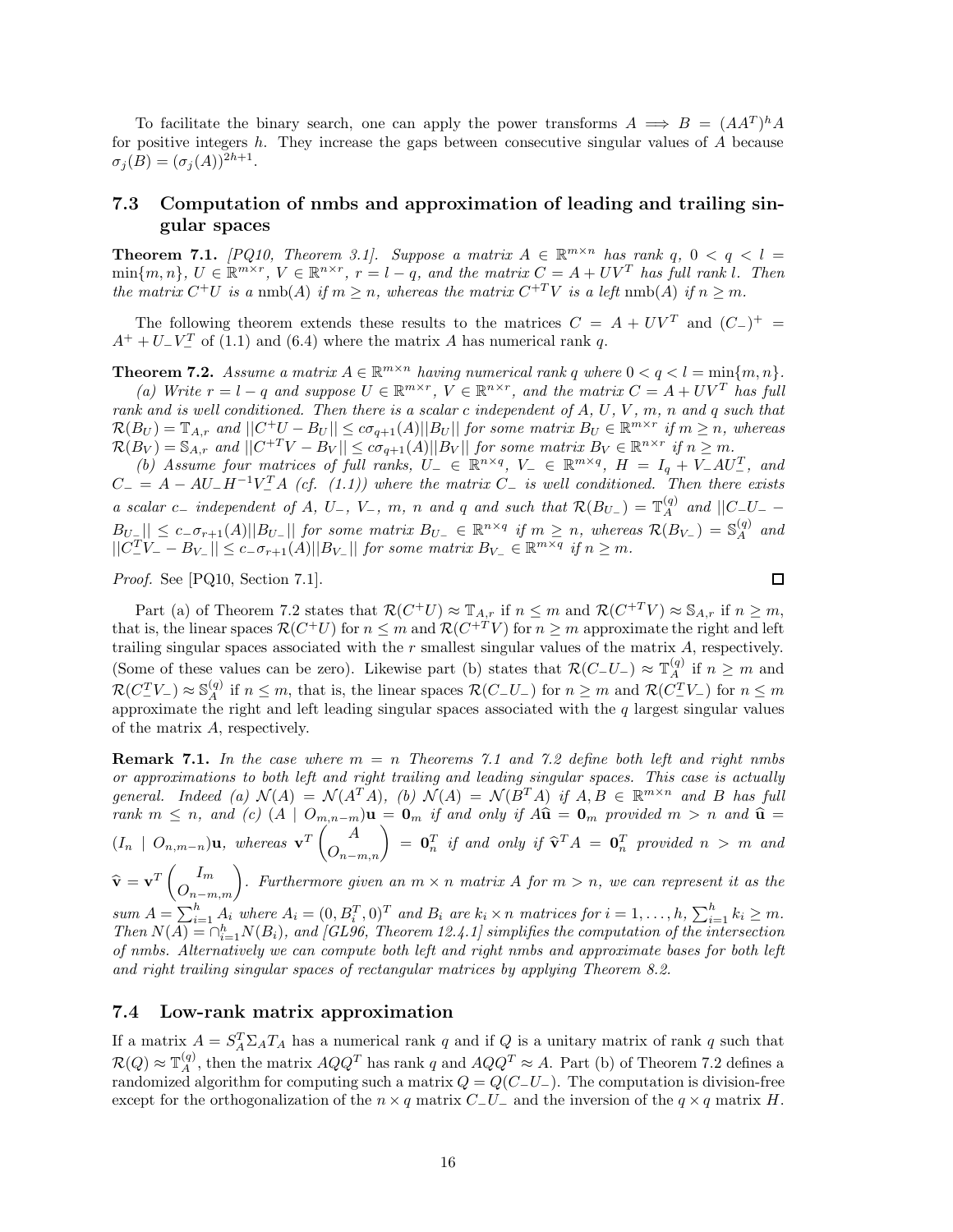Unlike the customary low-rank matrix approximation in [HMT11] we use no auxiliary matrices of sizes exceeding  $n \times q$ .

By applying our algorithm to the displacement of a matrix *A* having a small numerical displacement rank [BM01], that is lying near a matrix with displacement structure, we obtain an approximation of *A* by a matrix having a small displacement rank. By using such approximations we can simplify Newton's structured matrix inversion (see Section 10).

#### **7.5 Derandomization of additive and dual additive preprocessing**

Let us derandomize our additive and dual additive preprocessing at the computational cost of the same order as the cost of randomized additive preprocessing.

**Theorem 7.3.** Suppose  $A \in \mathbb{R}^{m \times n}$ ,  $U \in \mathbb{R}^{m \times r}$ ,  $V \in \mathbb{R}^{n \times r}$ ,  $0 < q = n - r < n \le m$ , and  $\text{rank}(UV^T) = r.$  Write  $C = A + UV^T$ ,  $\sigma_j = \sigma_j(A)$  for all j and assume that  $\sigma_1 \geq 1 \geq \sigma_q$  and  $\text{rank}(C) = n$  (in this case  $\text{rank}(U) = \text{rank}(V) = r$ ). Write  $U_1 = Q(C^+U)$ ,  $V_1 = Q(C^{+T}V)$ , and  $C_1 = A + U_1 V_1^T$ .

*(a)* If the matrix *A* has rank *q*, then the matrix  $C_1$  has full rank and  $\kappa(C_1) = \kappa(A) = \sigma_1(A)/\sigma_q(A)$ . *(b)* If the matrix *A* has numerical rank *q*, then the matrix  $C_1$  has full rank and  $\kappa(C_1) \approx$  $\sigma_1(A)/\sigma_q(A)$ .

*Proof.* Due to Theorem 7.1, the updated matrices  $U_1$  and  $V_1$  are the right and left nmbs for the matrix *A*, respectively. Let  $A = \sum_{j=1}^{q} \sigma_j s_j \mathbf{t}_j^T$  be SVD of the matrix *A*. Write  $U_1 = (\mathbf{u}_j)_{j=1}^r$  and  $V_1 = (\mathbf{v}_j)_{j=1}^r$  and obtain the SVD  $C_1 = A + U_1 V_1^T = \sum_{j=1}^r \mathbf{u}_j \mathbf{v}_j^T + \sum_{j=1}^q \sigma_j \mathbf{s}_j \mathbf{t}_j^T$ . This implies part (a) of the theorem because  $r = n - q$  and  $\sigma_1(A) \geq 1 \geq \sigma_q(A)$ .

Now set to zero the  $n-q$  smallest singular values of the matrix *A*, apply part (a) to the resulting matrix, and go back to the input matrix to obtain part (b) by the continuity argument. □

**Theorem 7.4.** *Suppose a matrix*  $A \in \mathbb{R}^{m \times n}$  *has numerical rank*  $q < m \leq n$ ,  $U_{-} \in \mathbb{R}^{n \times q}$ ,  $V_{-} \in$  $R^{m \times q}$  *and*  $\sigma_{m-q}(A) \geq 1 \geq \sigma_m(A) > 0$ *. Define the matrices H and C*− *of (1.1). Suppose they have full rank, in which case*  $\text{rank}(U_{-}) = \text{rank}(V_{-}) = q$ *. Write*  $U_{-}^{(1)} = Q(C_{-}U_{-})$ *,*  $V_{-}^{(1)} = Q(V_{-}^{T}C_{-})$ *,*  $H_1 = I_q + V_1^{(1)} A (U_1^{(1)})^T$ , assume that the latter matrix is nonsingular, and define the matrix  $C_1^{(1)} =$  $A - AU^{-1}_{-} (U^{(1)}_{-})^T A$  (*cf.* (1.1)). Then this matrix has full rank  $m$ ,  $(C_{-}^{(1)})^+ = A^+ + U_{-}^{(1)} (U_{-}^{(1)})^T$ ,  $and \kappa(C_-^{(1)}) \approx \sigma_{q+1}(A)/\sigma_n(A).$ 

*Proof.* Apply part (b) of Theorem 7.3 to matrices  $A^+$ ,  $U^-$  and  $V^-$  replacing  $A$ ,  $U$  and  $V$ , respectively. □

With these theorems and the trick at the very end of Section 6 for computing  $\sigma_n(A) = 1/||A^+||$ we can derandomize the algorithms supporting Theorem 7.2 and their application in the previous section; the singularity of the matrices *H* and  $H_1$ , rank deficiency of the matrices  $A + UV^T$  in part (a) of Theorem 7.2 or  $A^+ + U^-V^T$  in its part (b), and ill conditioning of these matrices are the only remaining potential sources of troubles with our preconditioning.

### **7.6 Block diagonalization with approximate trailing singular spaces**

**Theorem 7.5.** Let a matrix  $A \in \mathbb{R}^{m \times n}$  have numerical rank  $q < l = \min\{n, m\}$ .

*(a)* For  $r = n - q$  assume matrices  $L_0 \in \mathcal{G}_{0,1}^{n \times q}$  and  $L_1 \in \mathbb{R}^{n \times r}$  such that  $\mathcal{R}(L_1) \approx \mathbb{T}_{A,r}$  and  $||L_1|| = 1$ . Then the expected order is  $\sigma_1(A)/\sigma_q(A)$  for  $\kappa(AL_0)$  and at most  $\sigma_{q+1}(A)$  for  $||AL_1||$ .

*(b)* For  $\bar{r} = m - q$  assume two matrices  $K_0 \in \mathcal{G}_{0,1}^{q \times m}$  and  $K_1 \in \mathbb{R}^{\bar{r} \times m}$  such that  $\mathcal{R}(K_1) \approx \mathbb{S}_A^{(\bar{r})}$  and  $||K_1|| = 1$ . Then the expected order is  $\sigma_1(A)/\sigma_q(A)$  for  $\kappa(K_0A)$  and at most  $\sigma_{q+1}(A)$  for  $||K_1A||$ .

*Proof.* Estimate  $\kappa(AL_0)$  and  $\kappa(K_0A)$  by combining Theorems 3.2 and 4.1; estimate  $||AL_1||$  and  $||K_1A||$  by applying Theorems 7.2. П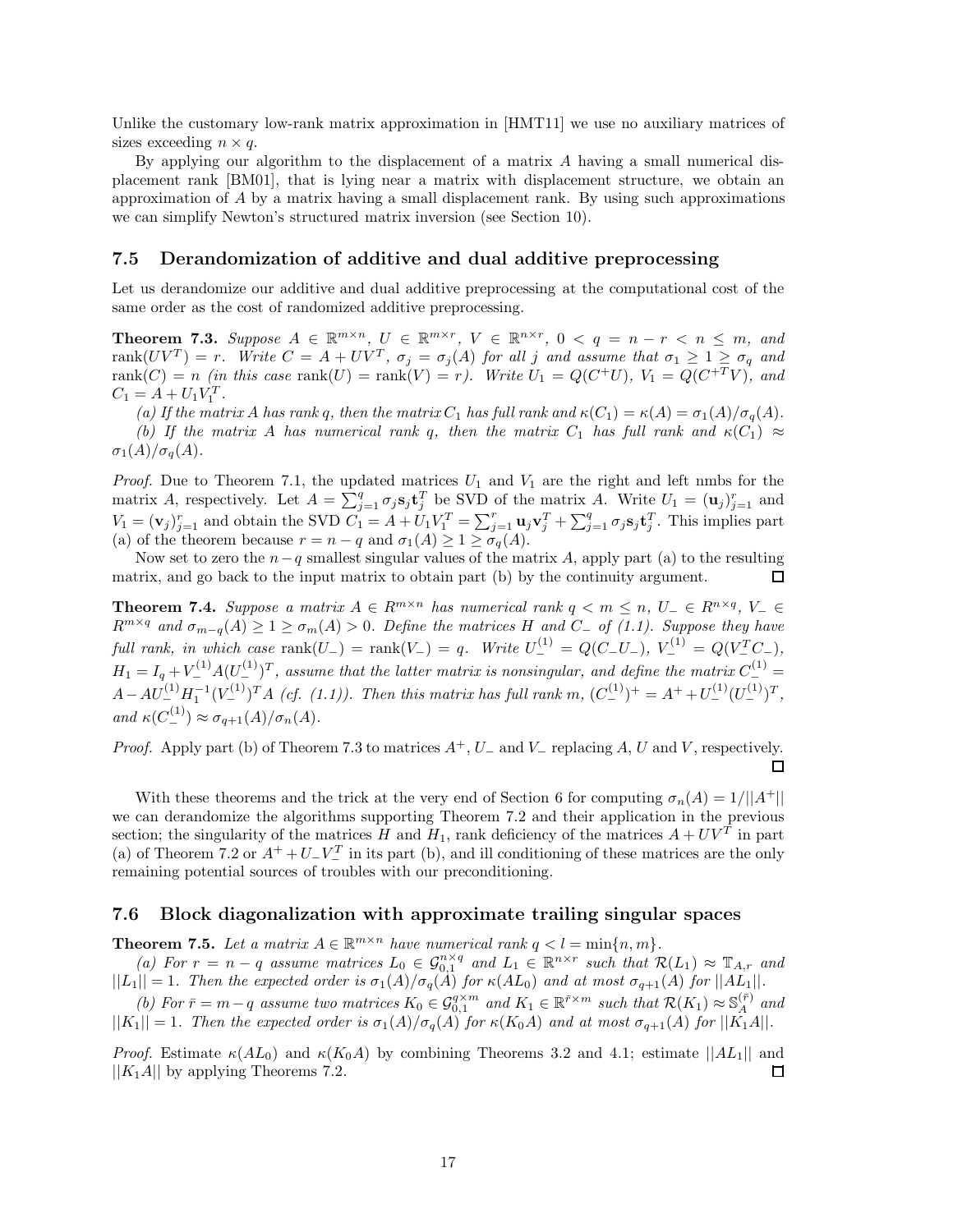Let the assumptions of both parts (a) and (b) hold, that is suppose that  $r = n - q$ ,  $\bar{r} = m - q$ ,  $K_0 \in$  $\mathcal{G}_{0,1}^{q \times m}$ ,  $L_0 \in \mathcal{G}_{0,1}^{n \times q}$ ,  $K_1 \in \mathbb{R}^{\bar{r} \times m}$ ,  $L_1 \in \mathbb{R}^{n \times r}$ ,  $\mathcal{R}(K_1) \approx \mathbb{S}_A^{(\bar{r})}$  and  $\mathcal{R}(L_1) \approx \mathbb{T}_{A,r}$ . Then Theorem 7.5 implies that the  $q \times q$  leading block  $W_{00}$  of the  $m \times n$  matrix  $W =$  $\begin{pmatrix} W_{00} & W_{01} \\ W_{10} & W_{11} \end{pmatrix} =$  $K_0$ *K*1  $\bigg)$   $A(L_0 | L_1)$  is expected to be well conditioned and to dominate the three other blocks; namely the theorem implies the expected order  $\sigma_1(A)/\sigma_q(A)$  for  $\kappa(W_{00})$  and at most  $\sigma_{q+1}(A)$  for  $||W_{01}|| + ||W_{10}|| + ||W_{11}||$ .

Next assume for simplicity that  $m = n$ ,  $r = \bar{r}$  and compute the matrices  $K_1$  and  $L_1$  based on our randomized additive precoditioning. Alternatively one can rely on other algorithms that approximate trailing singular spaces, e.g., see Remark 8.1.

#### **Algorithm 7.1. Block diagonalization with approximate trailing singular spaces.**

INPUT: Three integers *n*, *r* and *q*,  $0 < q = n - r < n$ , a matrix  $A \in \mathbb{R}^{n \times n}$  having numerical rank *q and scaled so that the norm* ||*A*|| *is neither large nor small, and a Subroutine* LIN·SOLVE *that either solves a linear system of equations if it is nonsingular and well condtioned or outputs FAILURE otherwise.*

OUTPUT: FAILURE or four random matrices  $K_0$  and  $L_0$  in  $\mathbb{R}^{n \times q}$  and  $K_1$  and  $L_1$  in  $\mathbb{R}^{n \times r}$  such *that*  $W = (K_0 \mid K_1)^T A (L_0 \mid L_1) = \begin{pmatrix} W_{00} & W_{01} \\ W_{10} & W_{11} \end{pmatrix}$  and with a probability near one the  $q \times q$ *block submatrix*  $W_{00} = K_0^T A L_0$  *is nonsingular, well conditioned, and strongly dominant, such*  $that \sigma_q(W_{00}) \gg \max{\{||W_{01}||, ||W_{10}||, ||W_{11}||\}}.$ 

COMPUTATIONS:

- *1. Generate four matrices*  $K_0, L_0 \in \mathcal{G}_{0,1}^{n \times q}$ ;  $U, V \in \mathbb{G}_{0,1}^{n \times r}$ . Output the matrices  $K_0$  and  $L_0$ .
- 2. Compute the matrix  $C = A + UV^T$  (expected to be nonsingular and well conditioned).
- *3. Apply the Subroutine* LIN·SOLVE *to compute and to output the matrices*  $K_1 = C^{-T}V$ and  $L_1 = C^{-1}U$ *. Stop and output FAILURE if so does the subroutine.*

*Correctness* of the algorithm follows from Theorem 7.5. Block Gauss–Jordan factorization

$$
W=\begin{pmatrix} I & O \\ W_{10}W_{00}^{-1} & I\end{pmatrix}\begin{pmatrix} W_{00} & O \\ O & G\end{pmatrix}\begin{pmatrix} I & W_{00}^{-1}W_{01} \\ O & I\end{pmatrix}
$$

for  $G = W_{11} - W_{10}W_{00}^{-1}W_{01}$  reduces the inversion of the matrices *W* and *A* and the solution of a linear system  $A$ **y** = **b** to the similar operations with the matrices  $W_{00}$  and *G* of smaller sizes, where the matrix  $W_{00}$  is expected to be nonsingular and well conditioned.

**Remark 7.2.** *Under the adopted assumptions on the output of Algorithm 7.1 we expect that the*  $norms \, ||W_{00}^{-1}W_{01}||$  and  $||W_{10}W_{00}^{-1}||$  are small and consequently  $W \approx \text{diag}(W_{00}, G)$ .

**Remark 7.3.** Computation of the Schur complement G involves  $O(n^2r)$  flops. We generally need *its highly accurate approximation to compute an uncorrupted solution* **y** *to a linear system*  $Ay = b$ *because we must counter the expected cancellation of the leading digits of some computed values. This computation, however, only involves an r/n fraction of the overall computational time required for the solution of this linear system by the customary algorithms. One can decrease the required computational precision by replacing the matrices K*1*, L*1*, K*<sup>0</sup> *and L*<sup>0</sup> *with the orthogonal matrices*  $Q(K_1), Q(L_1), I_n - Q(K_1)Q(K_1)^T$  and  $I_n - Q(L_1)Q(L_1)^T$ , respectively, and by applying deran*domization in part (b) of Theorem 7.3 and iterative refinement; the number of flops involved in the refinement is proportional to its output precision.*

**Remark 7.4.** *Our proofs can be extended to the case where U, V , K*0*, and L*<sup>0</sup> *are standard Gaussian random Toeplitz matrices with the respective decrease of the number of random parameters.*

Tables 9.8 and 9.9 demonstrate the power of this approach versus standard algorithms.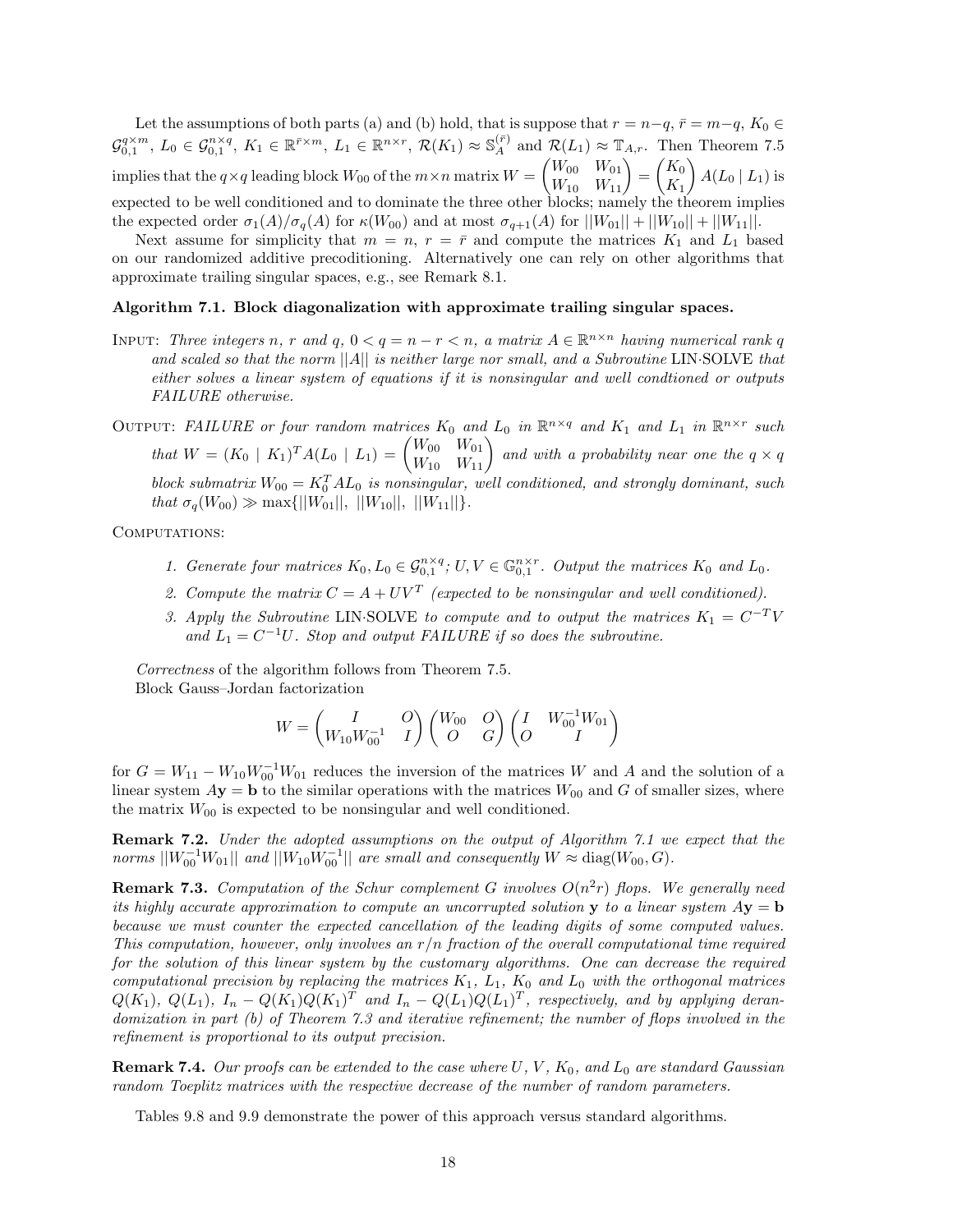### **7.7 Block diagonalization with approximate leading singular spaces**

Let us keep assuming a square matrix *A*. If it has a small positive numerical rank *q*, one can arrive at a dual variation of Algorithm 7.1 based on part (b) of Theorem 7.2 for simplicity. In this variation matrix inversions are limited to the  $q \times q$  matrices *H*,  $K_0^T K_0$  and  $L_0^T L_0$ . Alternatively one can employ other algorithms that approximate leading singular spaces, e.g., ones in [HMT11].

#### **Algorithm 7.2. Block diagonalization with approximate leading singular spaces.**

Input: *A Subroutine* LIN·SOLVE *that either solves a linear system of equations if it is nonsingular and well conditioned or outputs FAILURE otherwise, integers n, q and r,*  $0 < q = n - r < n$ , and a nonsingular ill conditioned matrix  $A \in \mathbb{R}^{n \times n}$  *having numerical rank q* and scaled so that *the norm* ||*A*−1|| *is neither large nor small, in which case the norm* ||*A*|| *is small (see the end of Section 6 on the approximation of this norm).*

OUTPUT: *FAILURE or four matrices*  $K_0$ ,  $L_0 \in \mathbb{R}^{n \times q}$  and  $K_1$ ,  $L_1 \in \mathbb{R}^{n \times r}$  such that

$$
W = \begin{pmatrix} W_{00} & W_{01} \\ W_{10} & W_{11} \end{pmatrix} = (K_0 \mid K_1)^T A (L_0 \mid L_1)
$$

and with a high probability the block submatrix  $W_{00} = K_0^T A L_0$  is nonsingular, well conditioned, *and strongly dominant, so that*  $\sigma_q(W_{00}) \gg \max\{||W_{01}||, ||W_{10}||, ||W_{11}||\}.$ 

Computations *(cf. (1.1)):*

- *1. Generate four matrices*  $F, G \in \mathcal{G}_{0,1}^{n \times r}$ ;  $U_-, V_- \in \mathcal{G}_{0,1}^{n \times q}$ .
- 2. Compute the matrix  $H = I_q + V_-AU_-^T$ .
- *3. Apply the Subroutine* LIN·SOLVE *to compute the matrix H*−<sup>1</sup>*. Stop and output FAILURE if so does the subroutine.*
- *4. Compute the matrix*  $C_{-} = A AU_{-}H^{-1}V_{-}^{T}A$  *of* (1.1).
- *5. Compute and output the matrices*  $K_0 = C_-^T V_-$  *and*  $L_0 = C_- U_-$ *.*
- *6. Compute and output the matrices*

$$
K_1 = (I_n - K_0(K_0^T K_0)^{-1} K_0^T) F
$$
 and  $L_1 = (I_n - L_0(L_0^T L_0)^{-1} L_0^T) G$ .

Remarks 7.2–7.4 can be readily extended. We only specify an extension of Remark 7.3.

**Remark 7.5.** The computation of the  $q \times q$  *auxiliary matrix H* takes  $q/n$  *fraction of the overall time involved in the customary algorithms for the solution of a linear system*  $Ay = b$ . This matrix *should be computed with high accuracy to counter the expected cancellation of the leading digits of some computed values. One can rely on iterative refinement and can facilitate the task by means of orthogonalization of the matrices K*0*, L*0*, U*<sup>−</sup> *and V*<sup>−</sup> *and derandomization in Theorem 7.4 (toward numerical stabilization of the computations). As by-product of the orthogonalization of the matrices K*<sub>0</sub> and *L*<sub>0</sub>, we would have  $K_0^T K_0 = L_0^T L_0 = I_q$ , which would simplify Stage 6.

## **7.8 Randomized additive preconditioning with the SMW recovery and the optimality of the computations**

Suppose we seek the solution  $y = A^{-1}b$  of a nonsingular linear system  $Ay = b$  of *n* equations where the real matrix *A* has a small positive numerical nullity *r*. Then randomized additive preprocessing  $A \implies C = A + UV^T$  for  $U, V \in \mathcal{G}_{0,1}^{n \times r}$  and a matrix *A* having a norm bounded from above and below is expected to produce a well conditioned matrix  $C$  (cf. Remark 5.1). We can strengthen this expectation with derandomization of Section 7.5 and of the end of Section 6. The generalized SMW formula (6.3) implies that  $\mathbf{y} = C^{-1}\mathbf{b} + C^{-1}UG^{-1}V^{T}C^{-1}\mathbf{b}$  for  $G = I_{r} - V^{T}C^{-1}U$ . Substitute  $W_U = C^{-1}U$  and  $\mathbf{w_b} = C^{-1}\mathbf{b}$  and obtain  $\mathbf{y} = \mathbf{w_b} + W_U G^{-1}V^T \mathbf{w_b}$  for  $G = I_r - V^T W_U$ . This reduces the computation of **y** essentially to the solution of the matrix equation  $CW = (U | \mathbf{b})$  for  $W =$  $(W_U | w_{\bf{b}})$ , computing the matrix *G*, and its inversion. Here is a flowchart of this solution where we incorporate iterative refinement.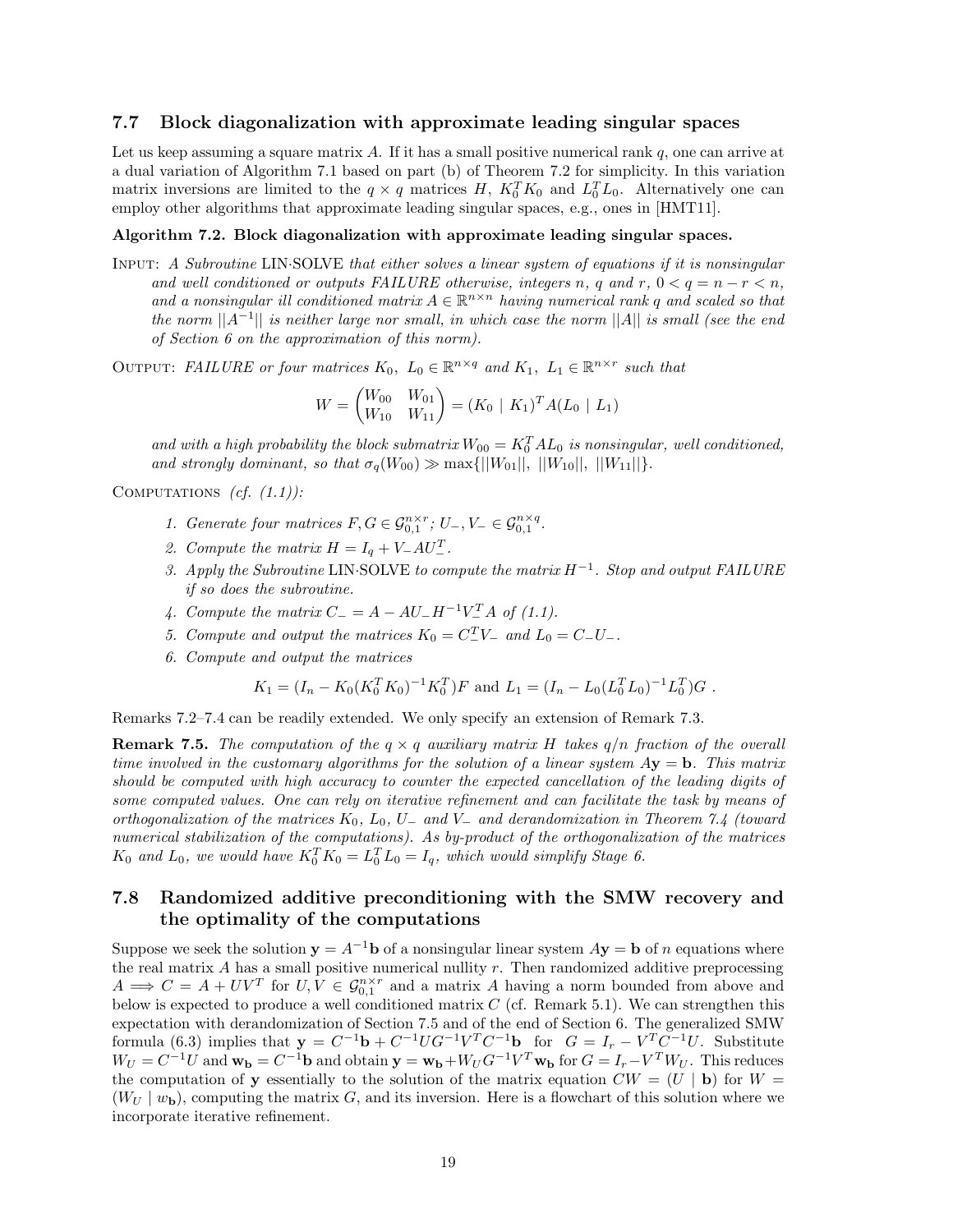#### **Flowchart 7.1. Randomized Solution of a Linear System with Iterative Refinement**

INPUT:  $\mathbf{b} \in \mathbb{R}^{n \times 1}$ , a nonsingular matrix  $A \in \mathbb{R}^{n \times n}$  having a small positive numerical nullity r.

OUTPUT:  $\tilde{\mathbf{y}} \approx A^{-1} \mathbf{b}$ *.* 

Computations*:*

- *1. Generate two matrices*  $U, V \in \mathcal{G}_{0,\sigma}^{n \times r}$ .
- 2. Compute the matrix  $C = A + UV^T$  (expected to be nonsingular and well conditioned).
- *3. Apply Gaussian elimination (or another direct algorithm) involving order n*<sup>3</sup> *flops to compute an approximate inverse*  $X \approx C^{-1}$ . (Perform the computations by using single or double *precision. Application of the same algorithm to the original ill conditioned linear system*  $Ay =$ **b** *would require about as many flops but in extended precision).*
- *4. Employ this inverse as the basis for iterative refinement to compute sufficiently accurate solution W of the matrix equation*  $CW = (U | \mathbf{b})$  *and then recover a close approximation to the vector*  $y = A^{-1}b$  *via the generalized SMW formula (6.3).*

Handling an ill conditioned input *A*, we must perform the computations with extended precision to counter magnification of rounding errors, but we confine this mostly to computing the Schur complement  $G = I_r - V^T C^{-1} U$ , which takes the fraction  $r/n$  of the computational time of the customary algorithms for a linear system  $A$ **y** = **b**.

More precisely every loop of iterative refinement produces order  $p-\log_2 \kappa(C)$  new correct bits per output value and is essentially reduced to multiplication of the matrices *C* and *X* by two vectors, that is to  $4n^2 - 2n$  flops in a low (e.g., single or double) precision *p*. The refinement algorithm outputs order  $rn$  values; they can be accumulated with high accuracy as the sums of sufficiently many low precision summands, similarly to symbolic lifting [GG03], [P09/11].

Gaussian elimination uses  $\frac{2}{3}n^3 + O(n^2)$  flops in extended precision of  $p_+ \approx p_{\text{out}} + \log_2 \kappa(A)$  bits to output the solution to the ill conditioned linear system  $A$ **y** = **b** with a prescribed precision  $p_{\text{out}}$ . We compute an approximate inverse X of the well conditioned matrix C by using also  $O(n^3)$  flops, but in the low precision *p*.

Let  $\mu(q)$  denote the number of bitwise operations involved in a flop performed with a precision *q*;  $\mu(q)$  has order ranging from  $(q \log q) \log \log q$  to  $q^2$  depending on the magnitude of *q* and computer environment [GG03], [F07]. Since *C* is well conditioned and *A* is not, we can assume that  $2\log_2 \kappa(A) \leq p \ll p_+$ . Then we immediately obtain that Flowchart 7.1 involves  $O(n^3 \mu(p)) + r n^2 \mu(p) p_+ / p$  bitwise operations overall. For large *n* and  $p_+$  this is dramatically less than the order  $n^3\mu(p_+)$  in Gaussian elimination; furthermore we yield optimality up to polylogarithmic factors in *n* and  $\log_2 \kappa(A)$  provided  $\mu(q) = O((q \log q) \log \log q)$ . Indeed we have the information lower bound  $\frac{1}{2}(n+1)np_+$  on the overall number of bitwise operations involved. This folows because we must process the  $(n + 1)n$  entries of *A* and **b**, each represented with the precision of  $p_+$  bits, to obtain the output with precision *p*out, whereas every bitwise operation can process at most two bits.

To represent a Toeplitz-like input matrix A with a displacement generator of a length  $d \ll n$ , we process  $2dnp_+$  input bits, which imples the information lower bound of  $dnp_+$  bitwise operations. In this case the customary algorithms solve a linear system  $A$ **y** = **b** and invert *C* by using  $O(dn^2)$ flops (cf. [GKO95], [P10], [R06]), whereas iterative refinement takes  $O(dn \log n)$  flops per iteration. The overall bitwise operation count decreases to  $O(dn^2\mu(p) + (dn \log n)\mu(p)p_+(p)$  in Flowchart 7.1, which is dramatically less than the order  $dn^2\mu(p_+)$  in the customary solutions and is within a polylogarithmic factor in *n* and  $\log_2 \kappa(A)$  from the information lower bound  $dnp_+$ .

**Remark 7.6.** *One can replace iterative refinement with the CG or GMRES algorithms. They use no approximate inverse but are more sensitive to the success of preconditioning. In particular every CG loop (essentially multiplication of the matrices C and C<sup>T</sup> by two vectors) produces order of*  $1/\kappa(C)$  new correct bits per an output value versus  $p - \log_2 \kappa(C)$  in iterative refinement. Thus we *need stronger upper bounds on κ*(*C*) *to ensure progress in the presence of rounding errors.*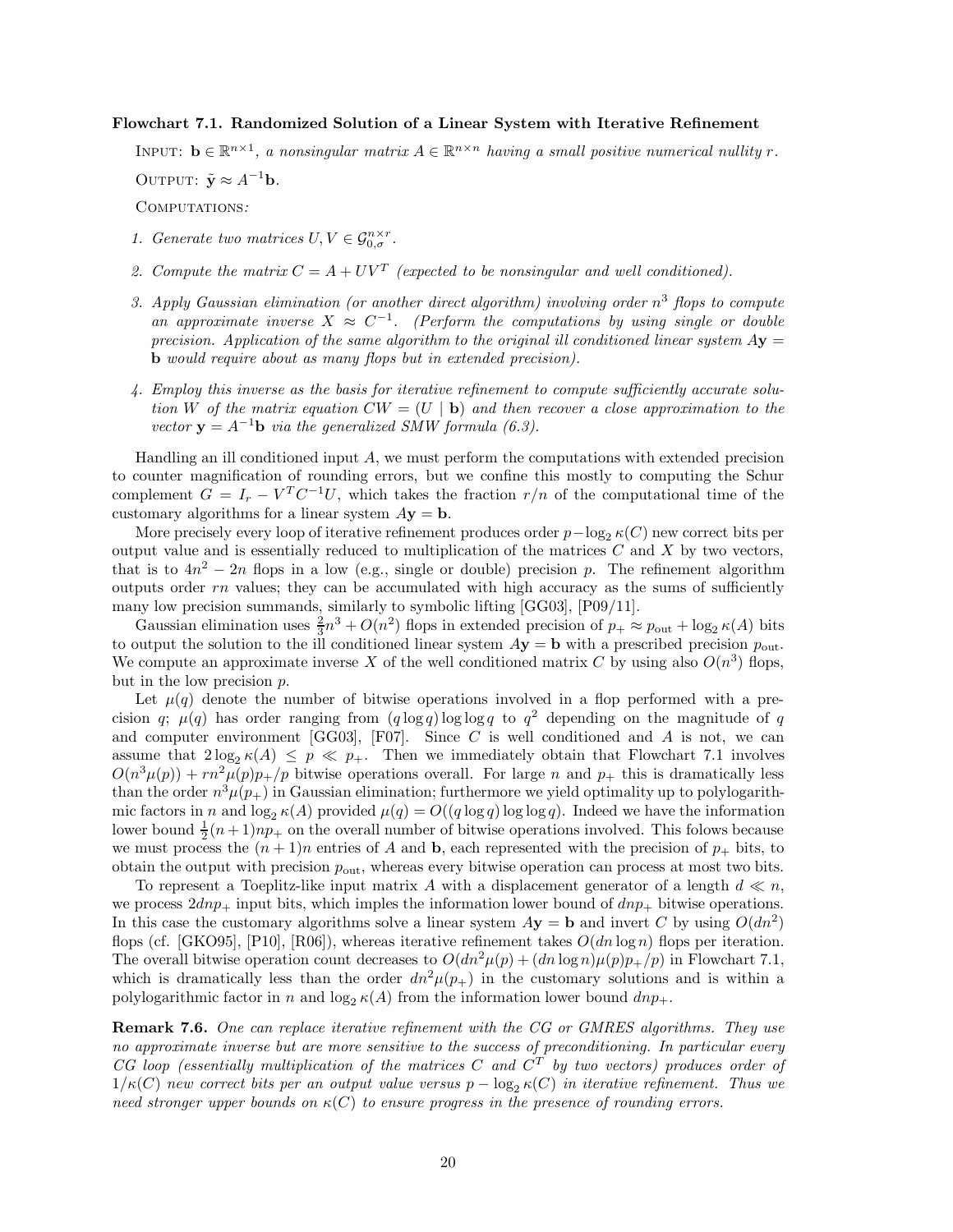## **8 Randomized augmentation and structured preprocessing**

#### **8.1 Randomized augmentation**

The solution of a nonsingular linear system of *n* equations  $A$ **y** = **b** can be readily recovered from a null vector  $\begin{pmatrix} \mathbf{y} \\ -1/\beta \end{pmatrix}$  of the matrix  $K = (A | \beta \mathbf{b})$  for a nonzero scalar  $\beta$ . If the matrix *A* has numerical nullity one and if the ratio ||*A*||*/*||*β***b**|| is neither large nor small, then on average vector **b** the matrix *K* is well conditioned [PQa]. Our next theorem links additive preprocessing  $A \implies C = A + UV^T$ to an extension of such augmentation techniques.

**Theorem 8.1.** Suppose 
$$
K = \begin{pmatrix} A & -U \\ WV^T & W \end{pmatrix} \in \mathbb{R}^{(m+r)\times(n+r)}
$$
,  $W \in \mathbb{R}^{r\times r}$  is a nonsingular matrix,  
\n $C = A + UV^T$ . Then  $K = \text{diag}(I_m, W)\hat{U} \text{diag}(C, I_r)\hat{V}$  for  $\hat{U} = \begin{pmatrix} I_m & -U \\ O_{r,m} & I_r \end{pmatrix}$ ,  $\bar{U} = \hat{U}^{-1} =$ 

 $\int I_m$  *U Or,m I<sup>r</sup>*  $\Big), \widehat{V} =$  $\int I_n$  *O*<sub>*n,r*</sub>  $V^T$  *I<sub>r</sub>*  $\left( \begin{array}{cc} \n\overline{V} & \n\overline{V} = \widehat{V}^{-1} = \begin{pmatrix} I_n & O_{n,r} \\ -V^T & I_n \end{pmatrix} \right)$  $-V^T$  *I<sub>r</sub>* - *. Moreover if the matrices C and W or the matrix K have full rank, then all the three matrices C*, *W*, and *K have full rank*,  $K^+$  =  $\bar{V}$  diag( $C^+$ ,  $I_r$ ) $\bar{U}$  diag( $I_m$ ,  $W^{-1}$ )*, and*  $C^+ = (I_n \mid O_{n,r})K^+(I_m \mid O_{m,r})^T$ .

Together with Remark 5.1 the theorem implies that *κ*(*K*) is expected to have order *σ*1(*A*)*/σq*(*A*) for  $q = l - r$ ,  $l = \min\{m, n\}$ , so that the matrix K is expected to be well conditioned provided  $U \in \mathcal{G}_{0,1}^{m \times r}$ ,  $V \in \mathcal{G}_{0,1}^{n \times r}$ ,  $W \in \mathcal{G}_{0,1}^{r \times r}$ , the matrix *A* has numerical nullity at most *r* and the norm  $||A||$ is neither large nor small.

[PQa] employs Theorem 4.1 to prove similar preconditioning property for the more general classes of augmentations, e.g., the northwestern augmentation

$$
K = \begin{pmatrix} W & V^T \\ -U & A \end{pmatrix} \tag{8.1}
$$

provided that  $U \in \mathcal{G}_{0,\sigma}^{m \times r}$ ,  $V \in \mathcal{G}_{0,\sigma}^{n \times r}$ ,  $W \in \mathcal{G}_{0,\sigma}^{r \times r}$  or  $W = I_r$  and the ratio  $\sigma/||A||$  is neither large nor small. Together with Theorems 8.1 above and 8.2 below this leads to alternative derivation of the bounds on  $\kappa(C)$  for  $C = A + UV^T$  and Gaussian random *U* and *V* (cf. Remarks 5.1 and 7.1). Indeed the augmentation matrix *K* in Theorem 8.1 turns into the one of (8.1) for  $W = I_r$  (up to block row and column interchange).

Next under (8.1) let the matrices *A*, *W* and *K* have full rank and write  $S = A + UW^{-1}V^{T}$  and  $R = I - V^T U W^{-1}$ . Then the matrix *S* has full rank,  $S^+$  is the  $m \times n$  trailing (southwestern) block of  $K^+$ , and (6.3) for *C* replaced by *S* and *U* by  $U W^{-1}$  implies that

$$
A^{+} = S^{+} + S^{+}UW^{-1}R^{-1}V^{T}S^{+}.
$$
\n(8.2)

[PQa, Section 3.1] extends Theorem 7.1 as follows for both  $m \geq n$  and  $m < n$ .

**Theorem 8.2.** Assume two matrices 
$$
A \in \mathbb{R}^{m \times n}
$$
 of a rank  $\rho < n$  and  $V \in \mathbb{R}^{r \times n}$  for  $r = n - \rho$ .  
Suppose the matrix  $K = \begin{pmatrix} V \\ A \end{pmatrix}$  has full column rank n. Then  $B = K^{(I)} \begin{pmatrix} I_r \\ O \end{pmatrix}$  is a nmb(A).

For  $K^{(I)} = K^+$  the theorem supports approximation of trailing singular spaces of A.

**Remark 8.1.** *By applying Theorem 8.2 to both matrices A and A<sup>T</sup> we can compute bases for both left and right singular spaces of the matrix A associated with its smallest singular values. We can employ these bases in Theorem 7.5 to extend Algorithm 7.1 to rectangular matrices A.*

**Remark 8.2.** *In the next subsections our augmentations use fewer random parameters by exploiting matrix structure, but saving random parameters by means of symmetization can lead to a pitfall: the*  $map A \implies K =$  $\begin{pmatrix} W & V^T \\ V & A \end{pmatrix}$  cannot decrease the condition number  $\kappa(A)$  if  $K$  is a symmetric *positive definite matrix because of the Interlacing Property of its eigenvalues [GL96, Theorem 8.1.7]. In contrast scaled randomized symmetric additive preprocessing*  $A \Longrightarrow C = A + V V^T$  *is expected to work as preconditioning for an ill conditioned matrix A having small numericall nullity [W07].*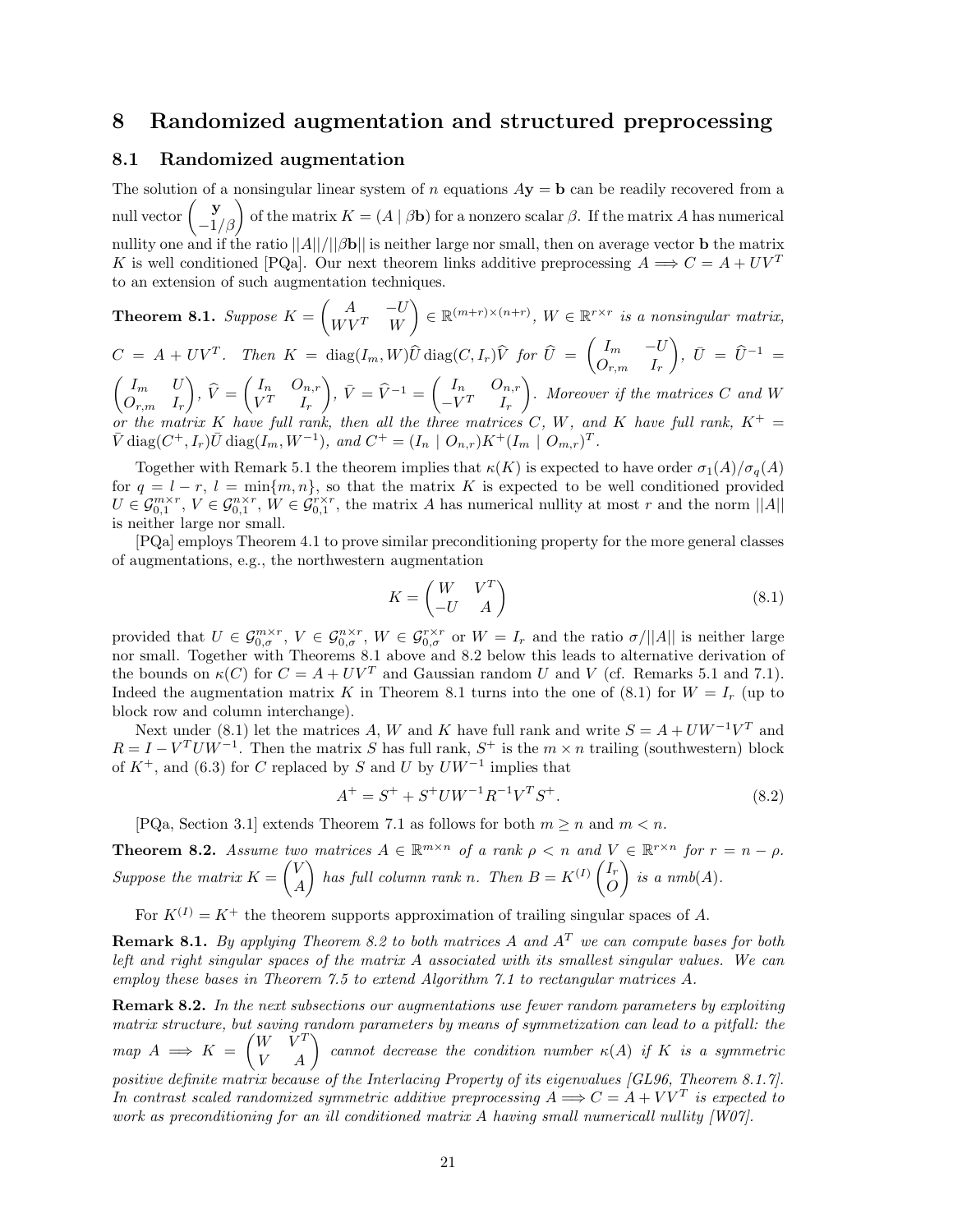**Remark 8.3.** One can embed an  $m \times n$  matrix A into an  $(m + r) \times (n + q)$  matrix banded with *zeros and then view augmentation as its* 2*r-rank modification. Alternatively one can apply such an augmentation to an*  $(m - r) \times (n - q)$  *block of the matrix A and arrive at an*  $m \times n$  *matrix K with r modified rows and q modified columns. We refer to this special case of randomized additive preprocessing, closely linked to augmentation, as* randomized (*r, q*) updating*. It can be analyzed similarly to augmentation.*

## **8.2 Randomized structured preprocessing**

Would the  $n \times n$  preprocessed matrices  $C = A + UV^T$  inherit the structure of an  $n \times n$  matrix *A* where  $U, V \in \mathbb{R}^{n \times r}$ ? For a small value *r* the adverse impact of involving the 2*nr* entries of the matrices *U* and *V* on the structure is small, but it could be even smaller if we choose such matrices having structure consistent with the one of the matrix *A*. In the case of Gaussian random circulant multipliers *B* and *C* and scaled Gaussian random Toeplitz matrices *U* and *V* we have proved the preconditioning power of multiplicative and additive preprocessing, and we also confirmed such power empirically (see Remarks 3.3 and 4.1 and Section 3.3), but in our tests we consistently observed it even where we used other highly structured and sparse preconditioners *B*, *C*, *U* and *V* (see [PIMR10] and our Table 9.6).

Furthermore in the case of a nonsingular matrix *M* given with a displacement generator of a small length *d* we ontain the same results where such a matrix *M* has any numerical rank  $\rho$  because in this case the inverse *M*−<sup>1</sup> can be readily expressed via the solution of 2*d* linear systems of equations with the matrices *M* and *M<sup>T</sup>* .

Similar comments apply to dual additive preprocessing in Section 6 and randomized augmentation of (8.1).

## **8.3 A randomized Toeplitz solver**

Gohberg and Sementsul in [GS72] express the inverse of a nonsingular Toeplitz matrix  $T = (t_{i-j})_{i,j=1}^n$  via the columns  $T^{-1}\mathbf{e}_1$  and  $T^{-1}\mathbf{e}_n$  (see some extensions in [H79], [HR84], [T90]). The following theorem generates  $T^{-1}$  by pairs of columns  $K^{-1}$ **e**<sub>1</sub> and  $K^{-1}$ **e**<sub>*n*+1</sub> of the inverses  $K^{-1}$  of  $(n + 1) \times$  $(n+1)$  Toeplitz matrices K that embed T as a block submatrix.

**Theorem 8.3.** Suppose  $K = (t_{i,j})_{i,j=0}^n$  is a nonsingular  $(n + 1) \times (n + 1)$  Toeplitz matrix, write  $T = (t_{i,j})_{i,j=0}^{n-1}, \; \widehat{\mathbf{v}} = (v_i)_{i=0}^n = K^{-1} \mathbf{e}_1, \; \mathbf{v} = (v_i)_{i=0}^{n-1}, \; \mathbf{v}' = (v_i)_{i=1}^n, \; \widehat{\mathbf{w}} = (w_i)_{i=0}^n = K^{-1} \mathbf{e}_{n+1},$  $\mathbf{w} = (w_i)_{i=0}^{n-1}$ , and  $\mathbf{w}' = (w_i)_{i=1}^n$ . (a) If  $v_0 \neq 0$ , then the matrix  $T = (t_{i,j})_{i,j=0}^{n-1}$  is nonsingular and  $v_0T^{-1} = Z(\mathbf{v})Z^{T}(J\mathbf{w}') - Z(\mathbf{w})Z^{T}(J\mathbf{v}')$ . (b) If  $v_n \neq 0$ , then the matrix  $T_{10} = (t_{i,j})_{i=1,j=0}^{n,n-1}$  is *nonsingular and*  $v_n T^{-1} = Z(\mathbf{w})Z^T(J\mathbf{v}') - Z(\mathbf{v})Z^T(J\mathbf{w}')$ .

*Proof.* See [GS72] on part (a), [GK72] on part (b), reproduced in [BGY80, Theorem 7].

In the case of a nonsingular real symmetric matrix *K* the first and the last columns of the matrix *K*<sup>−1</sup> turn into one another up to reflection, that is  $K^{-1}\mathbf{e}_1 = J_{n+1}K^{-1}\mathbf{e}_{n+1}$ , because in this case the inverse  $K^{-1}$  is both symmetric and persymmetric. Then part (a) of Theorem 8.3 expresses the matrix  $T^{-1}$  via the first column of the matrix  $K^{-1}$  alone.

Let us apply Theorem 8.3 to support our randomized augmentation techniques for solving a nonsingular Toeplitz linear system *T***y** = **b** of *n* equations provided the matrix *T* has numerical nullity one.

To compute the solution vector  $\mathbf{y} = T^{-1}\mathbf{b}$ , we first embed the matrix *T* into an  $(n+1) \times (n+1)$ Toeplitz matrix *K* =  $\int w \cdot \mathbf{v}^T$ **f** *T* (cf. [GS72]). Here  $w = e_1^T T e_1$  and the vectors  $\mathbf{f} = (f_i)_{i=1}^n$  and  $\mathbf{v} = (v_i)_{i=1}^n$  are filled with the respective entries of the matrix *T* except for the two coordinates  $f_n$ and  $v_n$ , which we choose at random and then scale to have the ratios  $\frac{|f_n|}{||K||}$  and  $\frac{|v_n|}{||K||}$  neither large nor small.

 $\Box$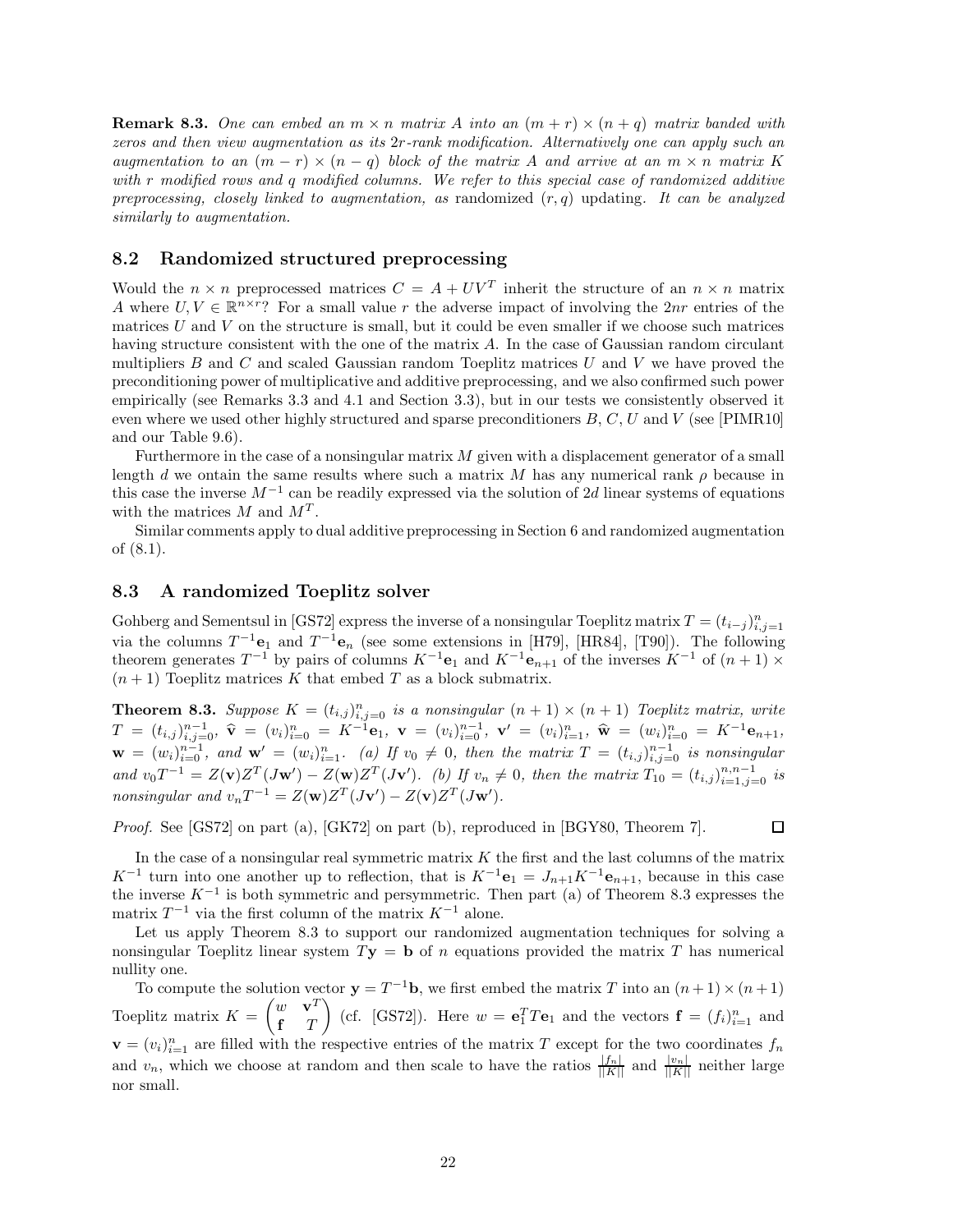By virtue of Corollary A.2 this policy is likely to produce a nonsingular matrix *K* whose inverse is likely to have a nonzero entry  $e_1^T K^{-1} e_1$ . Our tests were in very good accordance with these two implications of Corollary A.2 and moreover consistently produced well conditioned matrices *K*.

Part (a) of Theorem 8.3 expresses the inverse  $T^{-1}$  via the first column  $\mathbf{v} = K^{-1} \mathbf{e}_1$  and the last column **w** =  $K^{-1}$ **e**<sub>*n*+1</sub> of the inverse matrix  $K^{-1}$ .

To summarize, we reduce the solution of the original ill conditioned Toeplitz linear system  $T\mathbf{y} = \mathbf{b}$ to computing highly accurate solutions of two linear systems  $Kx = e_1$  and  $Kz = e_{n+1}$ , both expected to be well conditioned. High accuracy is needed to counter magnification of the input and rounding errors, expected in the case of ill conditioned input.

To solve the two latter systems, we first employ the Toeplitz linear solver of [KV99], [V99], [VBHK01], and [VK98], and then apply iterative refinement with double precision. We refer to the resulting algorithm as **Algorithm 8.1**.

In the important special case where the Toeplitz matrix  $T$  is real symmetric, we can choose a real scalar *w* and a real vector  $f = v$  to yield a real symmetric matrix  $K =$  $\left(w \times \mathbf{v}^T\right)$ **v** *T*  $\Big)$ . Then Algorithm 8.1 is simplified because  $K^{-1}\mathbf{e}_{n+1} = J_{n+1}\mathbf{v} = J_{n+1}K^{-1}\mathbf{e}_1$ , and we only need to solve a single linear system with the matrix  $K$ . In Section 9.6 we test the resulting algorithm for solving an ill conditioned real symmetric Toeplitz linear system.

One can readily extend the approach of this section to the case of Toeplitz-like, Hankel and Hankel-like inputs as well as to augmenting the input matrix with *r >* 1 rows and columns and to randomized  $(r, r)$  updating in Remark 8.3. The transition to the solution of the original problem can employ expression (8.2) and either recursive application of Theorem 8.3 in the case of augmentation or the generalized SMW formula  $(6.3)$  in the case of randomized  $(r, r)$  updating.

## **9 Numerical Experiments**

Our numerical experiments with random general, Hankel, Toeplitz and circulant matrices have been performed in the Graduate Center of the City University of New York on a Dell server with a dual core 1.86 GHz Xeon processor and 2G memory running Windows Server 2003 R2. The test Fortran code was compiled with the GNU gfortran compiler within the Cygwin environment. Random numbers were generated with the random number intrinsic Fortran function, assuming the uniform probability distribution over the range  $\{x : -1 \le x < 1\}.$ 

### **9.1 Conditioning tests**

We have computed the condition numbers of  $n \times n$  random general matrices for  $n = 2^k$ ,  $k =$ 5*,* 6*,...,* with the entries sampled in the range [−1*,* 1) as well as complex general, Toeplitz, and circulant matrices whose entries had real and imaginary parts sampled at random in the same range [−1*,* 1). We have performed 100 tests for each class of inputs, each dimension *n*, and each nullity *r*. Tables 9.2–9.4 represent the test results. The last four columns of each table display the average (mean), minimum, maximum, and standard deviation of the computed condition numbers of the input matrices, respectively. Namely we have computed the values  $\kappa(A) = ||A|| ||A^{-1}||$  for general and circulant matrices *A* and the values  $\kappa_1(A) = ||A||_1 ||A^{-1}||_1$  for Toeplitz matrices *A*. We have computed and displayed in Table 9.3 the 1-norms of Toeplitz matrices and their inverses rather than their 2-norms to facilitate the computations in the case of inputs of large sizes. Table 9.1 shows that the 1-norms and 2-norms are quite close to each other. It displays the data on  $n \times n$  general, Toeplitz, and circulant matrices  $A$  for  $n = 32, 64, \ldots, 1024$ .

## **9.2 Preconditioning tests**

Table 9.5 reproduces some results of testing the preconditioning power of additive preprocessing in [PIMR10]. We have tested the input matrices of the following classes.

1n. *Nonsymmetric matrices of type I with numerical nullity*  $r$ *.*  $A = S\Sigma_r T^T$  are  $n \times n$  matrices where *G* and *H* are  $n \times n$  random orthogonal matrices, that is, the factors *Q* in the QR factorizations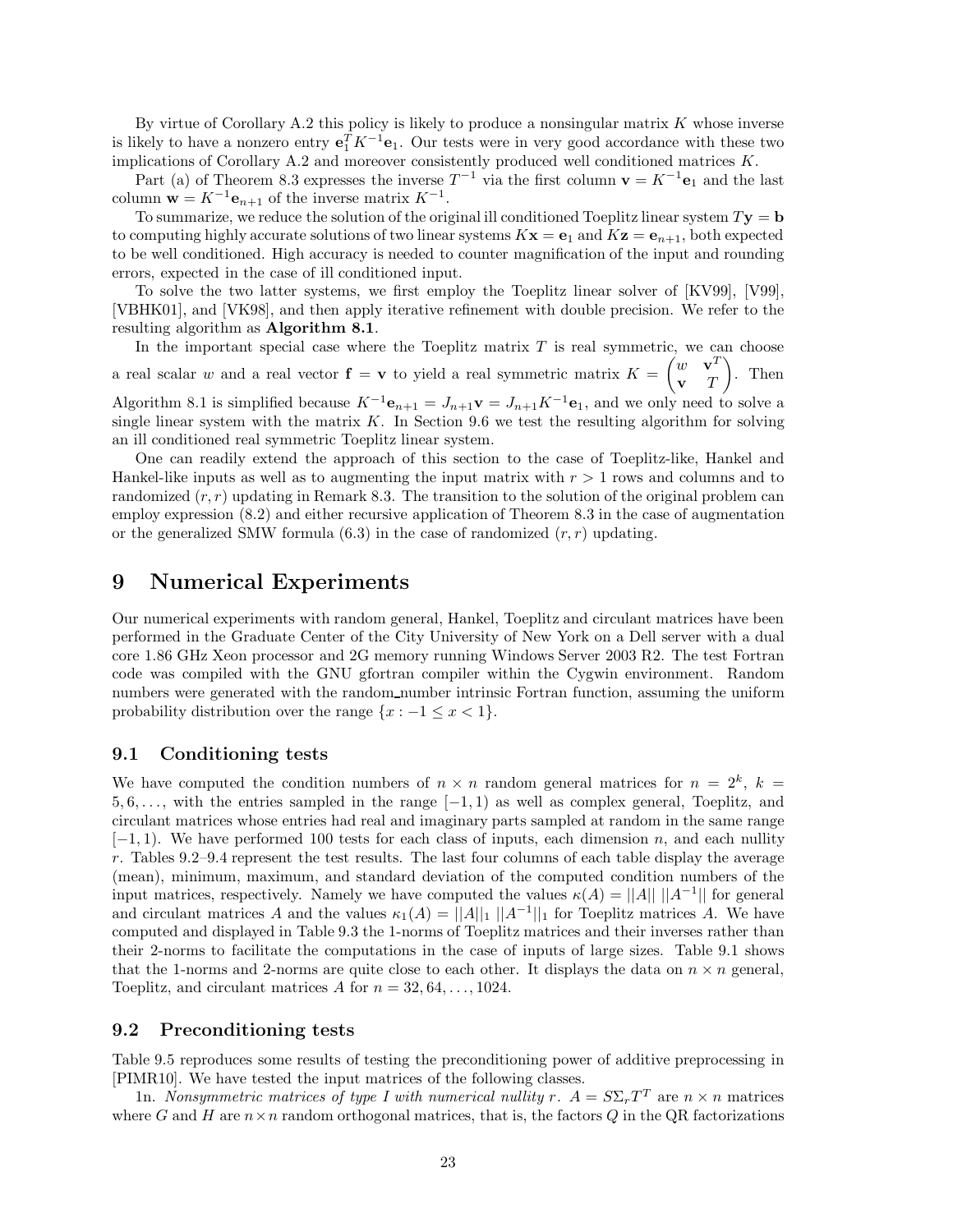of random real matrices;  $\Sigma_r = \text{diag}(\sigma_j)_{j=1}^n$  is the diagonal matrix such that  $\sigma_{j+1} \leq \sigma_j$  for  $j =$ 1,..., $n-1$ ,  $\sigma_1 = 1$ , the values  $\sigma_2, \ldots, \sigma_{n-r-1}$  are randomly sampled in the semi-open interval [0.1, 1],  $\sigma_{n-r} = 0.1$ ,  $\sigma_j = 10^{-16}$  for  $j = n-r+1, \ldots, n$ , and therefore  $\kappa(A) = 10^{16}$  [H02, Section 28.3].

1s. *Symmetric matrices of type I with numerical nullity r.* The same as in part 1n, but for  $G = H$ .

The matrices of six other classes were constructed in the form of  $\frac{A}{\|A\|} + \beta I$  where the recipes for defining the matrices *A* and scalars *β* are specified below.

2n. *Nonsymmetric matrices of type II with numerical nullity*  $r \cdot A = (W \mid WZ)$  where  $W$  and  $Z$ are random orthogonal matrices of sizes  $n \times (n - r)$  and  $(n - r) \times r$ , respectively.

2s. *Symmetric matrices of type II with numerical nullity*  $r$ *.*  $A = WW^T$  where W are random orthogonal matrices of size  $n \times (n - r)$ .

3n. *Nonsymmetric Toeplitz-like matrices with numerical nullity*  $r \cdot A = c(T | TS)$  *for random* Toeplitz matrices *T* of size  $n \times (n - r)$  and *S* of size  $(n - r) \times r$  and for a positive scalar *c* such that  $||A|| \approx 1.$ 

3s. *Symmetric Toeplitz-like matrices with numerical nullity*  $r$ *.*  $A = cTT^T$  for random Toeplitz matrices *T* of size  $n \times (n - r)$  and a positive scalar *c* such that  $||A|| \approx 1$ .

4n. *Nonsymmetric Toeplitz matrices with numerical nullity one.*  $A = (a_{i,j})_{i,j=1}^n$  is an  $n \times n$ Toeplitz matrix. Its entries  $a_{i,j} = a_{i-j}$  are random for  $i - j < n - 1$ . The entry  $a_{n,1}$  is selected to ensure that the last row is linearly expressed through the other rows.

4s. *Symmetric Toeplitz matrices with numerical nullity one.*  $A = (a_{i,j})_{i,j=1}^n$  is an  $n \times n$  Toeplitz matrix. Its entries  $a_{i,j} = a_{i-j}$  are random for  $|i-j| < n-1$ , whereas the entry  $a_{1,n} = a_{n,1}$  is a root of the quadratic equation det  $A = 0$ . We have repeatedly generated the matrices A until we arrived at the quadratic equation having real roots.

We have set  $\beta = 10^{-16}$  for the symmetric matrices A in the classes 2s, 3n, and 4s, so that  $\kappa(A) = 10^{16} + 1$  in these cases. For the nonsymmetric matrices *A* we have defined the scalar *β* by an iterative process such that  $||A|| \approx 1$  and  $10^{-18}||A|| \leq \kappa(A) \leq 10^{-16}||A||$  [PIMR10, Section 8.2].

Table 9.5 displays the average values of the condition numbers  $\kappa(C)$  of the matrices  $C = A + UU^T$ over 100,000 tests for the inputs in the above classes,  $r = 1, 2, 4, 8$  and  $n = 100$ . We have defined the additive preprocessor  $UU^T$  by a normalized  $n \times r$  matrix  $U = U/||U||$  where  $U^T = (\pm I \mid O_{r,r}) \pm \sqrt{O_{r,r}}$  $I \mid O_{r,r} \mid ... \mid O_{r,r} \mid \pm I \mid O_{r,s}$ , we have chosen the integer *s* to obtain  $n \times r$  matrices *U* and have chosen the signs for the matrices  $\pm I$  at random.

In our further tests the condition numbers of the matrices  $C = A + 10^p UV^T$  for  $p = -10, -5, 5, 10$ were steadily growing within a factor  $10^{|p|}$  as the value |p| was growing. This have showed the importance of proper scaling of the additive preprocessor  $UV<sup>T</sup>$ .

## **9.3 Solution of general linear systems of equations with random circulant multipliers**

Table 9.6 (cf. [PQZa, Table 2]) displays the results of our tests of the solution of a nonsingular well conditioned linear system  $A$ **y** = **b** of *n* equations whose coefficient matrix had an ill conditioned  $n/2 \times n/2$  submatrix for *n* ranging from 64 to 1024. We have performed 100 numerical tests for each dimension *n* and computed the maximum, minimum and average relative residual norms ||*A***y** − **b**||*/*||**b**|| as well as standard deviation. GENP applied to these systems has output corrupted solutions with the residual norms ranging from 10 to  $10^8$ . When we preprocessed the systems with circulant multipliers filled with  $\pm 1$  (with the *n* signs  $\pm$  chosen at random), the norms decreased to at worst 10−<sup>7</sup> for all inputs. Table 9.6 also shows further decrease of the norm in a single step of iterative refinement.

## **9.4 Approximation of the tails of SVDs and low-rank approximation of a matrix**

Table 9.7 (cf. [PQ10, Section 10.6]) displays the data from our tests on the approximation of trailing singular spaces of the SVD of an  $n \times n$  matrix A having numerical nullity  $r = n - q$  and on the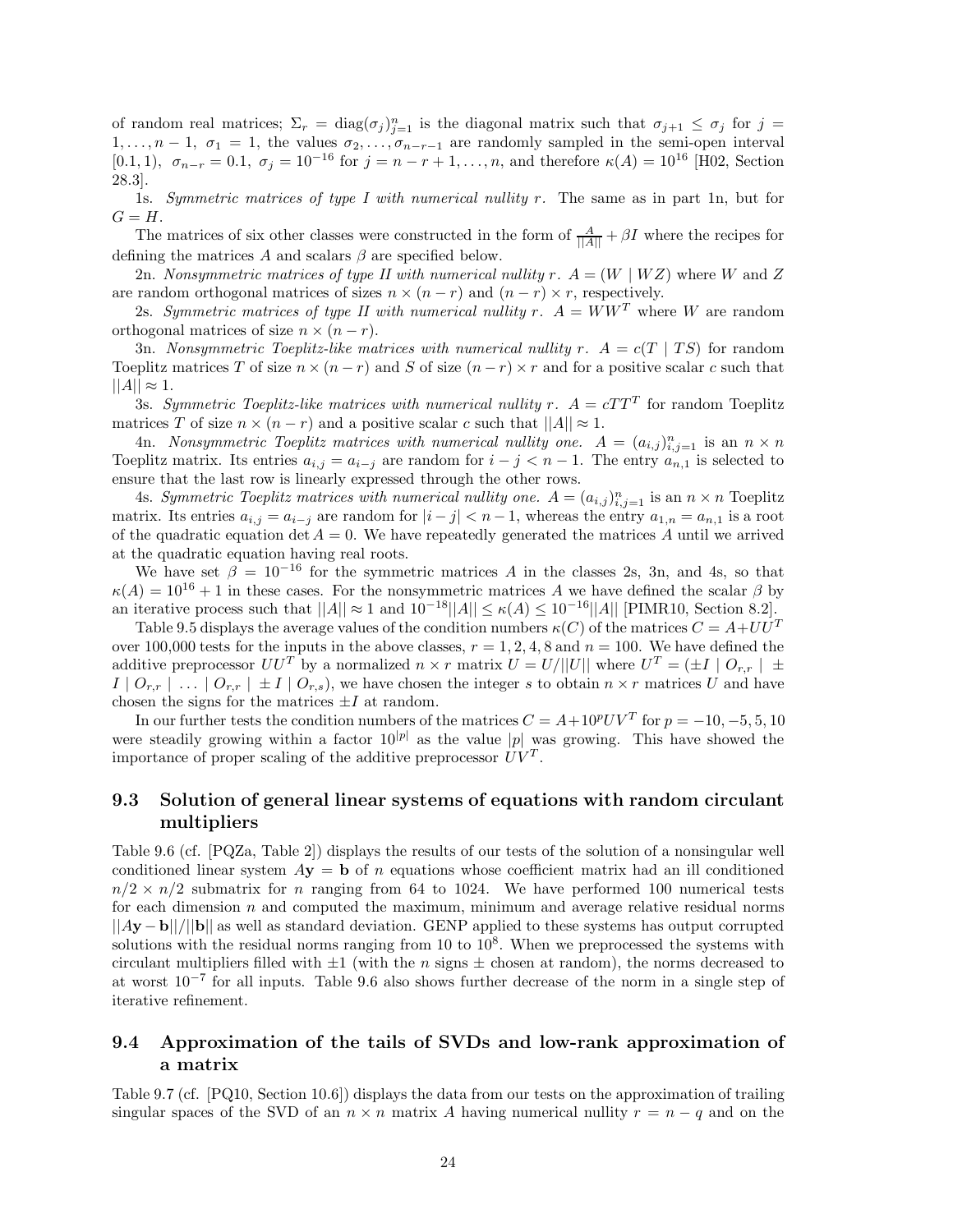approximation of this matrix with a matrix of rank  $q = n - r$ .

For  $n = 64,128,256$  we have generated pairs of  $n \times n$  random unitary matrices S and T and diagonal matrices  $\Sigma = \text{diag}(\sigma_j)_{j=1}^n$  such that  $\sigma_j = 1/j$ ,  $j = 1, \ldots, q$ ,  $\sigma_j = 10^{-10}$ ,  $j = q + 1, \ldots, n$ . Then we computed the input matrices  $A = S\Sigma T^T$  (with  $\kappa(A) = 10^{10}$ ) as well as the matrix bases *T<sup>r</sup>* = *T*  $\left(O_{q,r}\right)$ *Ir* for the trailing singular spaces  $\mathbb{T}_r$  of these matrices. Namely we have generated pairs of  $n \times r$  random matrices *U* and *V* for  $r = 1, 8, 32$ , scaled them to have  $||UV^T|| \approx ||A|| = 1$ , and computed the matrices  $C = A + UV^T$ ,  $B_r = C^{-1}U$ ,  $AB_r$ ,  $Y_r$  which minimized the norms  $||B_rY_r - T_r||$ ;  $B_rY$ ,  $B_rY_r - T_r$ ,  $Q = Q(B_r)$ , and  $AQQ^T = A - A(I_n - QQ^T)$ .

Table 9.7 displays the data on the values  $\kappa(A)$  and the relative residual norms  $\text{rrn}_1 = \frac{||B_r Y_r - T_r||}{||B_r Y_r||},$  $\text{rrn}_2 = \frac{||AB_r||}{||A|| ||B_r||}$ , and  $\text{rrn}_3 = \frac{||AQQ^T||}{||A||}$  obtained in our tests.

## **9.5 Solution of linear systems of equations based on approximation of trailing singular spaces of the SVDs**

At first we have chosen  $n = 32, 64$  and  $r = 1, 2, 4$  and for every pair  $(n, r)$  generated 100 instances of vectors **b** and matrices *A*, *U*, and *V* as follows.

We have generated (a) random vectors **b** of dimension  $n$ , (b) the matrices  $A$  as the error-free products  $S\Sigma T^T$  where *S* and *T* were  $n \times n$  random real orthonormal matrices (generated with double precision),  $\Sigma = \text{diag}(\sigma_j)_{j=1}^n$ ,  $\sigma_{n-j} = 10^{j-17}$  for  $j = 0, 1, \ldots, r-1$ , and  $\sigma_{n-j} = 1/(n-j)$  for *j* = *r*, ..., *n* − 1 [H02, Section 28.3], and (c) *n* × *r* random matrices *U* and *V* such that  $||A| = ||U||$  =  $||V|| = 1.$ 

For every choice of these matrices we have solved the linear systems *A***y** = **b** based on Algorithm 7.1. We first generated  $n \times (n - r)$  random matrices  $K_0$  and  $L_0$  and then computed the matrices  $C = A + UV^T$  (which were always nonsingular and well conditioned in our tests),  $K_1 = C^{-T}V$ ,  $L_1 = C^{-1}U$ , and  $W = (K_0 | K_1)^T A (L_0 | L_1) = \begin{pmatrix} W_{00} & W_{01} \\ W_{10} & W_{11} \end{pmatrix}$ . In all our tests the  $(n-r) \times (n-r)$ leading principal  $(n-r) \times (n-r)$  block  $W_{00} = K_0^T A L_0$  was well conditioned and strongly dominated the three other blocks  $W_{01}$ ,  $W_{10}$ , and  $W_{11}$  in the  $2\times 2$  block matrix *W*, as we expected to see based on our analysis in Section 7.6. We computed the dominated blocks  $W_{01}$ ,  $W_{10}$ , and  $W_{11}$  with extended precision. Then we solved the linear system  $W\mathbf{x} = (K_0 | K_1)^T\mathbf{b}$ . We first applied Gaussian elimination to eliminate the subdiagonal block. Then we readily computed the solution of the resulting block triangular linear system, whose both diagonal blocks were expected and consistently turned out to be much better conditioned than the original matrix *A*. Finally we computed and output the vector  $\mathbf{y} = (L_0 \mid L_1)\mathbf{x}$ .

Table 9.8 shows the average (mean), minimum and maximum values of the relative residual norms  $||Ay - b||/||b||$  of the output vectors **y** as well as the standard deviations in these tests.

For the same ill conditioned inputs the Subroutine MLDIVIDE(A,B) for Gaussian elimination from MATLAB has produced corrupted outputs, as can be seen from Table 9.9.

## **9.6 Solution of a real symmetric Toeplitz linear system of equations with randomized augmentation**

We have solved 100 real symmetric linear systems of equations  $T$ **y** = **b** for each *n* where we used vectors **b** with random coordinates from the range  $[-1, 1)$  and Toeplitz matrices  $T = S + 10^{-9}I_n$  for an *n* × *n* singular symmetric Toeplitz matrices *S* having rank *n* − 1 and nullity one and generated according to the recipe in [PQ10, Section 10.1b].

Table 9.10 shows the average CPU time of the solution by our Algorithm 8.1 and, for comparison, based on the QR factorization and SVD, which we computed by applying the LAPACK procedures DGEQRF and DGESVD, respectively.

The abbreviations "Alg. 8.1", "QR", and "SVD" indicate the respective algorithms. The last two columns of the table display the ratios of these data in the first and the two other columns.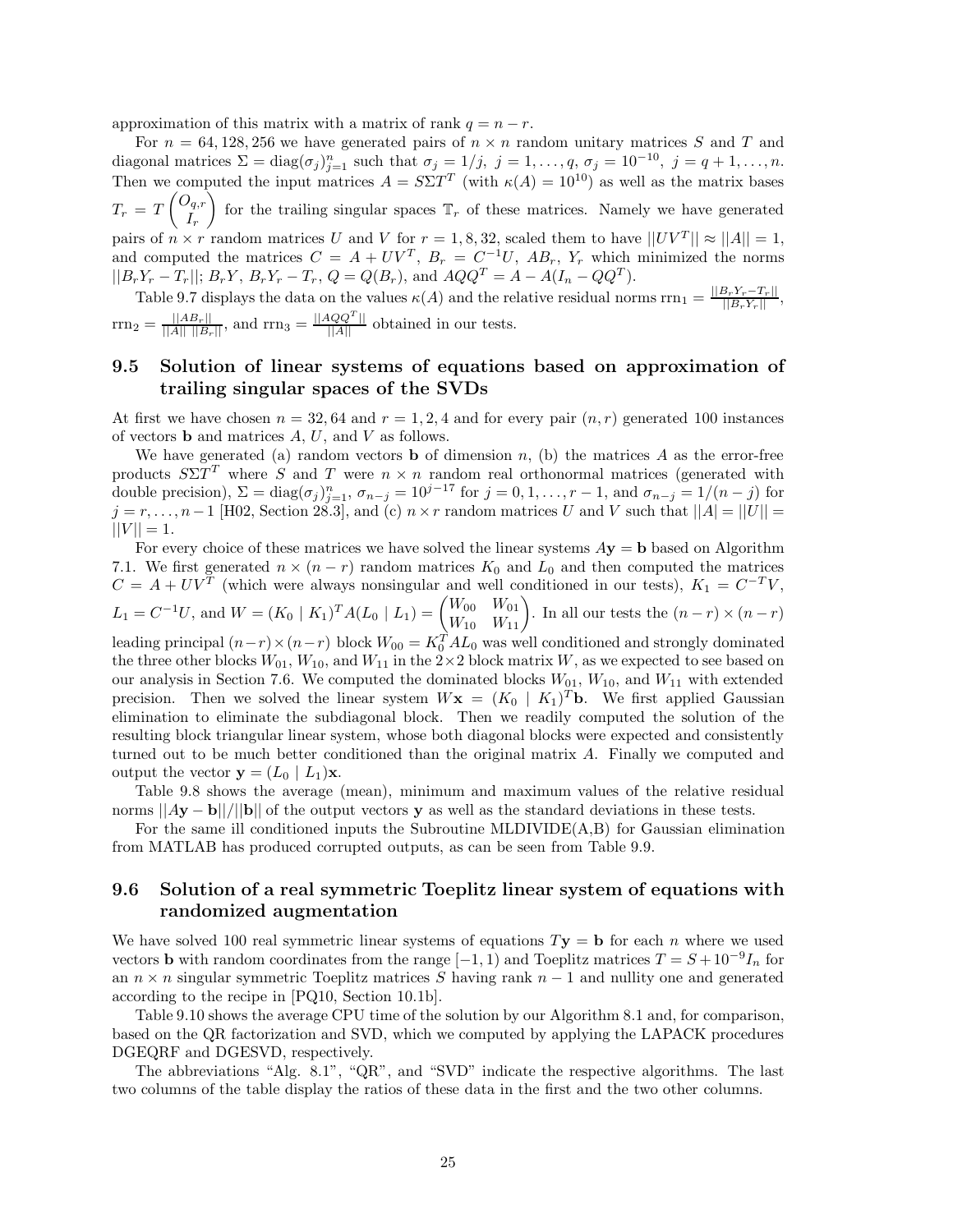We measured the CPU time with the mclock function by counting cycles. One can convert them into seconds by dividing their number by a constant CLOCKS PER SEC, which is 1000 on our platform. We marked the table entries by a "-" where the tests have run too long and were not completed.

We have obtained the solutions **y** with the relative residual norms of about  $10^{-15}$  in all three algorithms, which showed that Algorithm 8.1 employing iterative refinement was as reliable as the QR and SVD based solutions but ran much faster.

We refer the reader to [PQZC, Table 3] on similar test results on the solution of ill conditioned homogeneous Toeplitz linear systems.

| matrix A  | $\,n$ | $  A  _1$                    | $  A  _2$                    | $  A  _1$<br>$  A  _2$ | $  A^{-1}  _1$               | $  A^{-1}  _2$             | $  A^{-1}  _1$<br>$\overline{A^{-1}  _2}$ |
|-----------|-------|------------------------------|------------------------------|------------------------|------------------------------|----------------------------|-------------------------------------------|
| General   | 32    | $1.9 \times 10^{1}$          | $1.8 \times 10^1$            | $1.0 \times 10^{0}$    | $4.0 \times 10^2$            | $2.\overline{1\times10^2}$ | $1.9 \times 10^{0}$                       |
| General   | 64    | $3.7 \times 10^{1}$          | $3.7 \times 10^1$            | $1.0 \times 10^{0}$    | $1.2 \times 10^{2}$          | $6.2 \times 10^{1}$        | $2.0 \times 10^{0}$                       |
| General   | 128   | $7.2 \times 10^{1}$          | $7.4 \times 10^{1}$          | $9.8 \times 10^{-1}$   | $3.7 \times 10^2$            | $1.8 \times 10^2$          | $2.1 \times 10^{0}$                       |
| General   | 256   | $1.\overline{4 \times 10^2}$ | $1.5 \times 10^2$            | $9.5 \times 10^{-1}$   | $5.4 \times 10^2$            | $2.5 \times 10^2$          | $2.2 \times 10^{0}$                       |
| General   | 512   | $2.8 \times 10^2$            | $3.0 \times 10^{2}$          | $9.3 \times 10^{-1}$   | $1.0 \times 10^3$            | $4.1 \times 10^{2}$        | $2.5 \times 10^{0}$                       |
| General   | 1024  | $5.4 \times 10^{2}$          | $5.9 \times 10^{2}$          | $9.2 \times 10^{-1}$   | $1.1 \times 10^{3}$          | $4.0 \times 10^{2}$        | $2.7 \times 10^{0}$                       |
| Toeplitz  | 32    | $1.8 \times 10^{1}$          | $1.9 \times 10^{1}$          | $9.5 \times 10^{-1}$   | $2.2 \times 10^{1}$          | $1.3 \times 10^{1}$        | $1.7 \times 10^{0}$                       |
| Toeplitz  | 64    | $3.4 \times 10^{1}$          | $3.7 \times 10^{1}$          | $9.3 \times 10^{-1}$   | $\overline{4.6 \times 10^1}$ | $2.4 \times 10^{1}$        | $2.0 \times 10^{0}$                       |
| Toeplitz  | 128   | $6.8 \times 10^{1}$          | $7.4 \times 10^{1}$          | $9.1 \times 10^{-1}$   | $1.0 \times 10^{2}$          | $4.6 \times 10^{1}$        | $2.2 \times 10^{0}$                       |
| Toeplitz  | 256   | $1.\overline{3 \times 10^2}$ | $1.5 \times 10^2$            | $9.0 \times 10^{-1}$   | $5.7 \times 10^2$            | $2.5 \times 10^2$          | $2.3 \times 10^{0}$                       |
| Toeplitz  | 512   | $2.6 \times 10^2$            | $3.0 \times 10^{2}$          | $8.9 \times 10^{-1}$   | $6.9 \times 10^2$            | $2.6 \times 10^2$          | $2.6 \times 10^{0}$                       |
| Toeplitz  | 1024  | $5.2 \times 10^2$            | $5.9 \times 10^2$            | $8.8 \times 10^{-1}$   | $3.4 \times 10^2$            | $1.4 \times 10^{2}$        | $2.4 \times 10^{0}$                       |
| Circulant | 32    | $1.6 \times 10^{1}$          | $1.8 \times 10^{1}$          | $8.7 \times 10^{-1}$   | $9.3 \times 10^{0}$          | $1.0 \times 10^{1}$        | $9.2 \times 10^{-1}$                      |
| Circulant | 64    | $3.2 \times 10^{1}$          | $3.7 \times 10^{1}$          | $8.7 \times 10^{-1}$   | $5.8 \times 10^{0}$          | $6.8 \times 10^{0}$        | $8.6 \times 10^{-1}$                      |
| Circulant | 128   | $6.4 \times 10^{1}$          | $\overline{7.4 \times 10^1}$ | $8.6 \times 10^{-1}$   | $4.9 \times 10^{0}$          | $5.7 \times 10^{0}$        | $8.5 \times 10^{-1}$                      |
| Circulant | 256   | $1.3 \times 10^{2}$          | $1.5 \times 10^2$            | $8.7 \times 10^{-1}$   | $4.7 \times 10^{0}$          | $5.6 \times 10^{0}$        | $8.4 \times 10^{-1}$                      |
| Circulant | 512   | $2.6 \times 10^2$            | $3.0 \times 10^{2}$          | $8.7 \times 10^{-1}$   | $4.5 \times 10^{0}$          | $5.4 \times 10^{0}$        | $8.3 \times 10^{-1}$                      |
| Circulant | 1024  | $5.1 \times 10^2$            | $5.9 \times 10^{2}$          | $8.7 \times 10^{-1}$   | $5.5 \times 10^{0}$          | $6.6 \times 10^{0}$        | $8.3 \times 10^{-1}$                      |

Table 9.1: Norms of random general, Toeplitz and circulant matrices and of their inverses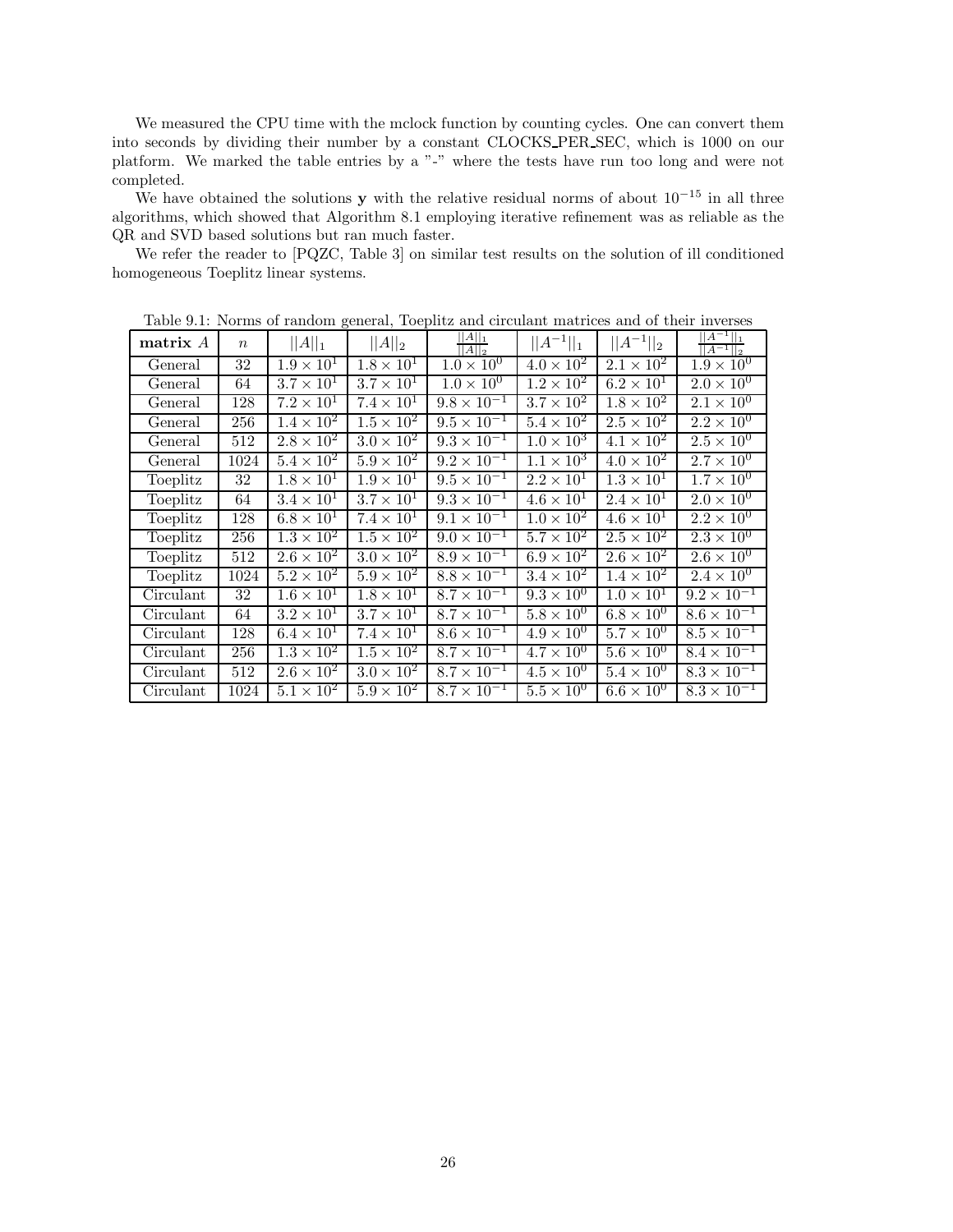| $\boldsymbol{n}$ | input   | min                 | max                 | mean                | std                 |
|------------------|---------|---------------------|---------------------|---------------------|---------------------|
| 32               | real    | $2.4 \times 10^{1}$ | $1.8 \times 10^{3}$ | $2.4 \times 10^{2}$ | $3.3 \times 10^2$   |
| 32               | complex | $2.7 \times 10^1$   | $8.7 \times 10^2$   | $1.1 \times 10^{2}$ | $1.1 \times 10^{2}$ |
| 64               | real    | $4.6 \times 10^{1}$ | $1.1 \times 10^{4}$ | $5.0 \times 10^{2}$ | $1.1 \times 10^{3}$ |
| 64               | complex | $5.2 \times 10^{1}$ | $4.2 \times 10^{3}$ | $2.7 \times 10^{2}$ | $4.6 \times 10^2$   |
| 128              | real    | $1.0 \times 10^{2}$ | $2.7\times10^{4}$   | $1.1 \times 10^{3}$ | $3.0 \times 10^{3}$ |
| 128              | complex | $1.3 \times 10^2$   | $2.5 \times 10^3$   | $3.9 \times 10^2$   | $3.3 \times 10^{2}$ |
| 256              | real    | $2.4 \times 10^{2}$ | $8.4 \times 10^{4}$ | $3.7 \times 10^3$   | $9.7 \times 10^{3}$ |
| 256              | complex | $2.5 \times 10^{2}$ | $1.4 \times 10^{4}$ | $1.0 \times 10^{3}$ | $1.5 \times 10^3$   |
| 512              | real    | $3.9 \times 10^2$   | $7.4 \times 10^{5}$ | $1.8 \times 10^{4}$ | $8.5 \times 10^4$   |
| 512              | complex | $5.7 \times 10^2$   | $3.2 \times 10^4$   | $2.3 \times 10^3$   | $3.5 \times 10^3$   |
| 1024             | real    | $8.8 \times 10^{2}$ | $2.3 \times 10^5$   | $8.8 \times 10^3$   | $2.4 \times 10^{4}$ |
| 1024             | complex | $7.2 \times 10^{2}$ | $1.3 \times 10^{5}$ | $5.4 \times 10^{3}$ | $1.4 \times 10^{4}$ |
| 2048             | real    | $2.1 \times 10^{3}$ | $2.0 \times 10^{5}$ | $1.8 \times 10^{4}$ | $3.2 \times 10^{4}$ |
| 2048             | complex | $2.3 \times 10^3$   | $5.7 \times 10^{4}$ | $6.7 \times 10^3$   | $7.2 \times 10^3$   |

Table 9.2: Condition numbers  $\kappa(A)$  of random matrices  $A$ 

Table 9.3: Condition numbers  $\kappa_1(A) = \frac{||A||_1}{||A^{-1}||_1}$  of random Toeplitz matrices *A* 

| $\boldsymbol{n}$ | min                 | mean                | max                        | std                 |
|------------------|---------------------|---------------------|----------------------------|---------------------|
| 256              | $9.1 \times 10^{2}$ | $9.2 \times 10^3$   | $\overline{1.3\times10^5}$ | $1.8 \times 10^4$   |
| 512              | $2.3 \times 10^{3}$ | $3.0 \times 10^{4}$ | $2.4 \times 10^{5}$        | $4.9 \times 10^{4}$ |
| 1024             | $5.6 \times 10^3$   | $7.0 \times 10^{4}$ | $1.8 \times 10^{6}$        | $2.0 \times 10^{5}$ |
| 2048             | $1.7 \times 10^{4}$ | $1.8 \times 10^5$   | $4.2 \times 10^{6}$        | $5.4 \times 10^5$   |
| 4096             | $4.3 \times 10^4$   | $2.7 \times 10^5$   | $1.9 \times 10^{6}$        | $3.4 \times 10^5$   |
| 8192             | $8.8 \times 10^{4}$ | $1.2 \times 10^{6}$ | $1.3 \times 10^{7}$        | $2.2 \times 10^{6}$ |

Table 9.4: Condition numbers  $\kappa(A)$  of random circulant matrices  $A$ 

| $\boldsymbol{n}$ | min                          | mean                | max                          | std                          |
|------------------|------------------------------|---------------------|------------------------------|------------------------------|
| 256              | $9.6 \times 10^{0}$          | $1.1 \times 10^{2}$ | $3.5 \times 10^3$            | $4.0 \times 10^{2}$          |
| 512              | $1.4 \times 10^{1}$          | $8.5 \times 10^{1}$ | $1.1 \times 10^{3}$          | $1.3 \times 10^{2}$          |
| 1024             | $1.9 \times 10^{1}$          | $1.0 \times 10^{2}$ | $5.9 \times 10^2$            | $8.\overline{6\times10^1}$   |
| 2048             | $4.2 \times 10^{1}$          | $1.4 \times 10^2$   | $5.7 \times 10^2$            | $1.0 \times 10^{2}$          |
| 4096             | $6.0 \times 10^{1}$          | $2.6 \times 10^2$   | $3.5 \times 10^{3}$          | $4.2 \times 10^2$            |
| 8192             | $9.5 \times 10^{1}$          | $3.0 \times 10^{2}$ | $1.5 \times 10^3$            | $2.5 \times 10^2$            |
| 16384            | $1.2 \times 10^{2}$          | $4.2 \times 10^2$   | $3.\overline{6 \times 10^3}$ | $4.5 \times 10^{2}$          |
| 32768            | $2.3 \times 10^{2}$          | $7.5 \times 10^{2}$ | $5.6 \times 10^3$            | $7.1 \times 10^{2}$          |
| 65536            | $2.\overline{4 \times 10^2}$ | $1.0 \times 10^{3}$ | $1.2 \times 10^4$            | $1.\overline{3 \times 10^3}$ |
| 131072           | $3.9 \times 10^2$            | $1.4 \times 10^{3}$ | $5.5 \times 10^3$            | $9.0 \times 10^2$            |
| 262144           | $6.3 \times 10^2$            | $3.7 \times 10^3$   | $1.1 \times 10^{5}$          | $1.1 \times 10^{4}$          |
| 524288           | $8.0 \times 10^{2}$          | $3.2 \times 10^3$   | $3.1 \times 10^{4}$          | $3.7 \times 10^3$            |
| 1048576          | $1.2 \times 10^{3}$          | $4.8 \times 10^3$   | $3.1 \times 10^4$            | $5.1 \times 10^3$            |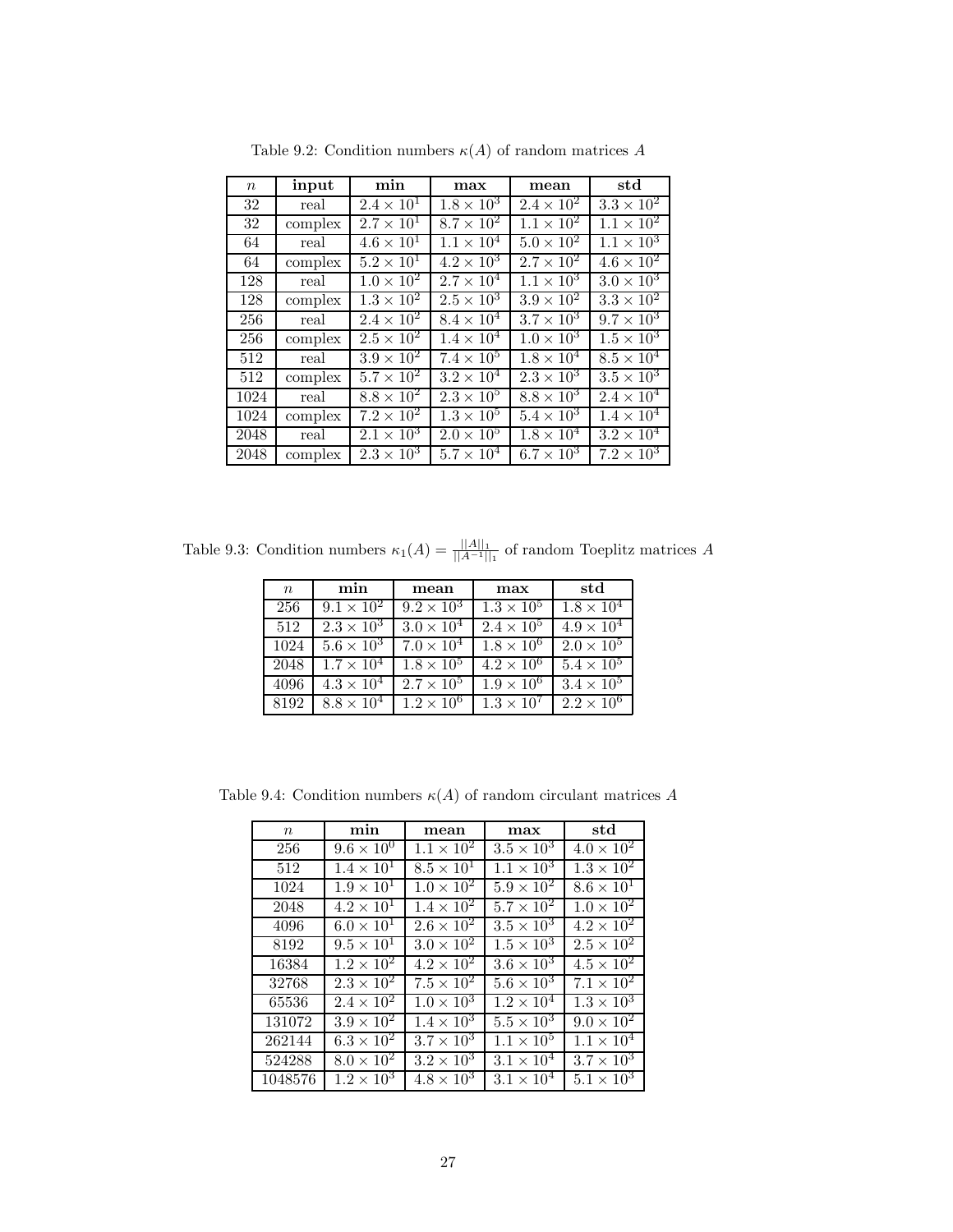| Type             | $\overline{r}$ | Cond $(C)$                 |
|------------------|----------------|----------------------------|
| 1n               | $\overline{1}$ | $3.21E + 2$                |
| $\overline{1}$ n | $\overline{2}$ | $4.52E + 3$                |
| $\overline{1}n$  | $\overline{4}$ | $2.09E + 5$                |
| 1n               | 8              | $6.40E + 2$                |
| $\overline{1s}$  | $\overline{1}$ | $5.86E + 2$                |
| $\overline{1s}$  | $\overline{2}$ | $1.06E + 4$                |
| $\overline{1s}$  | $\overline{4}$ | $1.72E + 3$                |
| $\overline{1s}$  | 8              | $5.60E + 3$                |
| 2n               | $\overline{1}$ | $8.05E + 1$                |
| $\overline{2n}$  | $\overline{c}$ | $6.82E + 3$                |
| 2n               | $\overline{4}$ | $2.78E + 4$                |
| $\overline{2n}$  | 8              | $3.59E + 3$                |
| $\overline{2s}$  | $\overline{1}$ | $1.19E + 3$                |
| 2s               | $\overline{2}$ | $1.96E + 3$                |
| $\overline{2s}$  | $\overline{4}$ | $1.09E + 4$                |
| $\overline{2s}$  | $\overline{8}$ | $9.71E + 3$                |
| $\overline{3}n$  | $\overline{1}$ | $2.02E + 4$                |
| $\overline{3n}$  | $\overline{2}$ | $1.53E + 3$                |
| $\overline{3n}$  | $\overline{4}$ | $6.06E + 2$                |
| $\overline{3n}$  | 8              | $5.67E + 2$                |
| $\overline{3s}$  | $\overline{1}$ | $2.39E + 4$                |
| $\overline{3s}$  | $\overline{2}$ | $2.38E + 3$                |
| $\overline{3s}$  | $\overline{4}$ | $1.69E + 3$                |
| $\overline{3s}$  | 8              | $6.74E + 3$                |
| $\overline{4n}$  | $\overline{1}$ | $4.93E + 2$                |
| 4n               | $\frac{2}{4}$  | $4.48E + 2$                |
| $\overline{4n}$  |                | $2.65E + 2$                |
| 4n               | 8              | $1.64E+$<br>$\overline{2}$ |
| 4s               | ī              | $1.45E + 3$                |
| $\overline{4s}$  | $\overline{2}$ | $5.11E + 2$                |
| 4s               | $\overline{4}$ | $7.21E + 2$                |
| $\overline{4s}$  | 8              | $2.99E + 2$                |

Table 9.5: Preconditioning tests

Table 9.6: Relative residual norms of the solutions by GENP with randomized circulant multiplicative preprocessing

| dimension | iterations | min                   | max                                                                 | mean                  | std                   |
|-----------|------------|-----------------------|---------------------------------------------------------------------|-----------------------|-----------------------|
| 64        |            |                       | $4.7 \times 10^{-14}$ $8.0 \times 10^{-11}$                         | $4.0 \times 10^{-12}$ | $1.1 \times 10^{-11}$ |
| 64        |            |                       | $1.9 \times 10^{-15}$ $5.3 \times 10^{-13}$                         | $2.3 \times 10^{-14}$ | $5.4 \times 10^{-14}$ |
| 256       |            |                       | $1.7 \times 10^{-12}$   $1.4 \times 10^{-7}$   $2.0 \times 10^{-9}$ |                       | $1.5 \times 10^{-8}$  |
| 256       |            |                       | $8.3 \times 10^{-15}$ $4.3 \times 10^{-10}$                         | $4.5 \times 10^{-12}$ | $4.3 \times 10^{-11}$ |
| 1024      |            |                       | $1.7 \times 10^{-10}$ $4.4 \times 10^{-9}$ $1.4 \times 10^{-9}$     |                       | $2.1 \times 10^{-9}$  |
| 1024      |            | $3.4 \times 10^{-14}$ | $9.9 \times 10^{-14}$ 6.8 $\times 10^{-14}$                         |                       | $2.7 \times 10^{-14}$ |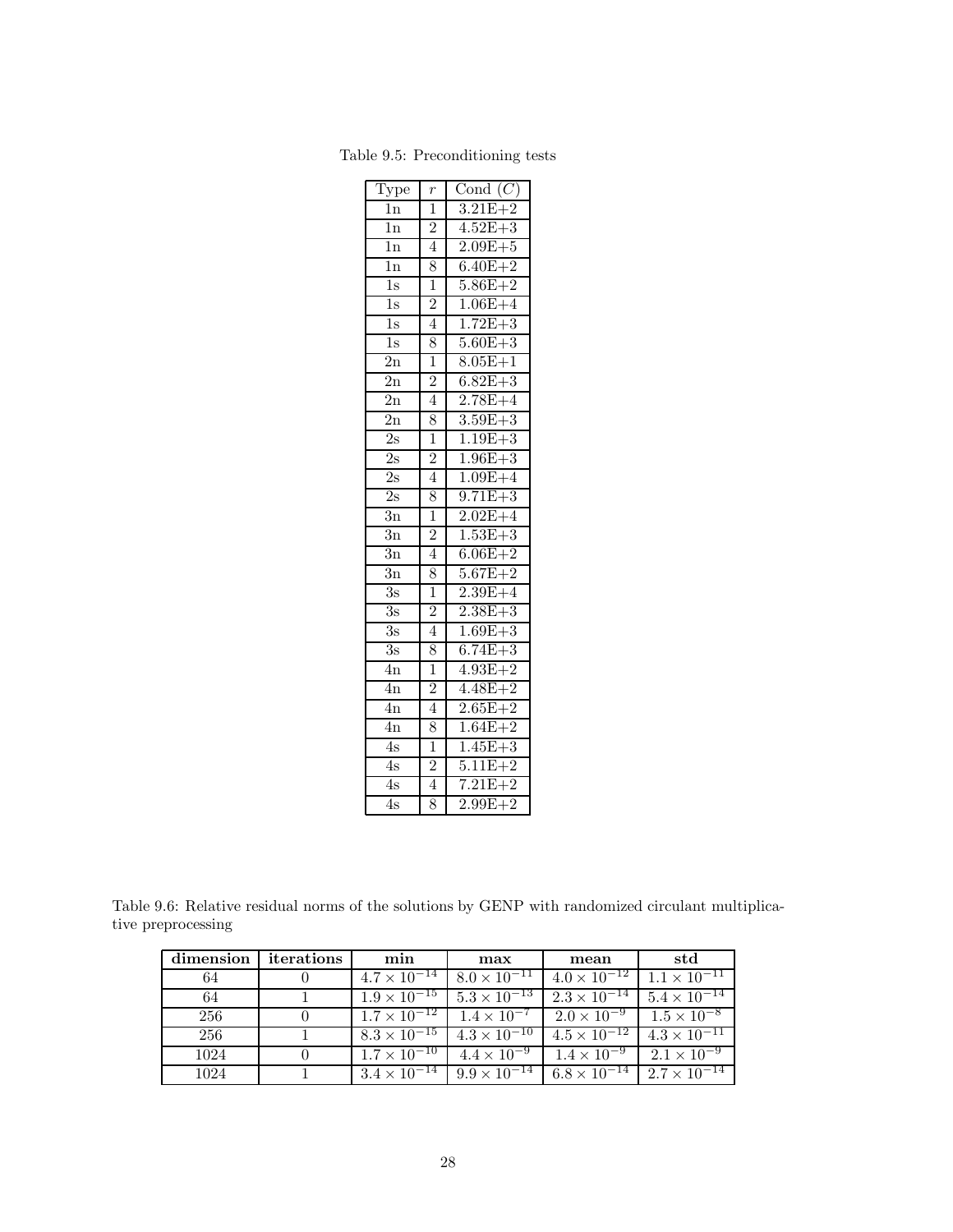| $\,r\,$         | $\kappa(A)$ or $\text{rrn}_i$ | $\mathbf n$      | min                               | max                               | mean                              | $_{std}$                          |
|-----------------|-------------------------------|------------------|-----------------------------------|-----------------------------------|-----------------------------------|-----------------------------------|
| $\,1\,$         | $\text{cond}(A)$              | 64               | $2.38 \times 10^{+02}$            | $1.10 \times 10^{+05}$            | $6.25 \times 10^{+03}$            | $1.68 \times 10^{+04}$            |
| $\mathbf{1}$    | $\text{cond}(A)$              | 128              | $8.61 \times 10^{+02}$            | $7.48 \times 10^{+06}$            | $1.32 \times 10^{+05}$            | $7.98 \times 10^{+05}$            |
| $\mathbf{1}$    | $\text{cond}(A)$              | 256              | $9.70 \times 10^{+02}$            | $3.21 \times 10^{+07}$            | $3.\overline{58} \times 10^{+05}$ | $3.2\overline{1 \times 10^{+06}}$ |
| $\,1$           | $\mathrm{rrn}_1$              | 64               | $4.01 \times 10^{-10}$            | $1.50 \times 10^{-07}$            | $5.30 \times 10^{-09}$            | $1.59 \times 10^{-08}$            |
| $\,1$           | $rm_{1}$                      | 128              | $7.71 \times 10^{-10}$            | $5.73 \times 10^{-07}$            | $1.\overline{58 \times 10^{-08}}$ | $6.18 \times 10^{-08}$            |
| $\,1\,$         | $\rm{rrn}_1$                  | 256              | $7.\overline{57} \times 10^{-10}$ | $3.2 \times 10^{-07}$             | $1.\overline{69} \times 10^{-08}$ | $5.02 \times 10^{-08}$            |
| $\,1$           | $rm_{2}$                      | 64               | $1.07 \times 10^{-08}$            | $4.71 \times 10^{-06}$            | $1.\overline{46 \times 10^{-07}}$ | $4.90 \times 10^{-07}$            |
| $\,1$           | rrn <sub>2</sub>              | 128              | $3.64 \times 10^{-08}$            | $3.\overline{05 \times 10^{-05}}$ | $8.\overline{35} \times 10^{-06}$ | $3.29 \times 10^{-06}$            |
| $\overline{1}$  | $\mathrm{rrn}_2$              | 256              | $8.25 \times 10^{-08}$            | $3.30 \times 10^{-05}$            | $1.72 \times 10^{-06}$            | $5.03 \times 10^{-06}$            |
| $\,1$           | $rm_{3}$                      | 64               | $4.01 \times 10^{-10}$            | $1.50 \times 10^{-07}$            | $5.30 \times 10^{-09}$            | $1.59 \times 10^{-08}$            |
| $\,1\,$         | $\rm{rrn}_3$                  | 128              | $7.71 \times 10^{-10}$            | $5.\overline{73 \times 10^{-07}}$ | $1.58 \times 10^{-08}$            | $6.18 \times 10^{-08}$            |
| $\,1\,$         | $\rm{rrn}_3$                  | 256              | $7.57 \times 10^{-10}$            | $3.\overline{22 \times 10^{-07}}$ | $1.69 \times 10^{-08}$            | $5.02 \times 10^{-08}$            |
| $8\,$           | $\text{cond}(A)$              | 64               | $1.26 \times 10^{+03}$            | $1.\overline{61 \times 10^{+07}}$ | $2.68 \times 10^{+05}$            | $1.71 \times 10^{+06}$            |
| $\overline{8}$  | $\text{cond}(A)$              | 128              | $2.92 \times 10^{+03}$            | $3.42 \times 10^{+06}$            | $1.58 \times 10^{+05}$            | $4.12 \times 10^{+05}$            |
| $\overline{8}$  | $\text{cond}(A)$              | $25\overline{6}$ | $1.39 \times 10^{+04}$            | $8.75 \times 10^{+07}$            | $1.12 \times 10^{+06}$            | $8.74 \times 10^{+06}$            |
| $8\,$           | $rm_{1}$                      | 64               | $3.39 \times 10^{-10}$            | $2.27 \times 10^{-06}$            | $2.74 \times 10^{-08}$            | $2.27 \times 10^{-07}$            |
| 8               | $\rm{rrn}_1$                  | 128              | $4.\overline{53} \times 10^{-10}$ | $1.91 \times 10^{-07}$            | $1.\overline{03 \times 10^{-08}}$ | $2.79 \times 10^{-08}$            |
| $8\,$           | $\mathrm{rrn}_1$              | 256              | $8.74 \times 10^{-10}$            | $1.73 \times 10^{-07}$            | $7.86 \times 10^{-09}$            | $1.90 \times 10^{-08}$            |
| 8               | $rm_{2}$                      | 64               | $3.90 \times 10^{-08}$            | $1.47 \times 10^{-04}$            | $1.79 \times 10^{-06}$            | $1.47 \times 10^{-05}$            |
| $8\,$           | $rm_{2}$                      | 128              | $9.56 \times 10^{-08}$            | $2.97 \times 10^{-05}$            | $1.50 \times 10^{-06}$            | $4.12 \times 10^{-06}$            |
| $8\,$           | $rm_{2}$                      | 256              | $2.99 \times 10^{-07}$            | $3.91 \times 10^{-05}$            | $2.56 \times 10^{-06}$            | $5.70 \times 10^{-06}$            |
| $\overline{8}$  | $rm_{3}$                      | $64\,$           | $1.54 \times 10^{-09}$            | $7.\overline{59 \times 10^{-06}}$ | $8.\overline{87 \times 10^{-08}}$ | $7.58 \times 10^{-07}$            |
| $\overline{8}$  | $\rm{rrn}_3$                  | 128              | $1.82 \times 10^{-09}$            | $7.\overline{27 \times 10^{-07}}$ | $2.95 \times 10^{-08}$            | $8.57 \times 10^{-08}$            |
| $8\,$           | $rm_{3}$                      | 256              | $2.62 \times 10^{-09}$            | $3.89 \times 10^{-07}$            | $2.27 \times 10^{-08}$            | $5.01 \times 10^{-08}$            |
| 32              | $\text{cond}(A)$              | 64               | $1.77 \times 10^{+03}$            | $9.68 \times 10^{+06}$            | $1.58 \times 10^{+05}$            | $9.70 \times 10^{+05}$            |
| $\overline{32}$ | $\text{cond}(A)$              | 128              | $1.\overline{65 \times 10^{+04}}$ | $6.12 \times 10^{+07}$            | $1.02 \times 10^{+06}$            | $6.19 \times 10^{+06}$            |
| 32              | $\text{cond}(A)$              | 256              | $3.\overline{57} \times 10^{+04}$ | $2.98 \times 10^{+08}$            | $4.\overline{12 \times 10^{+06}}$ | $2.98 \times 10^{+07}$            |
| $\overline{32}$ | $rm_{1}$                      | 64               | $2.73 \times 10^{-10}$            | $3.29 \times 10^{-08}$            | $2.95 \times 10^{-09}$            | $4.93 \times 10^{-09}$            |
| $\overline{32}$ | $rm_{1}$                      | 128              | $3.94 \times 10^{-10}$            | $1.29 \times 10^{-07}$            | $7.18 \times 10^{-09}$            | $1.64 \times 10^{-08}$            |
| $\overline{32}$ | $rm_{1}$                      | $256\,$          | $6.80 \times 10^{-10}$            | $4.00 \times 10^{-07}$            | $1.16 \times 10^{-08}$            | $4.27 \times 10^{-08}$            |
| 32              | $\rm{rrn}_2$                  | 64               | $2.59 \times 10^{-08}$            | $2.11 \times 10^{-06}$            | $2.07 \times 10^{-07}$            | $3.29 \times 10^{-07}$            |
| $\overline{32}$ | $\rm{rrn}_2$                  | 128              | $1.\overline{45 \times 10^{-07}}$ | $1.82 \times 10^{-05}$            | $1.50 \times 10^{-06}$            | $2.76 \times 10^{-06}$            |
| $\overline{32}$ | $\rm{rrn}_2$                  | 256              | $3.84 \times 10^{-07}$            | $7.06 \times 10^{-05}$            | $5.27 \times 10^{-06}$            | $1.14 \times 10^{-05}$            |
| $\overline{32}$ | $\rm{rrn}_3$                  | 64               | $2.10 \times 10^{-09}$            | $1.49 \times 10^{-07}$            | $1.\overline{55} \times 10^{-08}$ | $2.18 \times 10^{-08}$            |
| 32              | $\rm{rrn}_3$                  | 128              | $2.79 \times 10^{-09}$            | $3.\overline{80 \times 10^{-07}}$ | $3.81 \times 10^{-08}$            | $6.\overline{57} \times 10^{-08}$ |
| 32              | $rm_{3}$                      | 256              | $5.35 \times 10^{-09}$            | $1.05 \times 10^{-06}$            | $5.70 \times 10^{-08}$            | $1.35 \times 10^{-07}$            |

Table 9.7: Approximation of tails of the SVDs and low-rank approximation of a matrix (cf. [PQ10])

Table 9.8: Relative residual norms for a linear system of equations via nmb approximation

| $n_{\rm c}$ | r                           | min                    | max                          | mean                   | $_{\rm std}$           |
|-------------|-----------------------------|------------------------|------------------------------|------------------------|------------------------|
| 32          |                             | $1.49 \times 10^{-13}$ | $1.36 \times 10^{-9}$        | $4.25 \times 10^{-11}$ | $1.56 \times 10^{-10}$ |
| 32          |                             | $3.70 \times 10^{-13}$ | $2.13 \times 10^{-8}$        | $3.83 \times 10^{-10}$ | $2.35 \times 10^{-9}$  |
| 32          |                             | $9.33 \times 10^{-13}$ | $1.08 \times 10^{-8}$        | $3.37 \times 10^{-10}$ | $1.26 \times 10^{-9}$  |
| 64          |                             | $1.11 \times 10^{-12}$ | $6.87 \times 10^{-9}$        | $2.03 \times 10^{-10}$ | $7.49 \times 10^{-10}$ |
| 64          | $\mathcal{D}_{\mathcal{L}}$ | $1.53 \times 10^{-12}$ | $\sqrt{1.21 \times 10^{-8}}$ | $5.86 \times 10^{-10}$ | $1.77 \times 10^{-9}$  |
|             |                             | $2.21 \times 10^{-12}$ | $1.27 \times 10^{-7}$        | $1.69 \times 10^{-9}$  | $1.28 \times 10^{-8}$  |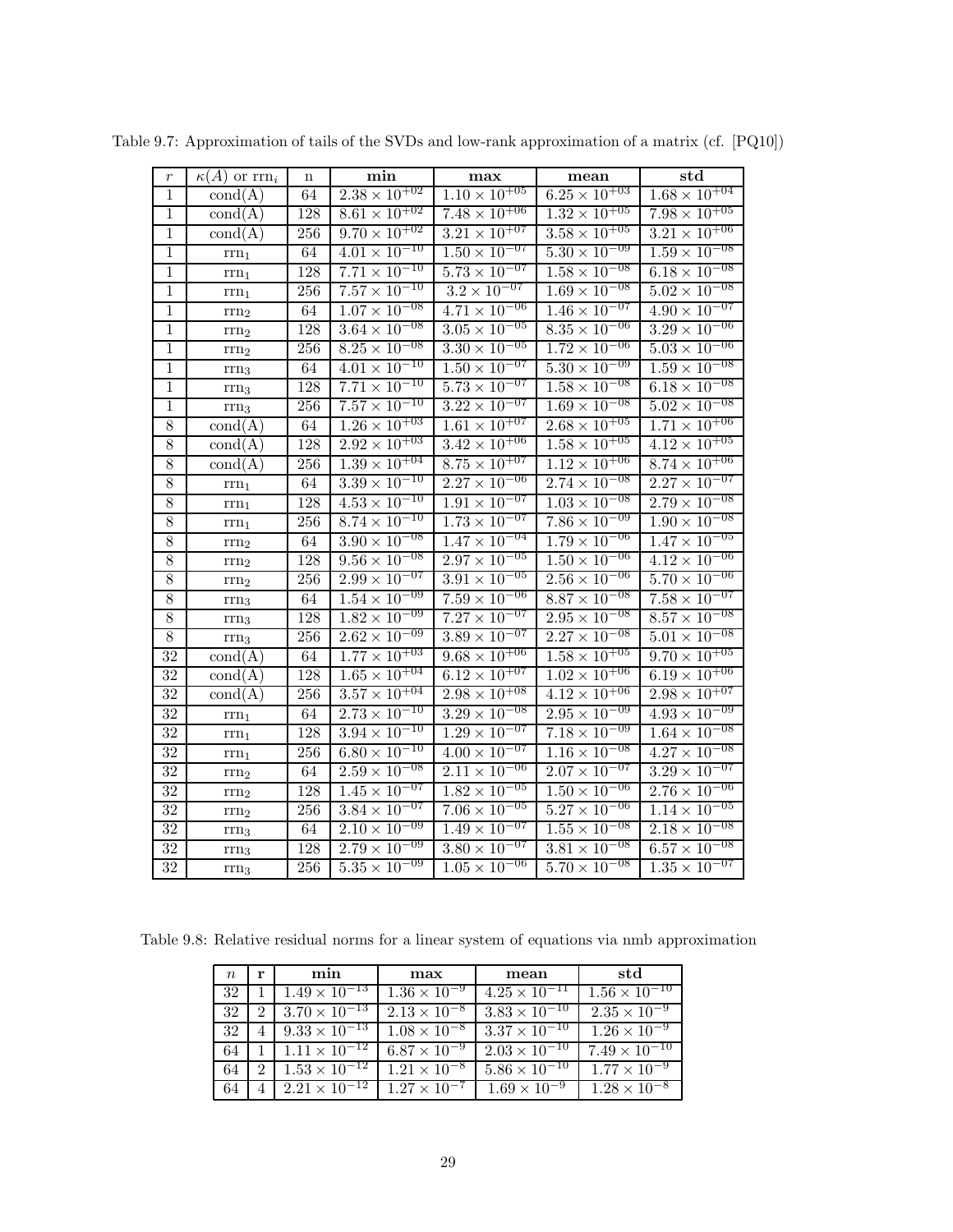| $\, n$ | r                           | min                   | max                  | mean                  | std                  |
|--------|-----------------------------|-----------------------|----------------------|-----------------------|----------------------|
| 32     |                             | $6.34 \times 10^{-3}$ | $7.44 \times 10^{1}$ | $1.74 \times 10^{0}$  | $7.53 \times 10^{0}$ |
| 32     | 2                           | $2.03 \times 10^{-2}$ | $1.32 \times 10^{1}$ | $9.19 \times 10^{-1}$ | $1.62 \times 10^{0}$ |
| 32     | 4                           | $4.57 \times 10^{-2}$ | $1.36 \times 10^{1}$ | $1.14 \times 10^{0}$  | $1.93 \times 10^{0}$ |
| 64     |                             | $3.82 \times 10^{-3}$ | $9.93 \times 10^{0}$ | $1.03 \times 10^{0}$  | $1.66 \times 10^{0}$ |
| 64     | $\mathcal{D}_{\mathcal{L}}$ | $1.96 \times 10^{-2}$ | $1.27 \times 10^{2}$ | $3.09 \times 10^{0}$  | $1.40 \times 10^{1}$ |
| 64     |                             | $7.13 \times 10^{-3}$ | $6.63 \times 10^{0}$ | $8.23 \times 10^{-1}$ | $1.20 \times 10^{0}$ |

Table 9.9: Relative residual norms for a linear system of equations with MLDIVIDE(A,B)

Table 9.10: CPU time (in cycles) for solving an ill conditioned real symmetric Toeplitz linear system

| $\, n \,$ | Alg. 8.1 | QR      | <b>SVD</b> | QR/Alg. 8.1 | SVD/Alg. 8.1 |
|-----------|----------|---------|------------|-------------|--------------|
| 512       | 56.3     | 148.4   | 4134.8     | 2.6         | 73.5         |
| 1024      | 120.6    | 1533.5  | 70293.1    | 12.7        | 582.7        |
| 2048      | 265.0    | 11728.1 |            | 44.3        |              |
| 4096      | 589.4    |         |            |             |              |
| 8192      | 1304.8   |         |            |             |              |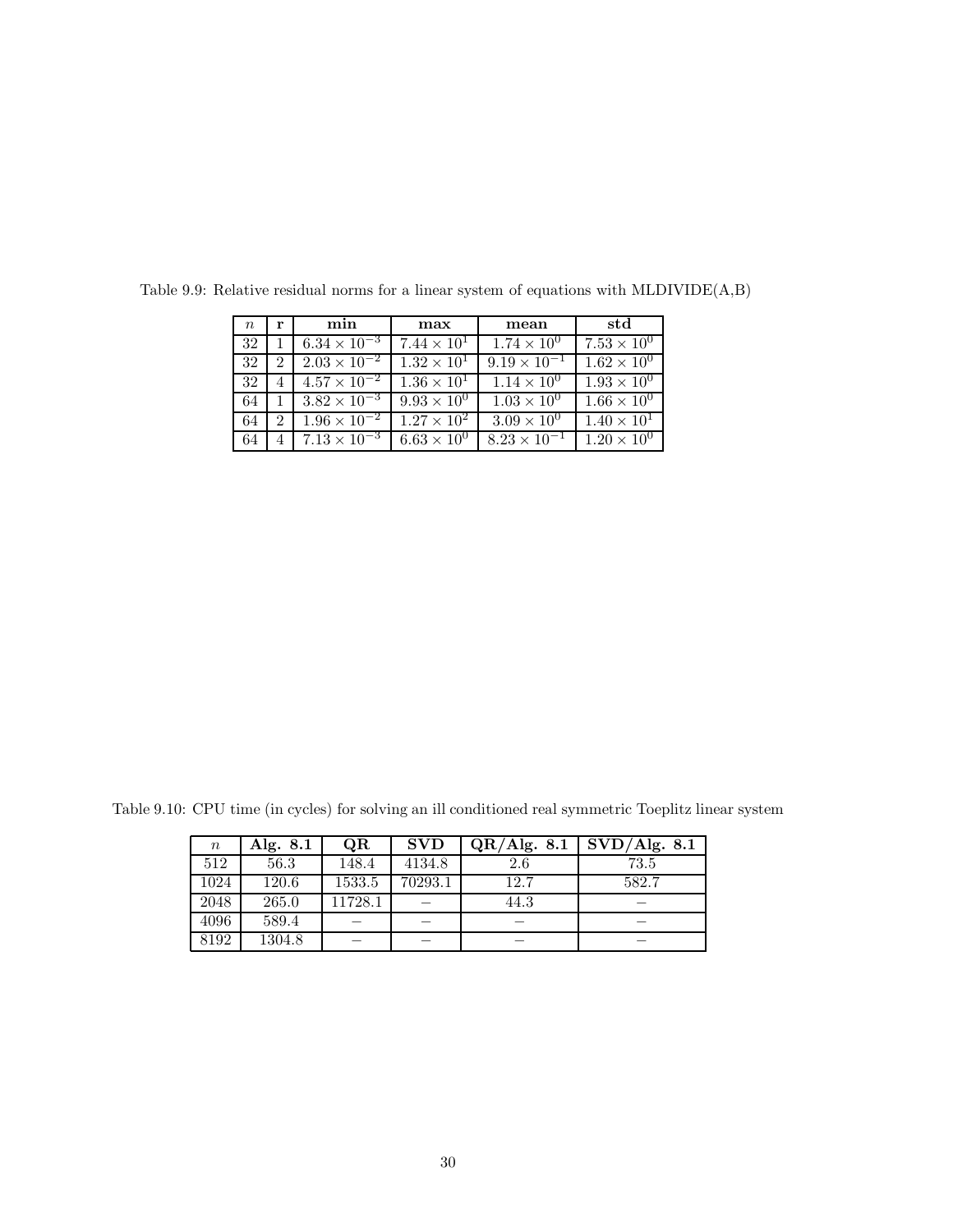## **10 Preprocessing for Newton–Toeplitz iteration**

Recall Newton's iteration for matrix inversion

$$
X_{i+1} = X_i(2I - CX_i), \quad i = 0, 1, \dots
$$
\n<sup>(10.1)</sup>

Its *i*th loop squares the residual  $I - CX_i$ , that is,

$$
I - CX_{i+1} = (I - CX_i)^2 = (I - CX_0)^{2^{i+1}}.
$$
\n(10.2)

Therefore

$$
||I - CX_{i+1}|| \le ||I - CX_i||^2 = ||I - CX_0||^{2^{i+1}}, \quad i = 0, 1, ..., \tag{10.3}
$$

so that the approximations  $X_i$  quadratically converge to the inverse  $C^{-1}$  right from the start provided that  $||I - CX_0|| < 1$ .

We can ensure that  $||I - CX_0|| \le 1 - \frac{2n}{(\kappa(C))^2(1+n)}$  by choosing  $X_0 = \frac{2nC^T}{(1+n)||C||_1||C||_{\infty}}$  [PS91].

Such a map  $C \implies X_0$  preserves the matrix structure of Toeplitz or Hankel type, but is the structure maintained throughout the iteration? Not automatically. In fact Newton's loop can triple the displacement rank of a matrix  $X_k$ . The structure can be maintained, however, via recursive compression of the displacement (also called recompression), in which case we arrive at *Newton's structured* (e.g., Newton–Toeplitz) iteration. In particular we can periodically set to zero the smallest singular values of the displacements of the matrices  $X_i$  to keep the length of the displacements within a fixed tolerance *t*, equal to or a little exceeding the displacement rank of the input matrix *C*. At this stage we can also apply the techniques for approximating the displacements of the matrices  $X_i$ by low-rank matrices (cf. Section 7.4 and [HMT11]).

We refer the reader to [P01, Chapter 6] on the history, variations, and analysis of this approach, proposed in [P92], [P93], and [P93a] for Toeplitz-like matrices. In [PBRZ99, Section 7.5.4] this iteration has been linked to iterative refinement that updated the input matrix. In [BM01] the extension of this study has naturally led to an important concept of approximate displacement rank of matrix. According to the estimates in [P01], the Newton–Toeplitz iteration converges quadratically  $\frac{1}{(1+||Z_{\epsilon}||+||Z_{\epsilon}||+||Z_{\epsilon}||+||Z_{\epsilon}||+||Z_{\epsilon}||})|L^{-1}||,$   $||L^{-1}|| \leq c_{e,f}n, L$  denotes the associated displacement operator  $L: C \to Z_eC - CZ_f$  for  $e \neq f$  or  $L: C \to C - Z_eCZ_f^T$  for  $ef \neq 1$ , and  $c_{e,f}$  is a constant defined by *e* and *f*. Similar bounds can be deduced for other classes of matrices with displacement structure [P01, Section 6.6], [PRW02].

Newton's iteration can be incorporated into our randomized algorithms. E.g., it can be used instead of Gaussian elimination in Flowchart 7.1. Conversely one can apply preconditioning to decrease the initial residual norm  $||I - CX_0||$  where it is close to one. The experiments reported in [P01, Table 6.21] suggest another combination of Newton's iteration with our preprocessing in the case of Toeplitz matrices *C*. Namely in this case the experiments show global convergence of Newton's structured iteration with compression (right from the start) in about 25% of tests, including the cases where the initial residual norm  $||I - CX_0||$  was very close to one.

Motivated by these tests we can concurrently apply Newton–Toeplitz iteration to a number of scaled randomized small rank modifications and (*r, r*)-updatings of the input matrix. As soon as one of these applications produces the inverse, we can readily recover the inverse of the original matrix via the SMW formula (6.3) or in case of augmentation via (8.2) or Theorem 8.1.

Of course it is interesting whether this approach can also work for other classes of structured matrices and under variations of the compression policy of Newton's structured iteration in [PS91], [P01, Chapter 6], and [PVWC04]. One can replace Newton's iteration with iterative refinement of Gohberg–Sementsul's pairs or displacement generators for the inverse, which enables iterative updating of the inverse and has local quadratic convergence (cf. [PBRZ99]). On further study of this approach see [PZa].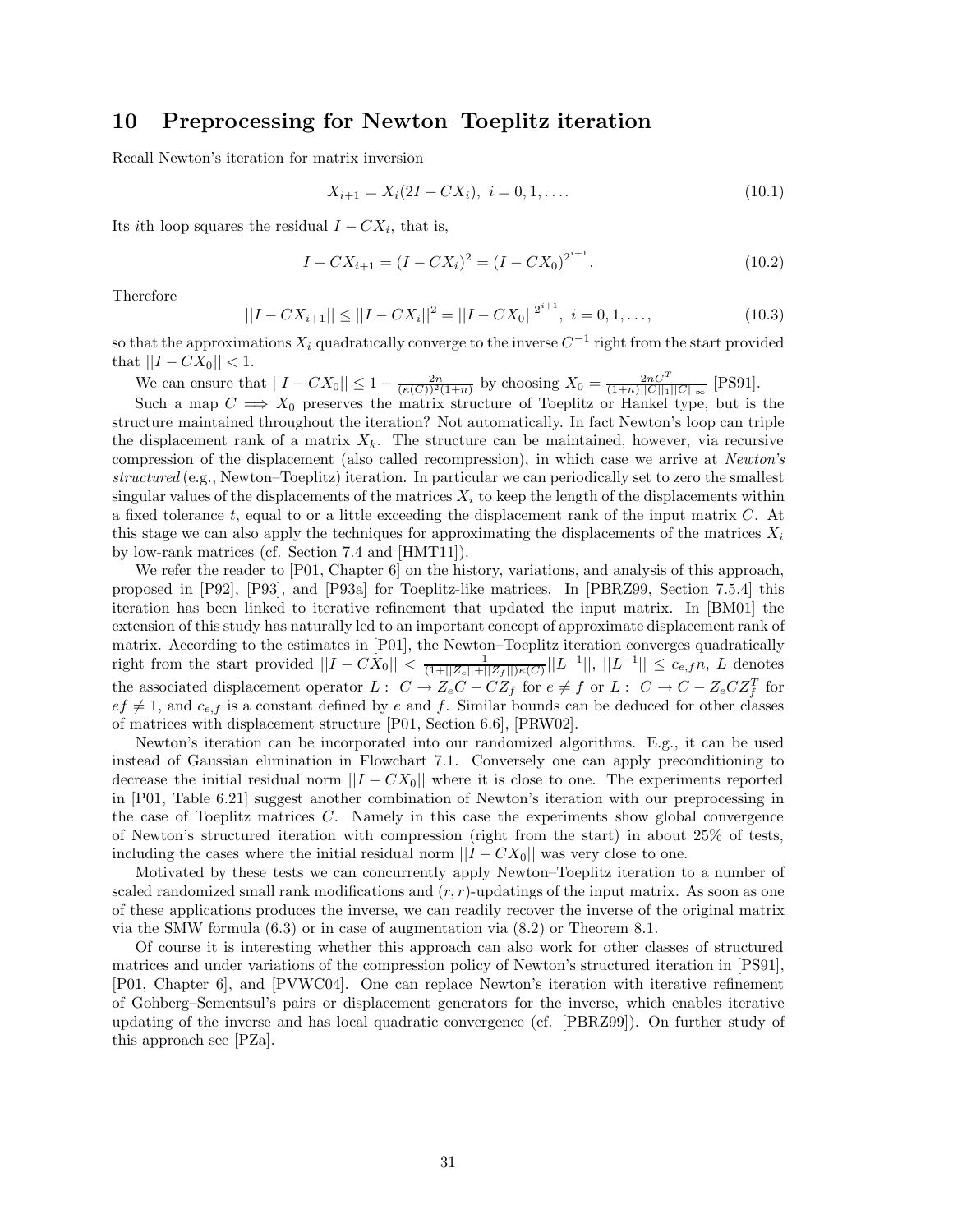## **11 Related work, our technical contributions and further study**

Early work on approximation by low-rank matrices with applications to matrix and tensor decomposition can be traced through [HMT11], [GTZ97], [GT01], [GOS08], [T00], [MMD08], [OT09], and the bibliography therein, but even much earlier advances in this subject appeared in [BCLR79], [B80], [B85], [B86], [BC87] in the study of the border rank for matrices and tensors, first directed to acceleration of matrix multiplication. Likewise, exploiting the link between tensor and matrix computations for their acceleration is a fashionable subject with applications to many important areas of modern computing (see, e.g., [T00], [MMD08], [OT09]), but then again its earliest examples appeared in the latter papers and in [P72], which introduced the technique of trilinear aggregation as a basic ingredient of fast algorithms for matrix multiplication [P84], [CW90], [LPS92], [K04], but perhaps more importantly this technique was the first example of the acceleration of fundamental matrix computations by means of tensor decomposition.

Preconditioned iterative algorithms for linear systems of equations is a classical subject [A94], [B02], [G97]. The open problem of creating inexpensive preconditioners for general use has been around for a long while as well. For earlier study of conditioning of random matrices see [D88], [E88], [ES05], [CD05], [SST06]; estimation of the condition numbers of random structured matrices was stated as a challenge in [SST06]; we provide such estimates for random Toeplitz and circulant matrices in Sections 3.3 and 3.4. In particular the estimates show that the expected condition numbers do not grow fast as the size of a Toeplitz matrix grows; this should be surprising in view of [BG05].

Our present study of randomized preconditioning formally supports and substantially advances the techniques proposed and developed by the first author in [PGMQ], [PIMR10], [PQa], [PQZa], [PQZC], and [PZ11]. Our technical novelties include extension from the study of conditioning of random matrices to the proof of preconditioning power of additive preprocessing with random general and Toeplitz preconditioners, randomized and derandomized low-rank matrix approximation, randomized structured multiplicative preconditioning, and block factorization in Sections 7.6 and 7.7 based on randomized approximation of trailing and leading singular spaces.

We plan to study our approximation by low-rank matrices further (as we stated in Section 1.1) and to extend them to tensor computations. Other natural directions for our further study include extensions to augmentation and randomized (*r, q*)-updating in Remark 8.3 as well as specification of our techniques to structured matrices, particularly to matrices with dispalcement structure [KKM79], treated in a unified way.

Unification of the computations with structured matrices of Toeplitz, Hankel, Vandermonde and Cauchy type based on operating with them in terms of their displacements and the method of displacement transformation can be traced to [P90] (cf. [P01]). Treatment of ill conditioned structured matrices is a well known challenge (cf. [VBHK01]); the best customary recipes employ displacement transformation and involve quadratic arithmetic time or large overhead constants [GKO95], [CGLX], [CGSXZ], [G98], [P10], [R06]; our present advance relies on randomized additive preconditioning and in [PQa] on augmentation.

# **Appendix**

## **A Uniform random sampling and nonsingularity of random matrices**

Let  $|\Delta|$  denote the cardinality of a set  $\Delta$  in any fixed ring. *Uniform random sampling* of elements from a set  $\Delta$  is their selection from this set at random, independently of each other and under the uniform probability distribution on the set  $\Delta$ .

The total degree of a multivariate monomial is the sum of its degrees in all its variables. The total degree of a polynomial is the maximal total degree of its monomials.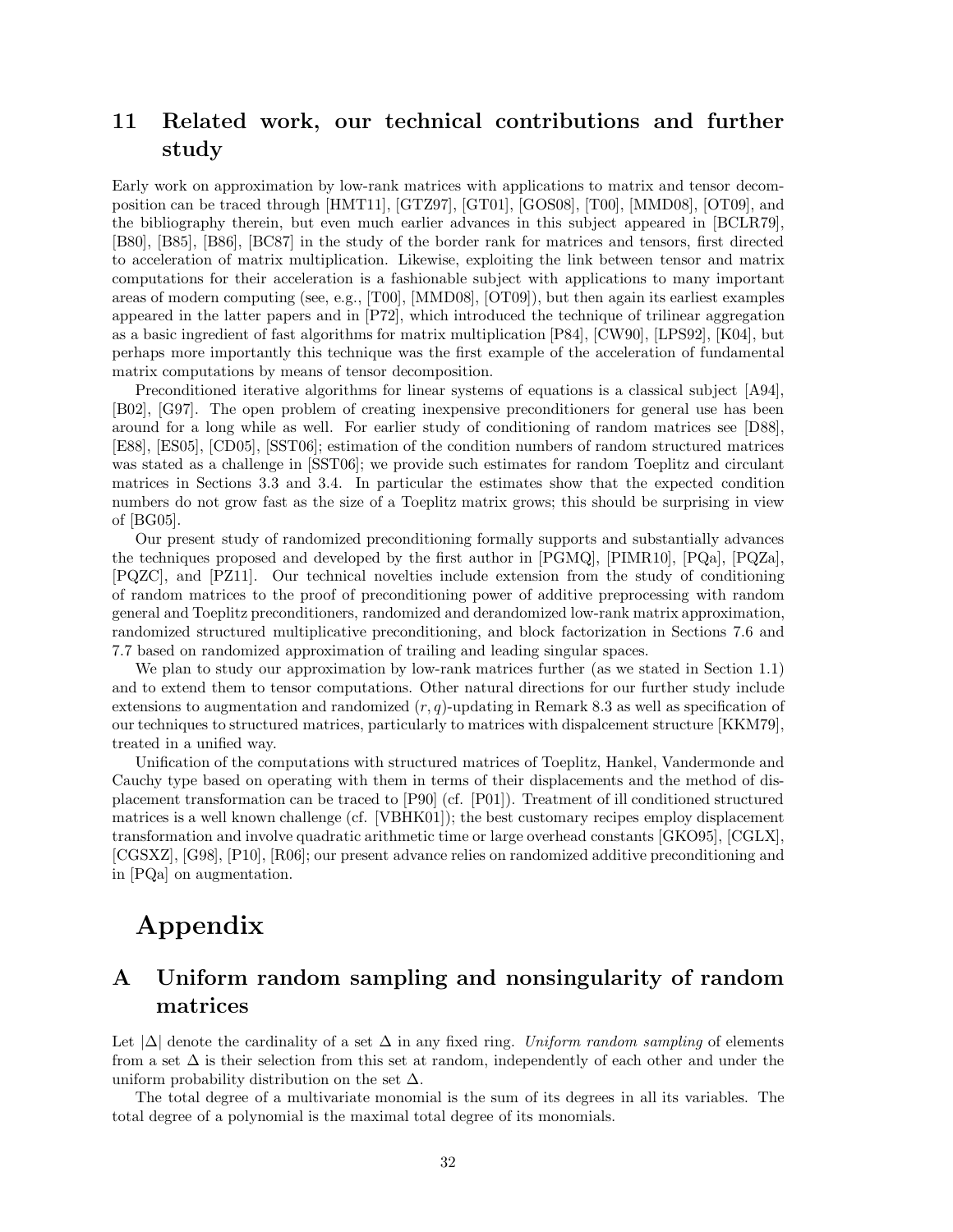**Lemma A.1.** *[DL78], [S80], [Z79]. For a set*  $\Delta$  *of cardinality*  $|\Delta|$  *in any fixed ring let a polynomial in m variables have a total degree d and let it not vanish identically on this set. Then the polynomial vanishes in at most*  $d|\Delta|^{m-1}$  *points.* 

Lemma A.1 implies that a fixed nonvanishing polynomial vanishes with probablity zero or converging to zero if the values of its variables are sampled under variuos reasonable probability distributions (e.g., uniform and Gaussian) on the set  $\Delta$  whose cardinality is infinite or grows to infinity. Under the uniform probability distribution the probability is readily estimated even for a fixed finite set *S*.

**Corollary A.1.** *Under the assumptions of Lemma A.1 let the values of the variables of the polynomial be randomly and uniformly sampled from the set* ∆*. Then the polynomial vanishes with a*  $\frac{d}{\Delta}$ *, probability at most*  $\frac{d}{\Delta}$ *.* 

**Corollary A.2.** Let the entries of an  $m \times n$  matrix have been randomly and uniformly sampled *from a finite set*  $\Delta$  *of cardinality*  $|\Delta|$  *(in any fixed ring). Let*  $l = \min\{m, n\}$ *. Then (a) every*  $k \times k$  $submatrix M$  *for*  $k \leq l$  *is nonsingular with a probability at least*  $1 - \frac{k}{|\Delta|}$  *and (b) is strongly nonsingular with a probability at least*  $1 - \sum_{i=1}^{k} \frac{i}{|\Delta|} = 1 - \frac{(k+1)k}{2|\Delta|}$ . Furthermore (c) if the submatrix M is indeed *nonsingular, then any entry of its inverse is nonzero with a probability at least*  $1 - \frac{k-1}{|\Delta|}$ .

*Proof.* The claimed properties of nonsingularity and nonvanishing hold for generic matrices. The singularity of a  $k \times k$  matrix means that its determinant vanishes, but the determinant is a polynomial of total degree *k* in the entries. Therefore Corollary A.1 implies parts (a) and consequently (b). Part (c) follows because a fixed entry of the inverse vanishes if and only if the respective entry of the adjoint vanishes, but up to the sign the latter entry is the determinant of a  $(k-1)\times(k-1)$  submatrix of the input matrix *M*, and so it is a polynomial of degree  $k-1$  in its entries. 口

## **References**

| [A94]          | O. Axelsson, <i>Iterative Solution Methods</i> , Cambridge University Press, Cambridge,<br>England, 1994.                                                                                             |
|----------------|-------------------------------------------------------------------------------------------------------------------------------------------------------------------------------------------------------|
| [ <b>B80</b> ] | D. Bini, Border Rank of $p \times q \times 2$ Tensors and the Optimal Approximation of a Pair<br>of Bilinear Forms, in <i>Lecture notes in Computer Science</i> , <b>85</b> , 98–108, Springer, 1980. |
| [ <b>B85</b> ] | D. Bini, Tensor and Border Rank of Certain Classes of Matrices and the Fast Evalu-<br>ation of Determinant, Inverse Matrix and Eigenvalues, <i>Calcolo</i> , <b>22</b> , 209–228, 1985.               |
| [ <b>B86</b> ] | D. Bini, Border Rank of $m \times n \times (mn-q)$ Tensors, <i>Linear Algebra and Its Applications</i> ,<br>$79, 45-51, 1986.$                                                                        |
| [ <b>B02</b> ] | M. Benzi, Preconditioning Techniques for Large Linear Systems: a Survey, J. of Com-<br>putational Physics, $182, 418-477, 2002$ .                                                                     |
| [BA80]         | R. R. Bitmead, B. D. O. Anderson, Asymptotically Fast Solution of Toeplitz and<br>Related Systems of Linear Equations, <i>Linear Algebra and Its Applications</i> , <b>34</b> , 103–<br>116, 1980.    |
| [BC87]         | D. Bini, M. Capovani, Tensor Rank and Border Rank of Band Toeplitz Matrices,<br>SIAM J. on Computing, 2, 252-258, 1987.                                                                               |
| [BCLR79]       | D. Bini, M. Capovani, G. Lotti, F. Romani $O(n^{2.7799})$ Complexity for $n \times n$ Approxi-<br>mate Matrix Multiplication, <i>Information Processing Letters</i> , 8, 234–235, 1979.               |
| [BG05]         | A. Böttcher, S. M. Grudsky, Spectral Properties of Banded Toeplitz Matrices, SIAM<br>Publications, Philadelphia, 2005.                                                                                |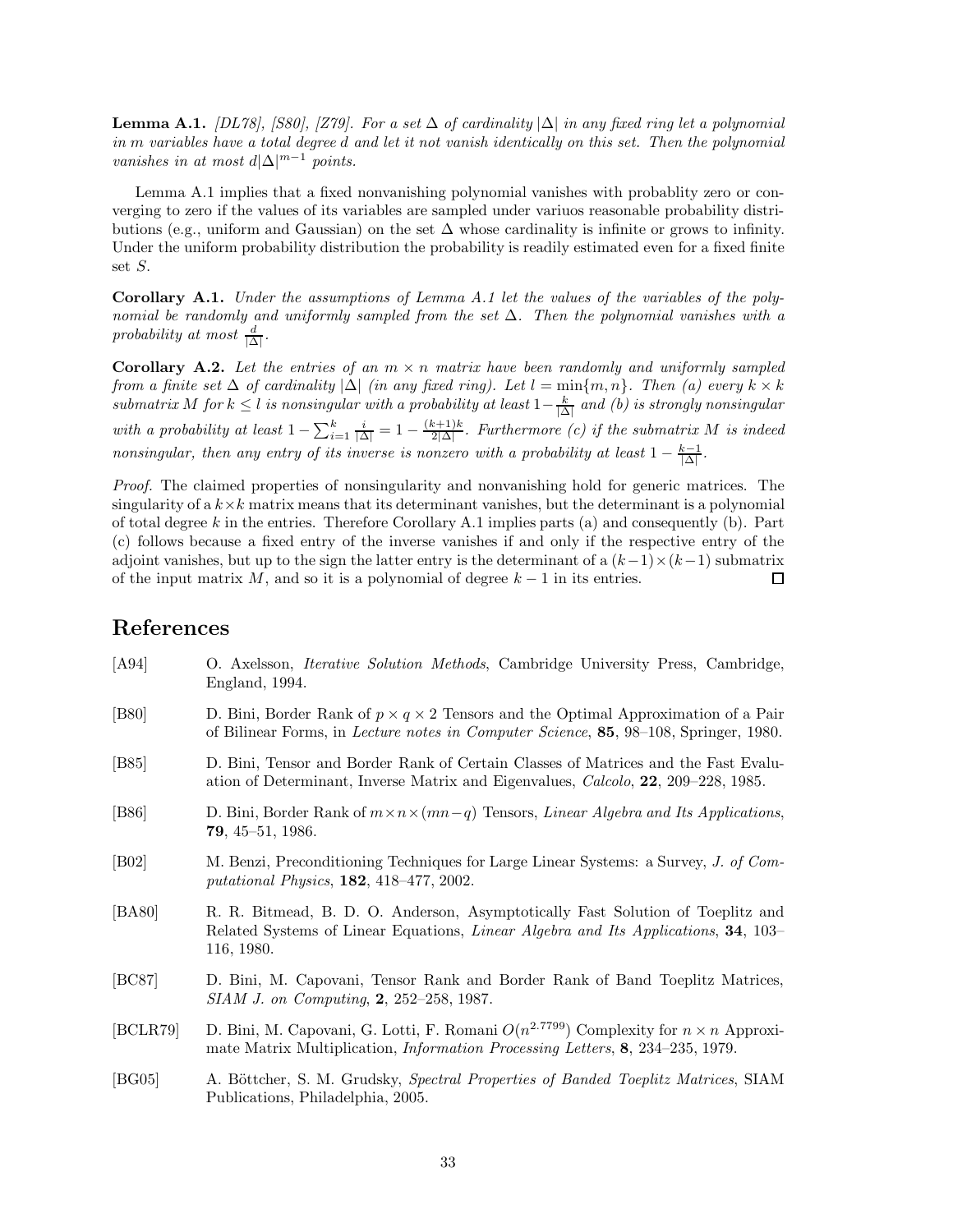- [BGY80] R. P. Brent, F. G. Gustavson, D. Y. Y. Yun, Fast Solution of Toeplitz Systems of Equations and Computation of Pad´e Approximations, *J. Algorithms*, **1**, 259–295, 1980.
- [BM01] D. A. Bini, B. Meini, Approximate Displacement Rank and Applications, in *AMS Conference "Structured Matrices in Operator Theory, Control, Signal and Image Processing"*, Boulder, 1999 (edited by V. Olshevsky), *American Math. Society*, 215–232, Providence, RI, 2001.
- [CD05] Z. Chen, J. J. Dongarra, Condition Numbers of Gaussian Random Matrices, *SIAM. J. on Matrix Analysis and Applications*, **27**, 603–620, 2005.
- [CDG03] B. Carpentieri, I.S. Duff, L. Giraud, A class of spectral two-level preconditioners, *SIAM J. Scientific Computing*, **25, 2**, 749–765, 2003.
- [CGLX] S. Chandrasekaran, M. Gu, X. S. Li, J. Xia, Superfast Multifrontal Method for Large Structured Linear Systems of Equations, *SIAM. J. on Matrix Analysis and Applications*, **31**, 1382–1411, 2009.
- [CGSXZ] S. Chandrasekaran, M. Gu, X. Sun, J. Xia, J. Zhu, A Superfast Algorithm for Toeplitz Systems of linear Equations, *SIAM. J. on Matrix Analysis and Applications*, **29**, **4**, 1247–1266, 2007.
- [CPW74] R.E. Cline, R.J. Plemmons, and G. Worm, Generalized Inverses of Certain Toeplitz Matrices, *Linear Algebra and Its Applications,* **8**, 25–33, 1974.
- [CW90] Coppersmith, S. Winograd, Matrix Multiplicaton via Arithmetic Progressions. *J. Symbolic Comput.*, **9, 3**, 251–280, 1990.
- [D83] J. D. Dixon, Estimating Extremal Eigenvalues and Condition Numbers of Matrices, *SIAM J. on Numerical Analysis*, **20, 4**, 812–814, 1983.
- [D88] J. Demmel, The Probability That a Numerical Analysis Problem Is Difficult, *Math. of Computation*, **50**, 449–480, 1988.
- [DL78] R. A. Demillo, R. J. Lipton, A Probabilistic Remark on Algebraic Program Testing, *Information Processing Letters*, **7**, **4**, 193–195, 1978.
- [DS01] K. R. Davidson, S. J. Szarek, Local Operator Theory, Random Matrices, and Banach Spaces, in *Handbook on the Geometry of Banach Spaces* (W. B. Johnson and J. Lindenstrauss editors), pages 317–368, North Holland, Amsterdam, 2001.
- [E88] A. Edelman, Eigenvalues and Condition Numbers of Random Matrices, *SIAM J. on Matrix Analysis and Applications*, **9**, **4**, 543–560, 1988.
- [ES05] A. Edelman, B. D. Sutton, Tails of Condition Number Distributions, *SIAM J. on Matrix Analysis and Applications*, **27**, **2**, 547–560, 1988.
- [F07] M. Fürer, Faster Integer Multiplication, *Proceedings of 39th Annual Symposium on Theory of Computing (STOC 2007)*, 57–66, ACM Press, New York, 2007.
- [G97] A. Greenbaum, *Iterative Methods for Solving Linear Systems*, SIAM, Philadelphia, 1997.
- [G98] M. Gu, Stable and Efficient Algorithms for Structured Systems of Linear Equations, *SIAM J. on Matrix Analysis and Applications*, **19**, 279–306, 1998.
- [GG03] J. von zur Gathen, J. Gerhard, *Modern Computer Algebra*, Cambridge University Press, Cambridge, UK, 2003 (second edition).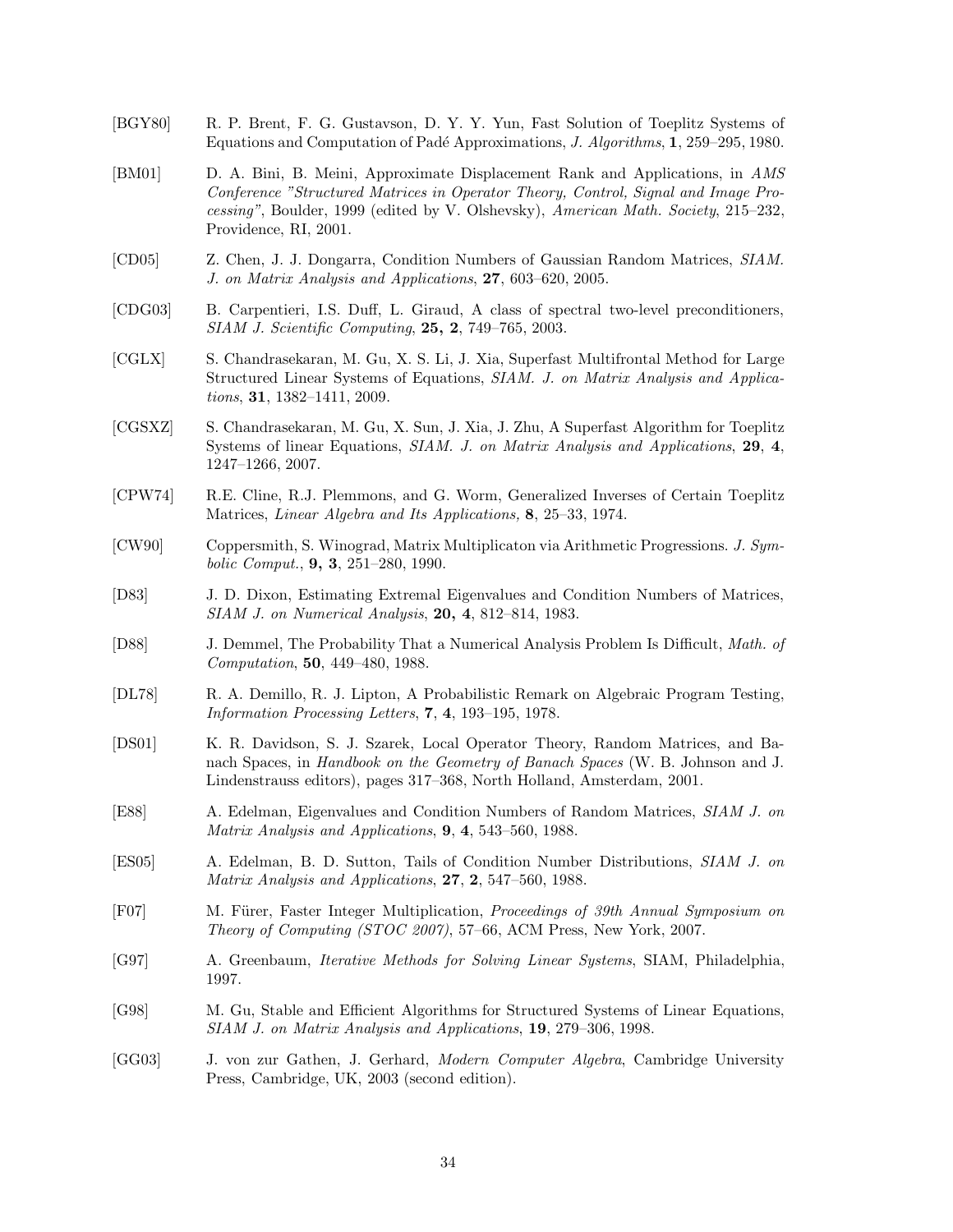[GK72] I. Gohberg, N. Y. Krupnick, A Formula for the Inversion of Finite Toeplitz Matrices, *Matematicheskiie Issledovaniia* (in Russian), **7**, **2**, 272–283, 1972. [GKO95] I. Gohberg, T. Kailath, V. Olshevsky, Fast Gaussian Elimination with Partial Pivoting for Matrices with Displacement Structure, *Math. of Comp.,* **64(212)**, 1557–1576, 1995. [GL96] G. H. Golub, C. F. Van Loan, *Matrix Computations*, Johns Hopkins University Press, Baltimore, Maryland, 1996 (third addition). [GOS08] S. A. Goreinov, I. V. Oseledets, D. V. Savostyanov, E. E. Tyrtyshnikov, N. L. Zamarashkin, How to Find a Good Submatrix, Research Report 08-10, ICM HKBU, Kowloon Tong, Hong Kong, 2008. [GS72] I. Gohberg, A. Sementsul, On the Inversion of Finite Toeplitz Matrices and Their Continuous Analogs, *Matematicheskiie Issledovaniia* (in Russian), **7**, **2**, 187–224, 1972. [GT01] S. A. Goreinov, E. E. Tyrtyshnikov, The Maximal-volume Concept in Approximation by Low-rank Matrices, *Contemporary Mathematics*, **208**, 47–51, 2001 [GTZ97] S. A. Goreinov, E. E. Tyrtyshnikov, N. L. Zamarashkin, A Theory of Pseudo-skeleton Approximations, *Linear Algebra and Its Applications*, **261**, 1–22, 1997. [H79] G. Heinig, Beitrage zur spektraltheorie von Operatorbuschen und zur algebraischen Theorie von Toeplitzmatrizen, Dissertation **B**, *TH Karl-Marx-Stadt*, 1979. [H02] N. J. Higham, *Accuracy and Stability in Numerical Analysis*, SIAM, Philadelphia, 2002 (second edition). [HMT11] N. Halko, P. G. Matrinsson, J. A. Tropp, Finding Structure with Randomness: Probabilistic Algorithms for Constructing Approximate Matrix Decompositions, *SIAM Reviews*, **53, 2**, 217–288, 2011. [HR84] G. Heinig, K. Rost, *Algebraic Methods for Toeplitz-like Matrices and Operators, Operator Theory*, 13, Birkhäuser, 1984. [K04] I. Kaporin, The Aggregation and Cancellation Techniques As a Practical Tool for Faster Matrix Multiplication, *Theoretical Computer Science*, **315**, **2–3**, 469–510, 2004. [KKM79] T. Kailath, S. Y. Kung, M. Morf, Displacement Ranks of Matrices and Linear Equations, *Journal Math. Analysis and Appls*, **68(2)**, 395–407, 1979. [KV99] P. Kravanja, M. Van Barel, Algorithms for Solving Rational Interpolation Problems Related to Fast and Superfast Solvers for Toeplitz Systems, *SPIE*, 359–370, 1999. [LPS92] J. Laderman, V. Y. Pan, H. X. Sha, On Practical Algorithms for Accelerated Matrix Multiplication, *Linear Algebra and Its Applications*, **162–164**, 557–588, 1992. [M80] M. Morf, Doubling Algorithms for Toeplitz and Related Equations, *Proceedings of IEEE International Conference on ASSP*, 954–959, IEEE Press, Piscataway, New Jersey, 1980. [MMD08] M. W. Mahoney, M. Maggioni, P. Drineas, Tensor-CUR decompositions for tensorbased data, *SIAM Journal on Matrix Analysis and Applications*, **30, 2**, 957–987, 2008. [OT09] I. V. Oseledets, E. E. Tyrtyshnikov, Breaking the Curse of Dimensionality, or How to Use SVD in Many Dimensions, *SIAM J. on Scientific Computing*, **31**, **5**, 3744–3759, 2009.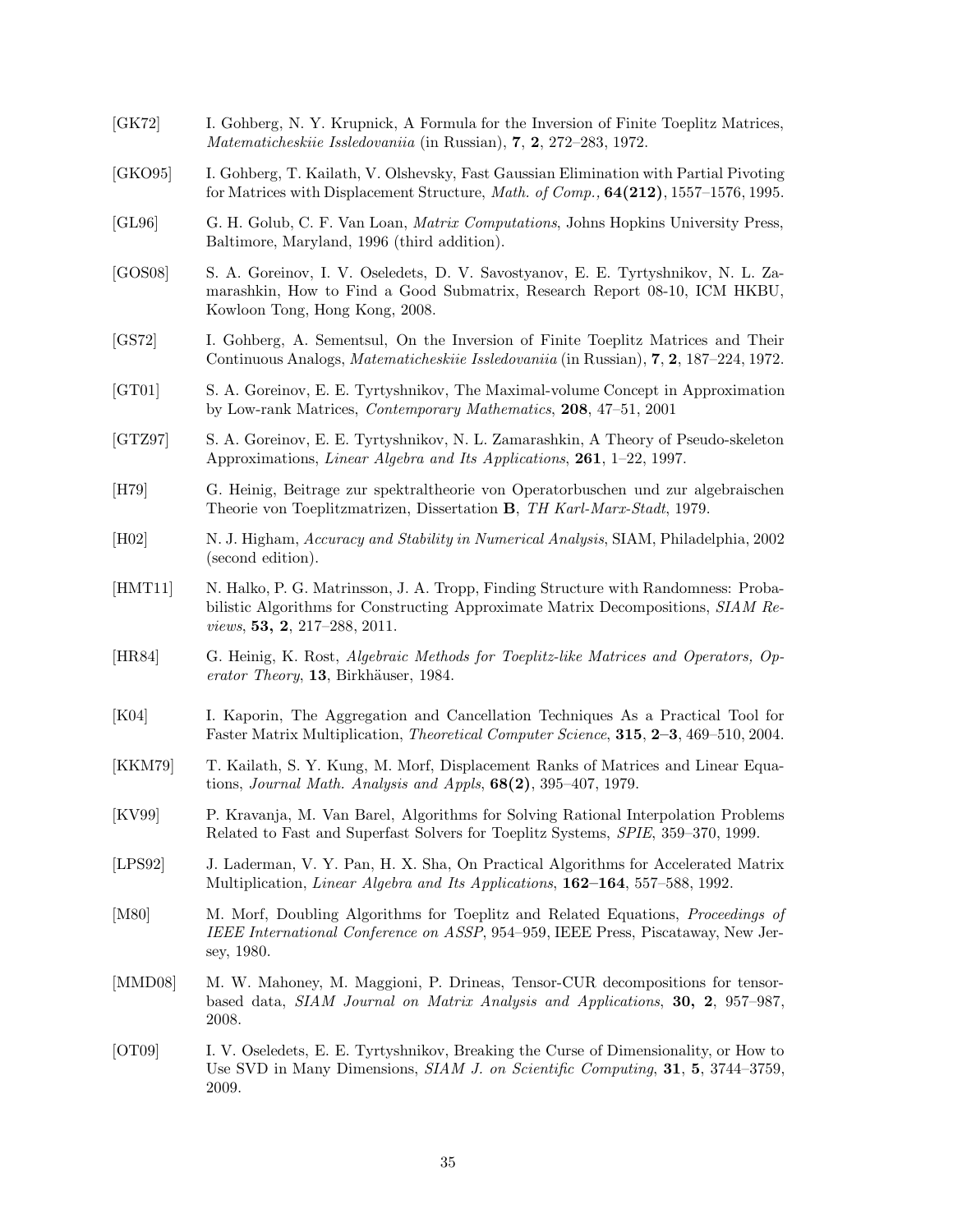- [P72] V. Y. Pan, On Schemes for the Evaluation of Products and Inverses of Matrices (in Russian), *Uspekhi Matematicheskikh Nauk*, **27**, **5 (167)**, 249–250, 1972.
- [P84] V. Y. Pan, How Can We Speed up Matrix Multiplication? *SIAM Review,* **26**, **3**, 393–415, 1984.
- [P90] V. Y. Pan, On Computations with Dense Structured Matrices, *Math. of Computation*, **55, 191**, 179–190, 1990. Proceedings version in *Proceedings of International Symposium on Symbolic and Algebraic Computation (ISSAC'89)*, 34–42, ACM Press, NY, 1989.
- [P92] V. Y. Pan, Parallel Solution of Toeplitz-like Linear Systems, *J. of Complexity*, **8**, 1–21, 1992.
- [P93] V. Y. Pan, Concurrent Iterative Algorithm for Toepliz-like Linear Systems, *IEEE Transactions on Parallel and Distributed Systems*, **4, 5**, 592–600, 1993.
- [P93a] V. Y. Pan, Decreasing the Displacement Rank of a Matrix, *SIAM Journal on Matrix Analysis and Applications*, **14**, **1**, 118–121, 1993.
- [P01] V. Y. Pan, *Structured Matrices and Polynomials: Unified Superfast Algorithms*, Birkhäuser/Springer, Boston/New York, 2001.
- [P09/11] V. Y. Pan, Nearly Optimal Solution of Rational Linear Systems of Equations with Symbolic Lifting and Numerical Initialization, *Computers and Mathematics (with Applications)*, **62**, 1685–1706, 2011. Proceedings version in International Symposium on Symbolic-Numerical Computations (Kyoto, Japan, August 2009), (edited by Hiroshi Kai and Hiroshi Sekigawa), pp.105–113, ACM Press, New York (2009).
- [P10] F. Poloni, A Note on the O(n)-Storage Implementation of the GKO Algorithm, *Numerical Algorithms*, **55**, 115–139, 2010.
- [PBRZ99] V. Y. Pan, Brahnam, B. Murphy, R. E. Rosholt, Newton's Iteration for Structured Matrices and Linear Systems of Equations, *SIAM Volume on Fast Reliable Algorithms for Matrices with Structure* (T. Kailath and A. H. Sayed, editors), 189–210, SIAM Publications, Philadelphia, 1999.
- [PGMQ] V. Y. Pan, D. Grady, B. Murphy, G. Qian, R. E. Rosholt, A. Ruslanov, Schur Aggregation for Linear Systems and Determinants, *Theoretical Computer Science*, *Special Issue on Symbolic–Numerical Algorithms* (D. A. Bini, V. Y. Pan, and J. Verschelde editors), **409**, **2**, 255–268, 2008.
- [PIMR10] V. Y. Pan, D. Ivolgin, B. Murphy, R. E. Rosholt, Y. Tang, X. Yan, Additive Preconditioning for Matrix Computations, *Linear Algebra and Its Applications*, **432**, 1070– 1089, 2010.
- [PQ10] V. Y. Pan, G. Qian, Randomized Preprocessing of Homogeneous Linear Systems of Equations, *Linear Algebra and Its Applications*, **432**, 3272–3318, 2010.
- [PQa] V. Y. Pan, G. Qian, Solving Linear System with Randomized Augmentation and Aggregation, Tech. Report TR 20110009, *Ph.D. Program in Computer Science*, *Graduate Center, the City University of New York*, 2011. Available at http://www.cs.gc.cuny.edu/tr/techreport.php?id=407
- [PQZa] V. Y. Pan, G. Qian, A. Zheng, Randomized Preprocessing versus Pivoting, *Linear Algebra and Its Applications*, in print.
- [PQZC] V. Y. Pan, G. Qian, A. Zheng, Z. Chen, Matrix Computations and Polynomial Rootfinding with Preprocessing, *Linear Algebra and Its Applications*, **434**, 854–879, 2011.